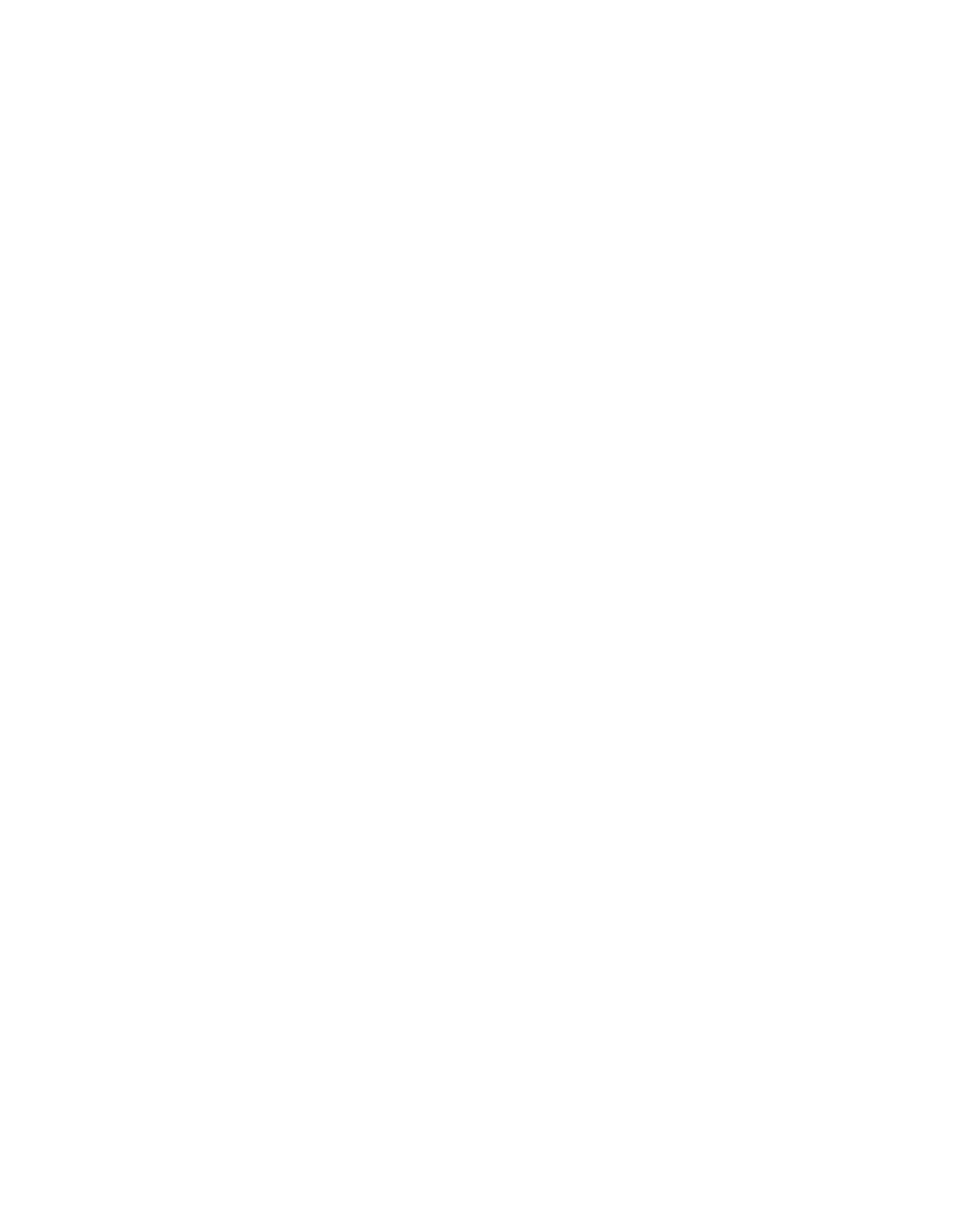| <b>SCORING CRITERIA</b>            |               |                   |
|------------------------------------|---------------|-------------------|
|                                    | Possible      |                   |
| A. Place-Based Criteria            | <b>Points</b> | <b>Self Score</b> |
|                                    |               |                   |
| <b>Proximity to Transportation</b> |               |                   |

Applicants that can *demonstrate* that the project is located within 1/10 of a mile from a public transportation stop (i.e. bus stop), or are creating a public transportation stop within 1/10 of a mile, will be eligible to receive **5** points. Alternatively, a project will be considered for **5** points if the applicant can *demonstrate* that it will provide a form of transportation to the project that is comparable to or exceeding the service levels (e.g. accessibility, capacity, reliability, practicality, etc...) and scope of a typical fixed route public transportation system. For these purposes, comparable transportation should be available on weekends as well as weekdays and transportation that is provided by the development should have the capacity to adequately serve all the tenants in the development based on the size of the development. For example, one 15‐passenger van may not be sufficient to serve a very large development. For further clarity, MSHDA expects that the transportation provided should be sufficient to allow each tenant in the development to take at least two trips during the seven day week. For example, a 15 passenger van running two routes per day seven days per week would accomodate 210 passengers per seven day week. This would be sufficient to accomodate a 100 unit development, which would require 200 trips per seven day week.

Applicants choosing to provide another form of transportation to the project will only receive **3** points if it is determined that the transportation provided is not comparable to the service levels and scope of a typical fixed route public transportation system as noted above. No points will be awarded if MSHDA determines that the form of transportation is very mininimal/limited in nature.

*PLEASE NOTE: The score for projects with multiple scattered sites will be determined by a weighted average based on the percentage of the total number of units at the sites that qualify for the points compared to the total units in the project. No partial points will be awarded and points will be rounded down in the case that a project's weighted average score contains fractions of points.*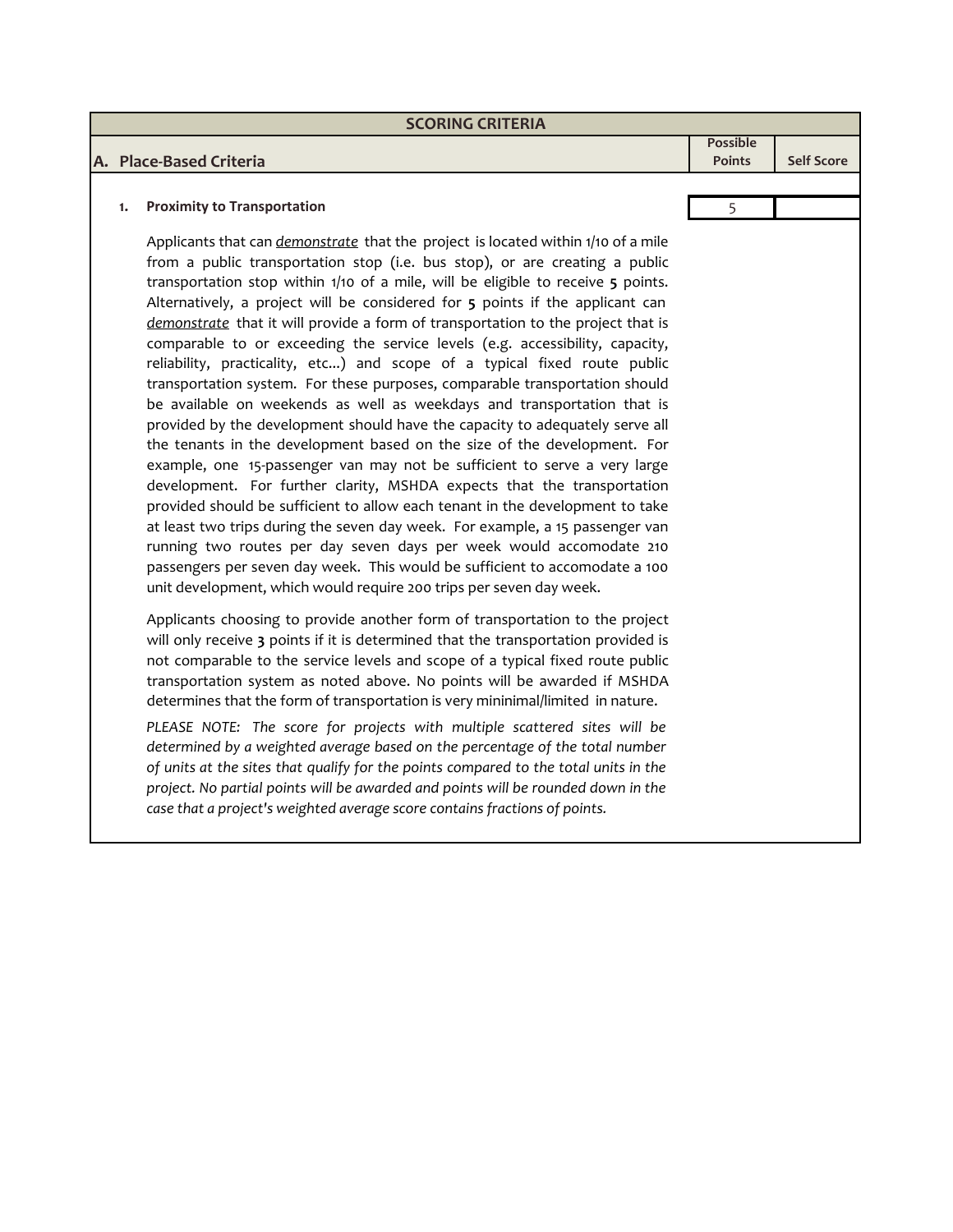| <b>SCORING CRITERIA</b> |                 |                   |  |  |  |
|-------------------------|-----------------|-------------------|--|--|--|
|                         | <b>Possible</b> |                   |  |  |  |
| A. Place-Based Criteria | <b>Points</b>   | <b>Self Score</b> |  |  |  |
|                         |                 |                   |  |  |  |
| Site Amenities<br>2.    | 20              |                   |  |  |  |

*PLEASE NOTE: If an applicant believes that the Walk Score shown on the website does not accurately reflect the development's actual walkability (e.g. certain amenities were excluded), the applicant will have the opportunity to contact Walkscore in order to receive an updated score report. In order to receive an update from Walkscore, an applicant must submit an official request to Walkscore by contacting: mshda‐request@walkscore.com. Walkscore will then work with the applicant to determine whether an updated score is merited. If an updated score is merited, Walkscore will provide an official score report no later than 45 days from the request date, though actual processing time is expected to be quicker than this.*

Projects will be awarded points for being located in areas containing amenities that are in close proximity to the project site. A maximum of 20 points will be awarded based on the ranges below using a project's Walk Score, which can be determined by going to:

www.walkscore.com

A project's eligible points will be determined using the following table:

| <b>Walk Score</b>         | <b>Points</b> |
|---------------------------|---------------|
| $100 - 90$                | 20            |
| $89 - 80$                 | 18            |
|                           | 14            |
| $\frac{79 - 70}{69 - 55}$ | 10            |
| 54-40                     |               |
| 39-20                     |               |
| $19 - 0$                  |               |

*PLEASE NOTE: No partial points will be awarded. The Walk Score for projects with multiple scattered sites will be determined by the weighted average of the individual Walk Scores based on the percentage of the total number of units at each individual site compared to the total units in the project. No partial points will be awareded and points will be rounded down in the case that a project's weighted average score contains fractions of points. The project Walk Score will be based on the actual physical location of the building(s) and not on the project address or the parcel boundary. Applicants can use the LIHTC Points Score Tool found at:*

http://housing.state.mi.us/webportal/default.aspx?page=lihtc\_start

*to pinpoint the exact location of the building(s) and find the corresponding Walk Score.*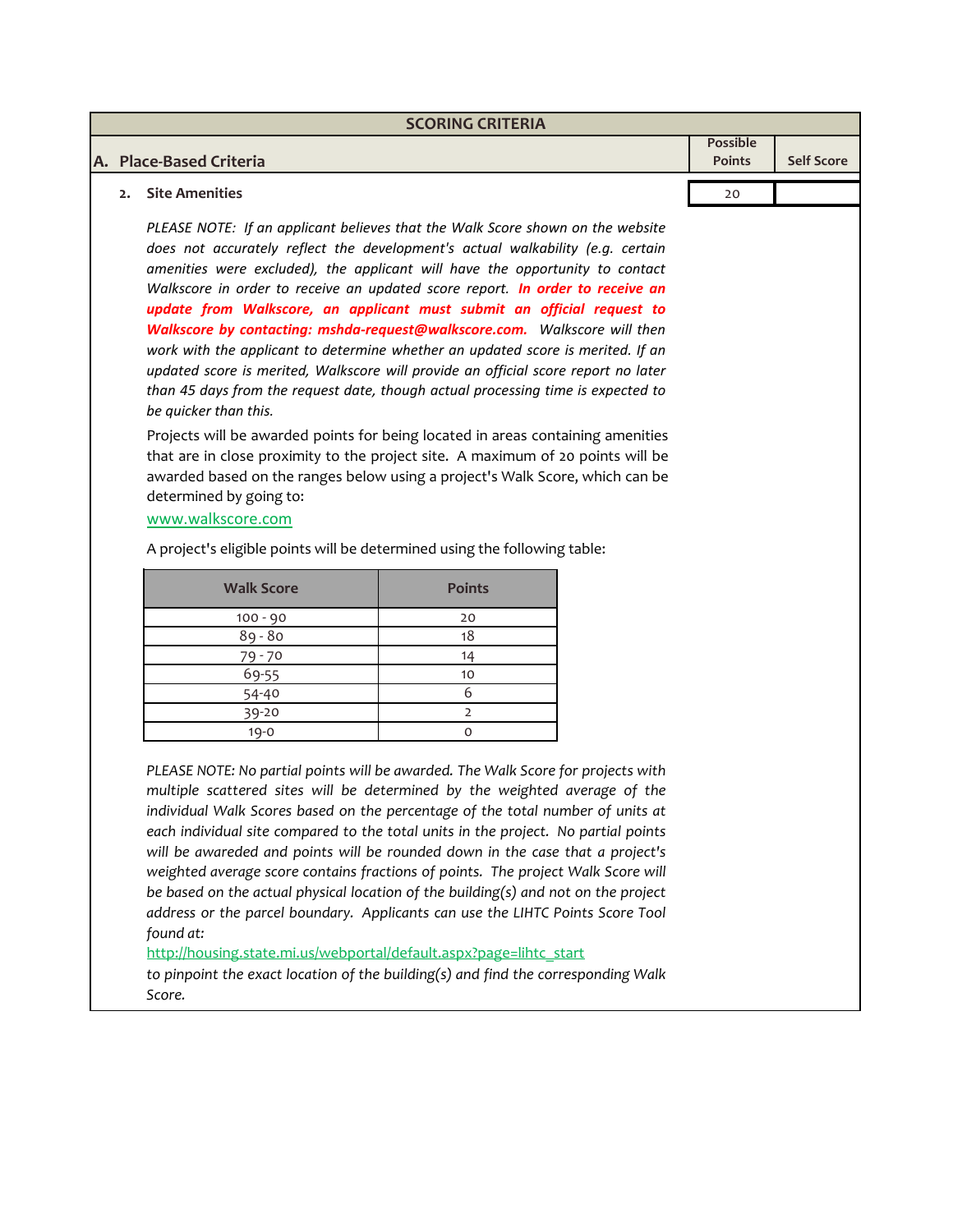| <b>SCORING CRITERIA</b> |    |                                                                                                                                                                                                                                                                                                                                                                                                                                                                                                                                                                                                                                                                                                                                                                                                                                                                                                                                                                                                                                                                                    |                 |                   |  |
|-------------------------|----|------------------------------------------------------------------------------------------------------------------------------------------------------------------------------------------------------------------------------------------------------------------------------------------------------------------------------------------------------------------------------------------------------------------------------------------------------------------------------------------------------------------------------------------------------------------------------------------------------------------------------------------------------------------------------------------------------------------------------------------------------------------------------------------------------------------------------------------------------------------------------------------------------------------------------------------------------------------------------------------------------------------------------------------------------------------------------------|-----------------|-------------------|--|
|                         |    |                                                                                                                                                                                                                                                                                                                                                                                                                                                                                                                                                                                                                                                                                                                                                                                                                                                                                                                                                                                                                                                                                    | <b>Possible</b> | <b>Self Score</b> |  |
|                         |    | A. Place-Based Criteria                                                                                                                                                                                                                                                                                                                                                                                                                                                                                                                                                                                                                                                                                                                                                                                                                                                                                                                                                                                                                                                            | <b>Points</b>   |                   |  |
|                         | 3. | <b>Central Cities Developments</b>                                                                                                                                                                                                                                                                                                                                                                                                                                                                                                                                                                                                                                                                                                                                                                                                                                                                                                                                                                                                                                                 | 10              |                   |  |
|                         |    |                                                                                                                                                                                                                                                                                                                                                                                                                                                                                                                                                                                                                                                                                                                                                                                                                                                                                                                                                                                                                                                                                    |                 |                   |  |
|                         |    | A project qualifies as a central cities development by:                                                                                                                                                                                                                                                                                                                                                                                                                                                                                                                                                                                                                                                                                                                                                                                                                                                                                                                                                                                                                            |                 |                   |  |
|                         |    | Being located in a traditional downtown or commercial center. As MSHDA<br>evaluates this item, the following criteria will be applied in determining what<br>constitutes a Central City: (a) where 20 or more contiguous buildings have<br>been planned, zoned, or used for commercial purposes for 50 or more years; a<br>building will only be counted as being contiguous if it is included in a grouping<br>of at least four buildings that are directly contigous to each other (separated<br>only by alleys), (b) where a majority of the buildings are built zero feet back<br>from the public right of way, (c) where the area contains a significant number<br>of multi-level, mixed-use buildings, (d) where a majority of buildings/parcels are<br>occupied by residential and/or commercial tenants, (e) the features noted<br>above should be present within a four city block area as to demonstrate the<br>density of a Central City, and (f) the project location should be no more than<br>two city blocks from the area that is being considered a Central City. |                 |                   |  |
|                         |    | Please note: For very high-density urban areas containing multi-story buildings<br>that span large areas of city blocks, which clearly meet the intent of this scoring<br>item, the criteria above may be waived.                                                                                                                                                                                                                                                                                                                                                                                                                                                                                                                                                                                                                                                                                                                                                                                                                                                                  |                 |                   |  |
|                         |    | The Central Cities points for projects with multiple scattered sites where some<br>sites are located within a Central City area and other sites are not located within<br>a Central City area will be pro-rated based on the number of units that are<br>located within a Central City area compared to the total units in the<br>development. No partial points will be awarded and points will be rounded<br>down in the case that a project's weighted average score contains fractions of<br>points.                                                                                                                                                                                                                                                                                                                                                                                                                                                                                                                                                                           |                 |                   |  |
|                         |    | Applicants are encouraged to contact MSHDA Staff prior to the Funding Round<br>in order to determine whether the proposed site will be eligible for Central<br>Cities Developments points.                                                                                                                                                                                                                                                                                                                                                                                                                                                                                                                                                                                                                                                                                                                                                                                                                                                                                         |                 |                   |  |
|                         |    | PLEASE NOTE: If a project is determined to be eligible for points under the Central<br>Cities Developments criteria, it will not be eligible for points under the<br>Developments near an Employment Center criteria.                                                                                                                                                                                                                                                                                                                                                                                                                                                                                                                                                                                                                                                                                                                                                                                                                                                              |                 |                   |  |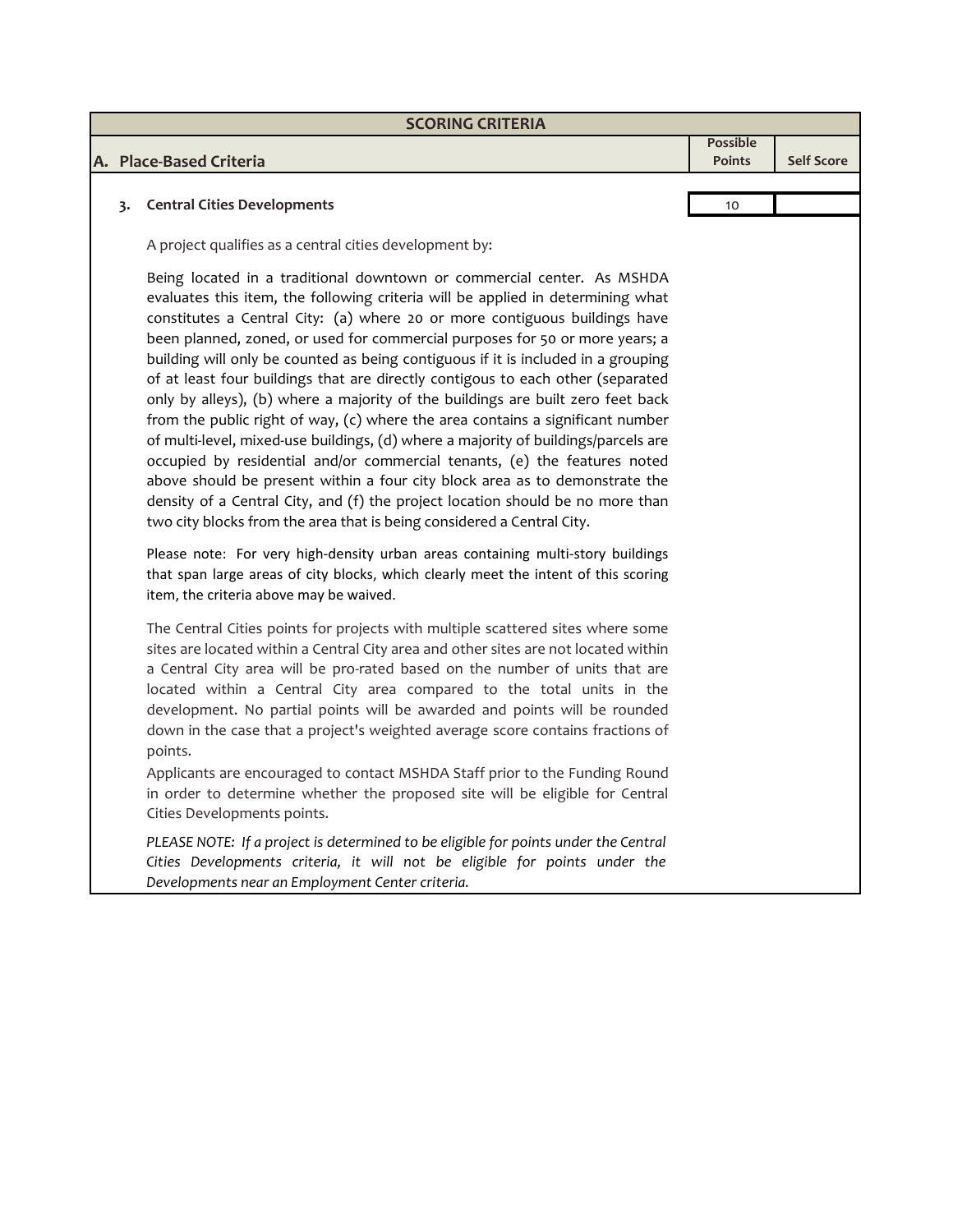| <b>SCORING CRITERIA</b> |                                                                                                                                                                                                                                                                                                                                                                                                                                                                                                                                                                                                                                                                                                                                                                                                                                                                                                                                                              |               |                   |  |  |  |
|-------------------------|--------------------------------------------------------------------------------------------------------------------------------------------------------------------------------------------------------------------------------------------------------------------------------------------------------------------------------------------------------------------------------------------------------------------------------------------------------------------------------------------------------------------------------------------------------------------------------------------------------------------------------------------------------------------------------------------------------------------------------------------------------------------------------------------------------------------------------------------------------------------------------------------------------------------------------------------------------------|---------------|-------------------|--|--|--|
| <b>Possible</b>         |                                                                                                                                                                                                                                                                                                                                                                                                                                                                                                                                                                                                                                                                                                                                                                                                                                                                                                                                                              |               |                   |  |  |  |
|                         | A. Place-Based Criteria                                                                                                                                                                                                                                                                                                                                                                                                                                                                                                                                                                                                                                                                                                                                                                                                                                                                                                                                      | <b>Points</b> | <b>Self Score</b> |  |  |  |
|                         |                                                                                                                                                                                                                                                                                                                                                                                                                                                                                                                                                                                                                                                                                                                                                                                                                                                                                                                                                              |               |                   |  |  |  |
| 4.                      | Developments near an Employment Center                                                                                                                                                                                                                                                                                                                                                                                                                                                                                                                                                                                                                                                                                                                                                                                                                                                                                                                       | 5             |                   |  |  |  |
|                         | An Employment Center is defined as a single university (or college), single<br>hospital, single governmental entity, or a single private company that has at<br>least 250 year-round employees in one location. In order for a project to be<br>considered for these points, the project must meet all of the following criteria:<br>a. For projects meeting the definition of Rural in the QAP, the project must be<br>located within a one mile radius of the location of the Employment Center<br>where 250 full-time year-round employees work. For all other projects, the<br>project must be located within a 0.5 mile radius of the location of the<br>Employment Center where 250 full-time year-round employees work.<br>The project must meet MSHDA site selection criteria.<br>b.<br>The project must obtain a letter from either the employer, a third-party<br>c.<br>employment agency, or local unit of government stating the number of full- |               |                   |  |  |  |
|                         | time year-round employees that work at the location that is within a 0.5<br>mile (or one mile, if applicable) radius of the project.<br>d. All 250 year-round employees must be in the same location (not mutliple                                                                                                                                                                                                                                                                                                                                                                                                                                                                                                                                                                                                                                                                                                                                           |               |                   |  |  |  |
|                         | locations) that meets the criteria established above to receive points.                                                                                                                                                                                                                                                                                                                                                                                                                                                                                                                                                                                                                                                                                                                                                                                                                                                                                      |               |                   |  |  |  |
|                         | PLEASE NOTE: If a project is determined to be eligible for points under the Central<br>Cities Developments criteria, it will not be eligible for points under the<br>Developments near an Employment Center criteria. The score for projects with<br>multiple scattered sites will be determined by a weighted average based on the<br>percentage of the total number of units at the sites that qualify for the points<br>compared to the total units in the project. No partial points will be awarded and<br>points will be rounded down in the case that a project's weighted average score<br>contains fractions of points.                                                                                                                                                                                                                                                                                                                             |               |                   |  |  |  |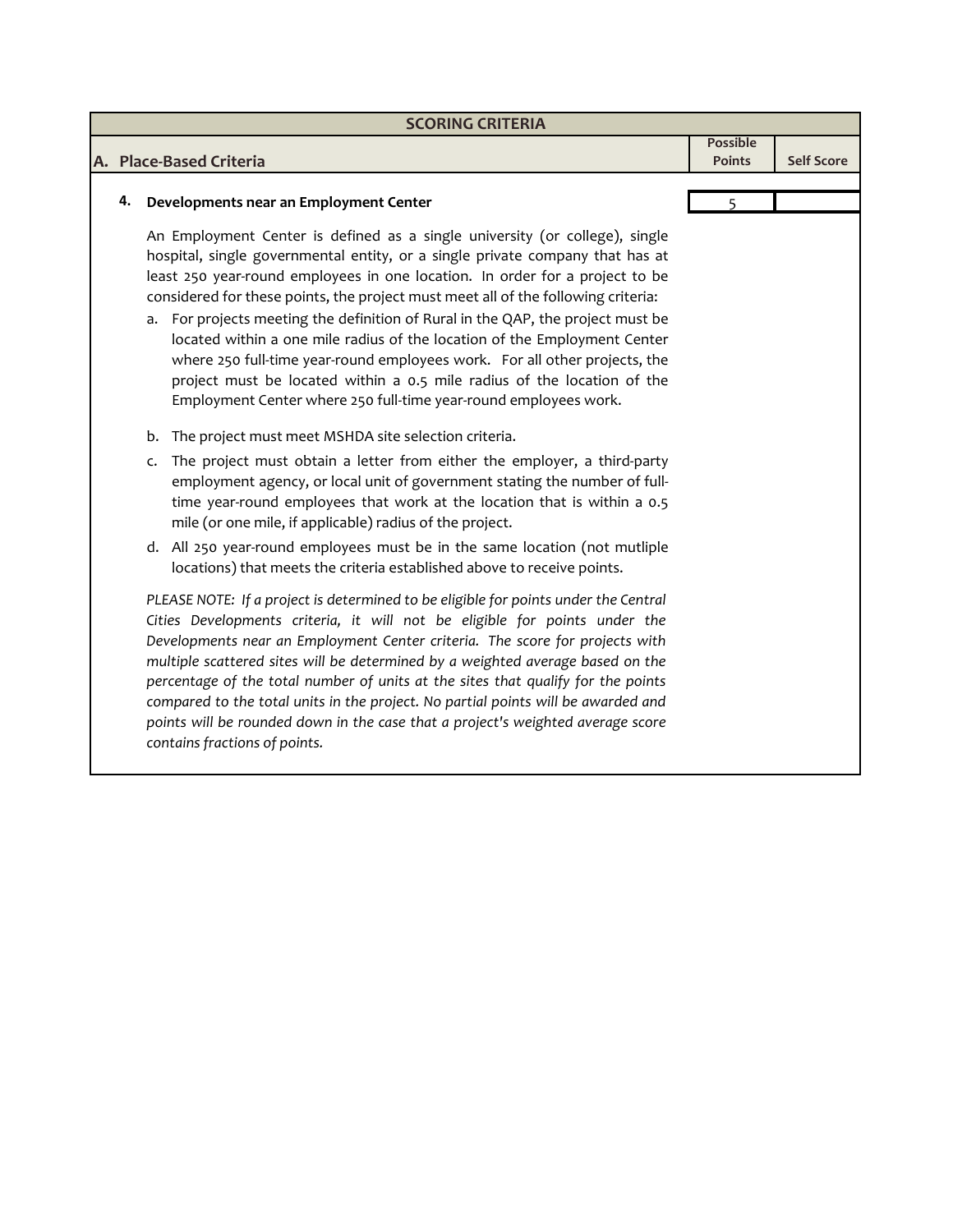|    | <b>SCORING CRITERIA</b>                                                                                                                                                                                                                                                                                                                                                                                                                                                                                                                                                                                                                                                                                                                                                                                                                                                                                                                                                                                                                                                                                                                                                                                                                                                                                                                        |                                  |                   |  |  |  |
|----|------------------------------------------------------------------------------------------------------------------------------------------------------------------------------------------------------------------------------------------------------------------------------------------------------------------------------------------------------------------------------------------------------------------------------------------------------------------------------------------------------------------------------------------------------------------------------------------------------------------------------------------------------------------------------------------------------------------------------------------------------------------------------------------------------------------------------------------------------------------------------------------------------------------------------------------------------------------------------------------------------------------------------------------------------------------------------------------------------------------------------------------------------------------------------------------------------------------------------------------------------------------------------------------------------------------------------------------------|----------------------------------|-------------------|--|--|--|
|    | A. Place-Based Criteria                                                                                                                                                                                                                                                                                                                                                                                                                                                                                                                                                                                                                                                                                                                                                                                                                                                                                                                                                                                                                                                                                                                                                                                                                                                                                                                        | <b>Possible</b><br><b>Points</b> | <b>Self Score</b> |  |  |  |
| 5. | <b>Neighborhood Investment Activity Areas</b>                                                                                                                                                                                                                                                                                                                                                                                                                                                                                                                                                                                                                                                                                                                                                                                                                                                                                                                                                                                                                                                                                                                                                                                                                                                                                                  | 10                               |                   |  |  |  |
|    |                                                                                                                                                                                                                                                                                                                                                                                                                                                                                                                                                                                                                                                                                                                                                                                                                                                                                                                                                                                                                                                                                                                                                                                                                                                                                                                                                |                                  |                   |  |  |  |
|    | Points will be awarded for projects that meet the criteria under either item #1 or<br>item #2 below:                                                                                                                                                                                                                                                                                                                                                                                                                                                                                                                                                                                                                                                                                                                                                                                                                                                                                                                                                                                                                                                                                                                                                                                                                                           |                                  |                   |  |  |  |
|    | 1. Located in an area where a Neighborhood Revitalization Plan is in place and<br>recent and/or significant investments are occurring in the area as a result of<br>the plan. This will be demonstrated through the submission of the items                                                                                                                                                                                                                                                                                                                                                                                                                                                                                                                                                                                                                                                                                                                                                                                                                                                                                                                                                                                                                                                                                                    |                                  |                   |  |  |  |
|    | below:<br>a. A signed letter or resolution from the local government dated within 60-<br>days of the application due date that identifies, supports and outlines<br>the significance of the proposed project, and includes:<br>Identification of the Neighborhood Revitalization Plan for the area.<br>i.<br>For this purpose, a Neighborhood Revitalization Plan is defined as<br>follows: A published document (approved and adopted by the local<br>governing body by ordinance or resolution) that assesses the existing<br>physical structures and infrastructure of the community and that<br>targets specific geographic areas for residential developments. The<br>plan should also contain detailed policy goals that include the<br>redevelopment and production of affordable housing as well as the<br>proposed timeline for achieving these goals. Additionally, the plan<br>should explain municipal support to the particular area.<br>Includes a link to the plan if not included in the application.<br>ii.<br>iii. Outlines the goals of the plan.<br>iv. Defines the specific boundaries of the targeted area.<br>Describes how the proposed project complements the plan goals.<br>٧.<br>vi. Describes the significant public and/or private investment that is<br>occurring or that is anticipated for the targeted area. |                                  |                   |  |  |  |
|    | b. A detailed map outlining the target area which also identifies the<br>proposed project and clearly indicates the public and/or priviate<br>investments (via a legend) that have recently occurred, are occurring, or<br>are expected to occur in the area.                                                                                                                                                                                                                                                                                                                                                                                                                                                                                                                                                                                                                                                                                                                                                                                                                                                                                                                                                                                                                                                                                  |                                  |                   |  |  |  |
|    | Documentation to evidence the major public and/or private investment<br>c.<br>in the area of the project.                                                                                                                                                                                                                                                                                                                                                                                                                                                                                                                                                                                                                                                                                                                                                                                                                                                                                                                                                                                                                                                                                                                                                                                                                                      |                                  |                   |  |  |  |
|    | d. A narrative description that demonstrates how the project qualifies<br>under the neighborhood revitalization plan criteria.                                                                                                                                                                                                                                                                                                                                                                                                                                                                                                                                                                                                                                                                                                                                                                                                                                                                                                                                                                                                                                                                                                                                                                                                                 |                                  |                   |  |  |  |
|    |                                                                                                                                                                                                                                                                                                                                                                                                                                                                                                                                                                                                                                                                                                                                                                                                                                                                                                                                                                                                                                                                                                                                                                                                                                                                                                                                                |                                  |                   |  |  |  |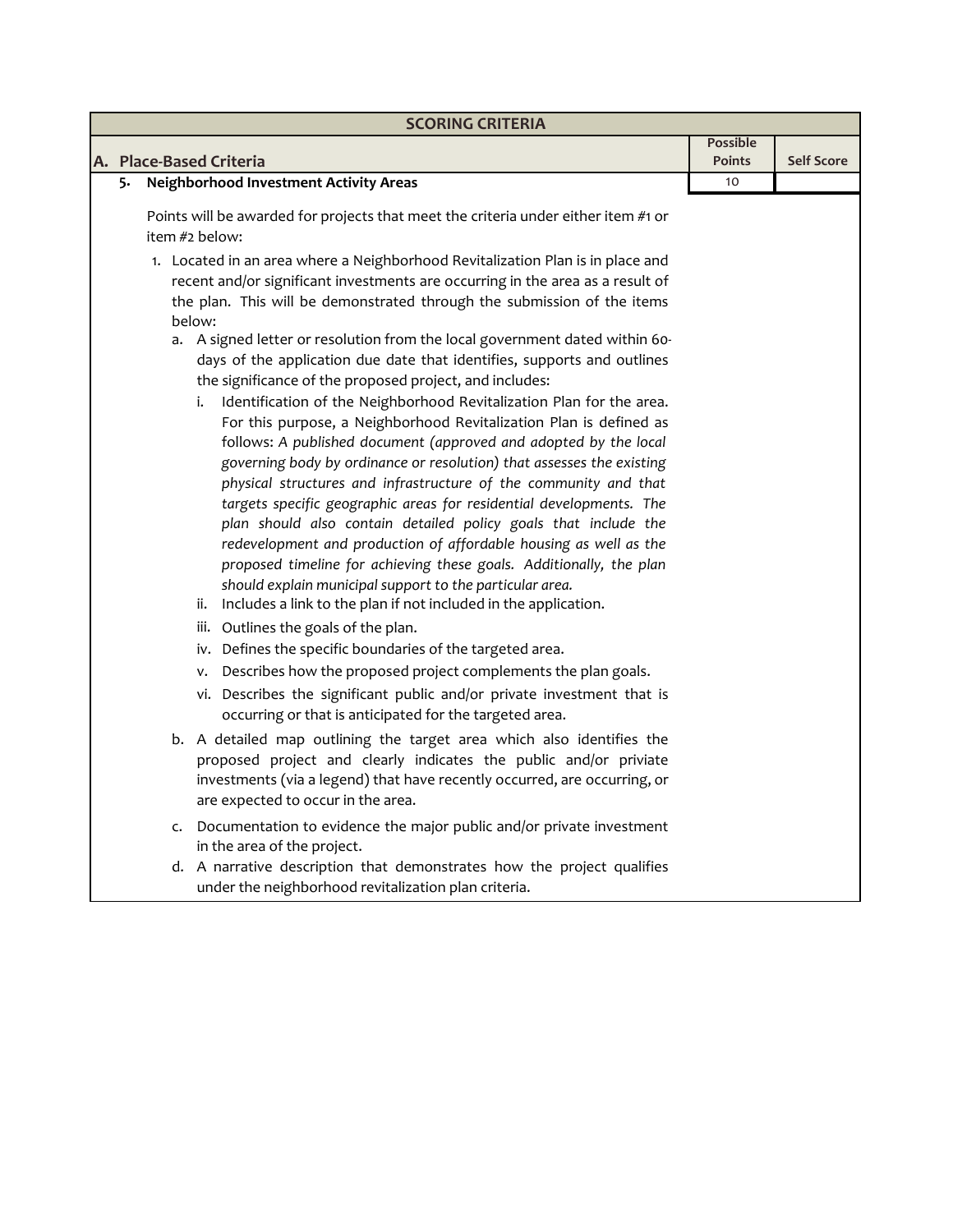| <b>SCORING CRITERIA</b>                                                                                                                                                                                                                                                                                                                                                                                                                          |                                  |                   |  |  |
|--------------------------------------------------------------------------------------------------------------------------------------------------------------------------------------------------------------------------------------------------------------------------------------------------------------------------------------------------------------------------------------------------------------------------------------------------|----------------------------------|-------------------|--|--|
| A. Place-Based Criteria                                                                                                                                                                                                                                                                                                                                                                                                                          | <b>Possible</b><br><b>Points</b> | <b>Self Score</b> |  |  |
| Neighborhood Investment Activity Areas (continued)<br>Located in an area that has had recent and/or ongoing significant investments.<br>2.                                                                                                                                                                                                                                                                                                       |                                  |                   |  |  |
| This will be demonstrated through the submission of the items below:<br>A signed letter or resolution from the local government dated within 60-<br>a.<br>days of the application due date that identifies, supports and outlines<br>the significance of the proposed project, and includes:<br>i. Description of recent significant public and/or private investment in<br>the area that has or is occurring proximate to the proposed project. |                                  |                   |  |  |
| b. A detailed map of the area which also identifies the proposed project<br>and clearly indicates the public and/or private investments (via a<br>legend) that have recently occurred, are occurring, or are expected to<br>occur in the area.                                                                                                                                                                                                   |                                  |                   |  |  |
| c. Documentation to evidence the major public and/or private investment<br>in the area of the project.                                                                                                                                                                                                                                                                                                                                           |                                  |                   |  |  |
| d. A narrative description that demonstrates how the project qualifies<br>under the investment activity area criteria.                                                                                                                                                                                                                                                                                                                           |                                  |                   |  |  |
| PLEASE NOTE: The score for projects with multiple scattered sites will be<br>determined by a weighted average based on the percentage of the total number<br>of units at the sites that qualify for the points compared to the total units in the<br>project. No partial points will be awarded and points will be rounded down in the<br>case that a project's weighted average score contains fractions of points.                             |                                  |                   |  |  |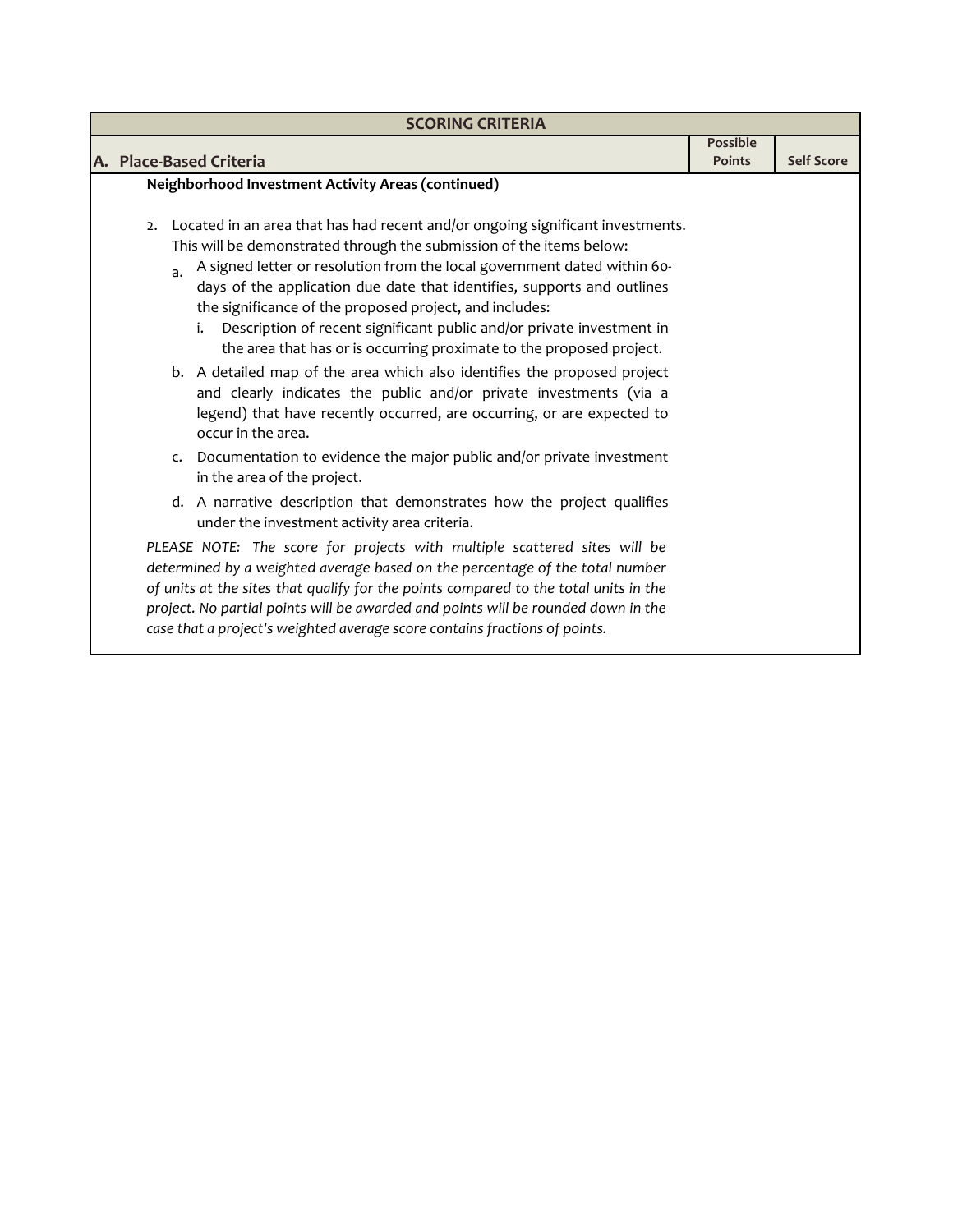| <b>SCORING CRITERIA</b> |                                                                                                                                                                                                                                                                                                                                                                                                                                                                                                                                                                                                                                                                                                                                                                                                                                                                                                                                                                                                     |                                  |                   |  |
|-------------------------|-----------------------------------------------------------------------------------------------------------------------------------------------------------------------------------------------------------------------------------------------------------------------------------------------------------------------------------------------------------------------------------------------------------------------------------------------------------------------------------------------------------------------------------------------------------------------------------------------------------------------------------------------------------------------------------------------------------------------------------------------------------------------------------------------------------------------------------------------------------------------------------------------------------------------------------------------------------------------------------------------------|----------------------------------|-------------------|--|
|                         | A. Place-Based Criteria                                                                                                                                                                                                                                                                                                                                                                                                                                                                                                                                                                                                                                                                                                                                                                                                                                                                                                                                                                             | <b>Possible</b><br><b>Points</b> | <b>Self Score</b> |  |
|                         | 6. Affordable/Market Rent Differential                                                                                                                                                                                                                                                                                                                                                                                                                                                                                                                                                                                                                                                                                                                                                                                                                                                                                                                                                              |                                  |                   |  |
|                         | All projects in locations where the average rents of comparable market-rate<br>rental units, based on the Primary Market Area and the comparables described<br>in the project market study, exceed the affordable 60% AMI rent limit by 20% or<br>more will be eligible for 5 points. For these purposes, units will be considered<br>comparable if they are the same type and number of bedrooms as the<br>affordable units that are being proposed in the development. These points are<br>only available to projects where all of the proposed units meet this criteria.<br>PLEASE NOTE: The score for projects with multiple scattered sites will be<br>determined by a weighted average based on the percentage of the total number<br>of units at the sites that qualify for the points compared to the total units in the<br>project. No partial points will be awarded and points will be rounded down in the<br>case that a project's weighted average score contains fractions of points. |                                  |                   |  |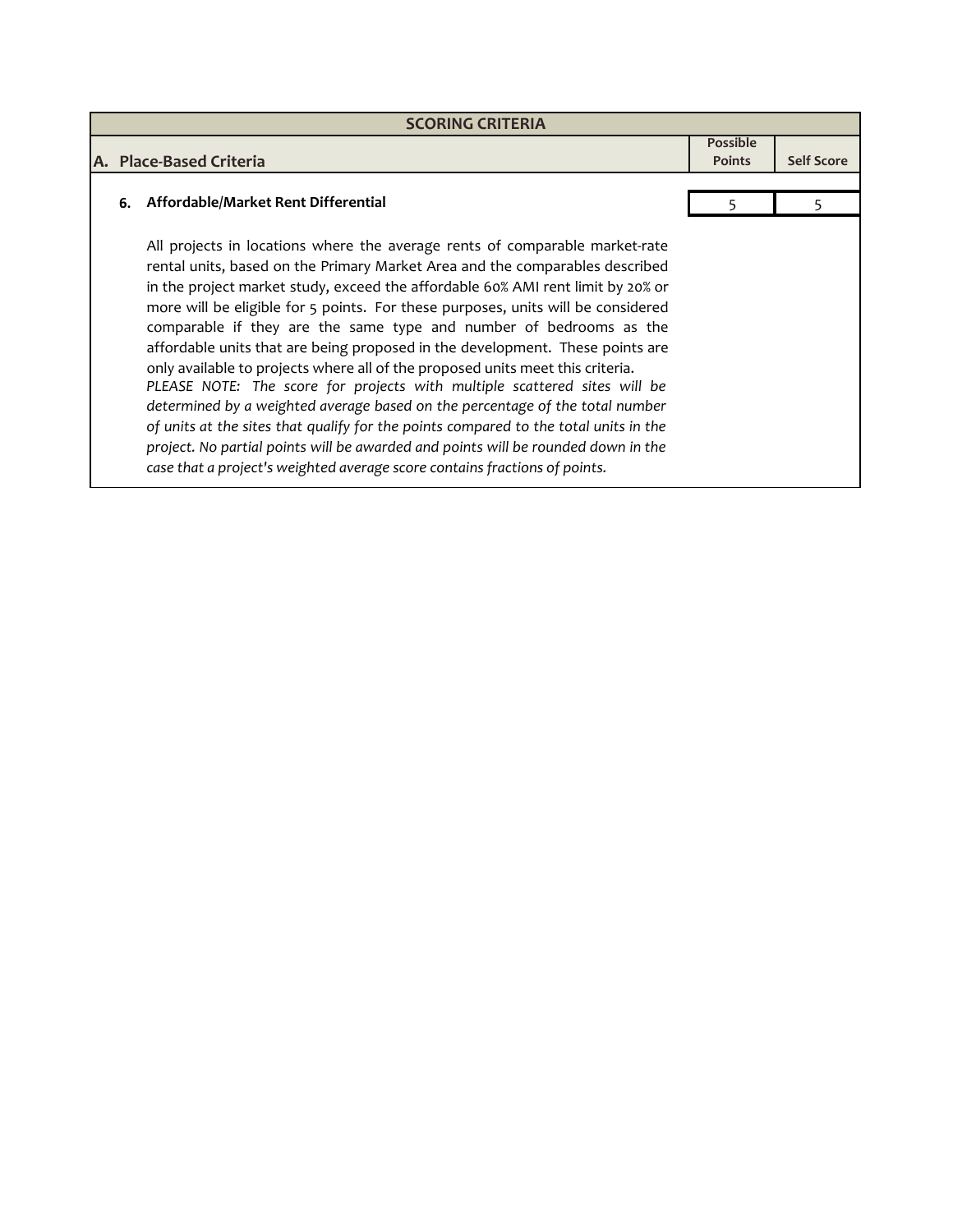| <b>SCORING CRITERIA</b> |                                                                                                                                                                                                                                                                                                                                                                                                                      |                 |                   |  |  |
|-------------------------|----------------------------------------------------------------------------------------------------------------------------------------------------------------------------------------------------------------------------------------------------------------------------------------------------------------------------------------------------------------------------------------------------------------------|-----------------|-------------------|--|--|
|                         |                                                                                                                                                                                                                                                                                                                                                                                                                      | <b>Possible</b> |                   |  |  |
|                         | A. Place-Based Criteria                                                                                                                                                                                                                                                                                                                                                                                              | <b>Points</b>   | <b>Self Score</b> |  |  |
| 7.                      | <b>Mixed Income Development</b>                                                                                                                                                                                                                                                                                                                                                                                      | 6               | #DIV/o!           |  |  |
|                         | NOTE: Applications should use the Exhibit 1 Unit Targeting Point Calculation<br>Form to complete this section. Please note that a condominium structure may<br>be allowable (as described below), but is not required under this point item.                                                                                                                                                                         |                 |                   |  |  |
|                         | In order to be eligible for points under Mixed Income Development, projects<br>must be either:                                                                                                                                                                                                                                                                                                                       |                 |                   |  |  |
|                         | - Creating new market rate units or preserving existing market rate units as<br>part of the LIHTC project, owned by the LIHTC entity, or;                                                                                                                                                                                                                                                                            |                 |                   |  |  |
|                         | - Creating new market rate units or preserving existing market rate units as<br>part of the same development plan and on a similar development timeline<br>as the LIHTC units, but that will be owned by a separate ownership entity<br>under a condominium structure.                                                                                                                                               |                 |                   |  |  |
|                         | Projects meeting the requirements of this section will be eligible for up to 6<br>points based on the scoring matrix below:                                                                                                                                                                                                                                                                                          |                 |                   |  |  |
|                         | - Greater or equal to 10% of units at market rate = 2 points                                                                                                                                                                                                                                                                                                                                                         |                 |                   |  |  |
|                         | - Greater or equal to 20% of units at market rate = 3 points                                                                                                                                                                                                                                                                                                                                                         |                 |                   |  |  |
|                         | - Greater or equal to 30% of units at market rate = 5 points <sup>1</sup>                                                                                                                                                                                                                                                                                                                                            |                 |                   |  |  |
|                         | - Greater or equal to 40% of units at market rate = 6 points <sup>1</sup>                                                                                                                                                                                                                                                                                                                                            |                 |                   |  |  |
|                         | 5 and 6 point levels only available for projects that receive points in the<br>Affordable/Market Rent Differential points criteria in Section A.6. above.                                                                                                                                                                                                                                                            |                 |                   |  |  |
|                         | Market rate units must be evenly distributed among bedroom types and<br>buildings as is possible and appropriate based on the market demand and must<br>not be age restricted. The Internal Revenue Code states that scattered site<br>projects cannot include market rate units.                                                                                                                                    |                 |                   |  |  |
|                         | PLEASE NOTE: The score for projects with multiple scattered sites will be<br>determined by a weighted average based on the percentage of the total number<br>of units at the sites that qualify for the points compared to the total units in the<br>project. No partial points will be awarded and points will be rounded down in the<br>case that a project's weighted average score contains fractions of points. |                 |                   |  |  |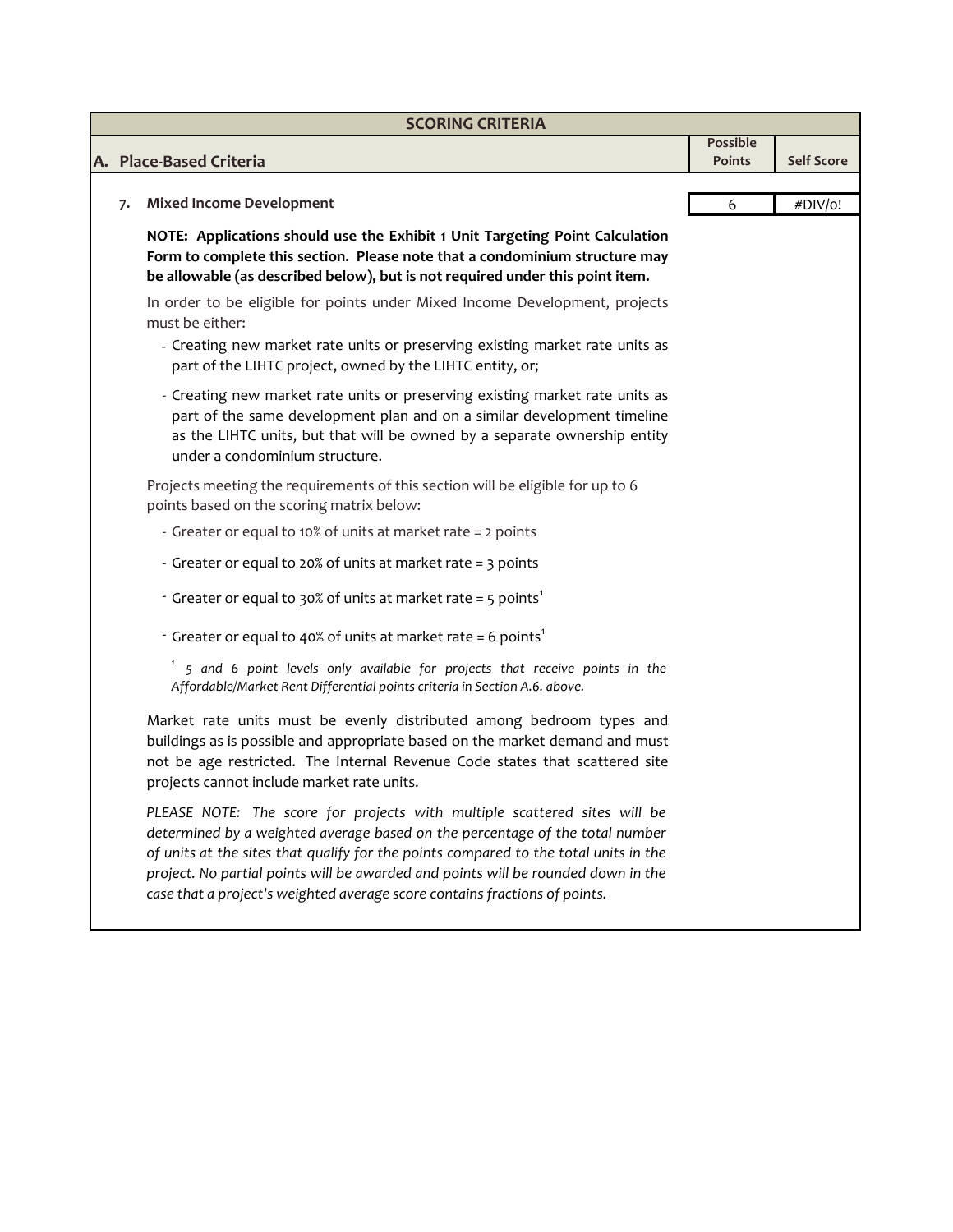| <b>SCORING CRITERIA</b> |                                                                                                                                                                                                                                                                                                                                                                                                                       |                                  |                   |  |  |
|-------------------------|-----------------------------------------------------------------------------------------------------------------------------------------------------------------------------------------------------------------------------------------------------------------------------------------------------------------------------------------------------------------------------------------------------------------------|----------------------------------|-------------------|--|--|
|                         | A. Place-Based Criteria                                                                                                                                                                                                                                                                                                                                                                                               | <b>Possible</b><br><b>Points</b> | <b>Self Score</b> |  |  |
|                         | 8. Historic Rehabilitation Projects                                                                                                                                                                                                                                                                                                                                                                                   | 5                                |                   |  |  |
|                         | Projects that are completing a certified rehabilitation that conforms with the<br>Secretary of Interior's Standards for Rehabilitation of a certified historic<br>property and is listed, either individually or as part of a district, on the National<br>or State Historic Register; or that the State Historic Preservation Office expects<br>to be listed on the National or State Historic Register.             |                                  |                   |  |  |
|                         | PLEASE NOTE: The score for projects with multiple scattered sites will be<br>determined by a weighted average based on the percentage of the total number<br>of units at the sites that qualify for the points compared to the total units in the<br>project. No partial points will be awareded and points will be rounded down in the<br>case that a project's weighted average score contains fractions of points. |                                  |                   |  |  |
| 9.                      | <b>QAP Green Policy Points</b><br>Transfer score from MSHDA Green Policy                                                                                                                                                                                                                                                                                                                                              | 10                               |                   |  |  |
|                         | Link to Cert: Green Policy Certification                                                                                                                                                                                                                                                                                                                                                                              |                                  |                   |  |  |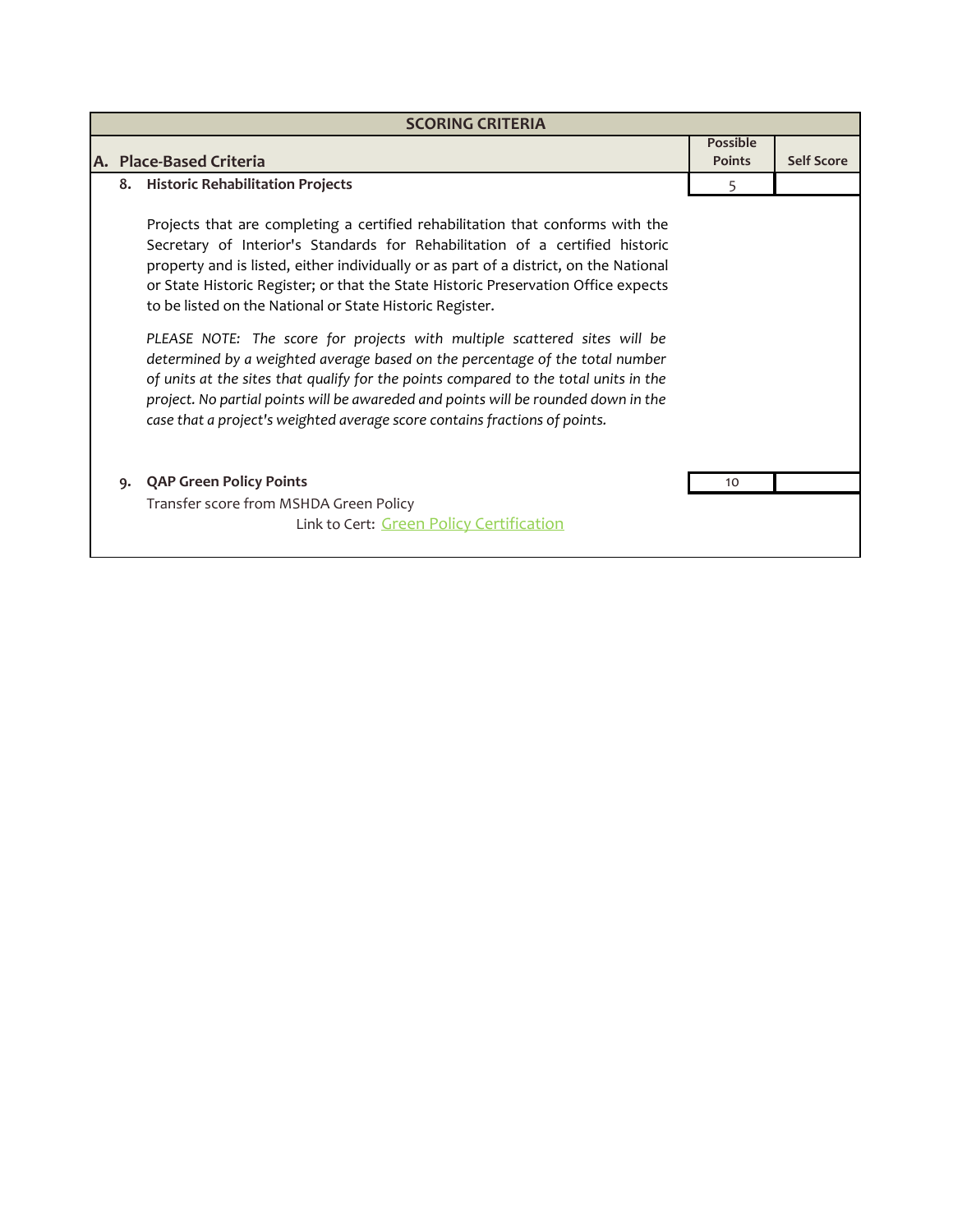| <b>SCORING CRITERIA</b> |                                                                                                                                                                                                                                                                                                                                                                                                                                                                                                |                           |                   |  |  |
|-------------------------|------------------------------------------------------------------------------------------------------------------------------------------------------------------------------------------------------------------------------------------------------------------------------------------------------------------------------------------------------------------------------------------------------------------------------------------------------------------------------------------------|---------------------------|-------------------|--|--|
|                         | <b>B.</b> Municipal Support                                                                                                                                                                                                                                                                                                                                                                                                                                                                    | Possible<br><b>Points</b> | <b>Self Score</b> |  |  |
|                         |                                                                                                                                                                                                                                                                                                                                                                                                                                                                                                |                           |                   |  |  |
| 1.                      | <b>Tax Abatement</b>                                                                                                                                                                                                                                                                                                                                                                                                                                                                           | 5                         |                   |  |  |
|                         | A project application that submits evidence of local support in the form of<br>tax abatement may receive 5 points. These points will also be available to<br>existing projects for which tax abatement has previously been in place and<br>the municipality has agreed to provide tax abatement going forward.                                                                                                                                                                                 |                           |                   |  |  |
|                         | To receive points, the tax abatement must be in place and effective for<br>longer than the 15-year compliance period and one of the following<br>(depending on project location) must be submitted in accordance with<br>MSHDA's requirements:                                                                                                                                                                                                                                                 |                           |                   |  |  |
|                         | - For projects located in a municipality with an area-wide ordinance:<br>Submission of either 1) a copy of the area-wide tax abatement ordinance<br>along with a qualifying project-specific resolution; or 2) a copy of the<br>area-wide tax abatement ordinance accompanied by a letter from the<br>municipality stating that the project is eligible for tax abatement and<br>the terms under which the tax abatement will be granted.                                                      |                           |                   |  |  |
|                         | - For projects located in a municipality where no area-wide ordinance<br>exists: Submission of the appropriate project-specific tax abatement<br>ordinance(s).                                                                                                                                                                                                                                                                                                                                 |                           |                   |  |  |
|                         | PLEASE NOTE: The score for projects with multiple scattered sites will be<br>determined by a weighted average based on the percentage of the total<br>number of units at the sites that qualify for the points compared to the total<br>units in the project. No partial points will be awarded and points will be<br>rounded down in the case that a project's weighted average score contains<br>fractions of points.                                                                        |                           |                   |  |  |
| 2.                      | <b>Evidence of Proper Zoning</b>                                                                                                                                                                                                                                                                                                                                                                                                                                                               |                           |                   |  |  |
|                         | Evidence from the municipality that the proposed site is already properly<br>zoned for the intended use.                                                                                                                                                                                                                                                                                                                                                                                       |                           |                   |  |  |
| 3.                      | <b>Evidence of Site Plan Approval</b>                                                                                                                                                                                                                                                                                                                                                                                                                                                          | 5                         |                   |  |  |
|                         | Evidence from the municipality that the proposed site has received site plan<br>approval. Please note that these points will be available for projects only<br>upon submission of a letter from the municipality indicating that the<br>relevant board or commission of the municipality has reviewed the<br>proposal, including the level of rehabilitation work to be completed, the<br>site, and that no further plan approvals or reviews are necessary, other than<br>on the staff level. |                           |                   |  |  |
|                         |                                                                                                                                                                                                                                                                                                                                                                                                                                                                                                |                           |                   |  |  |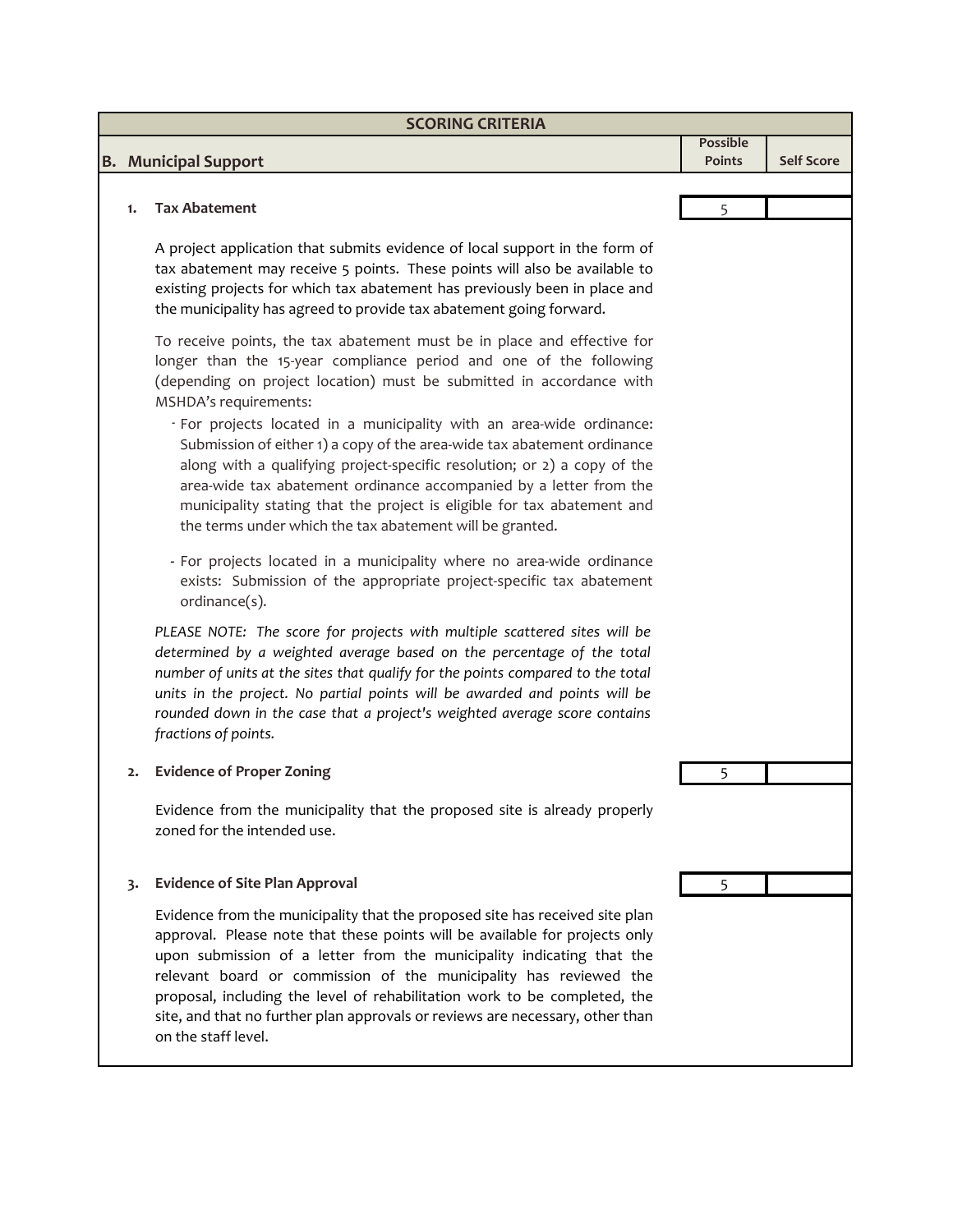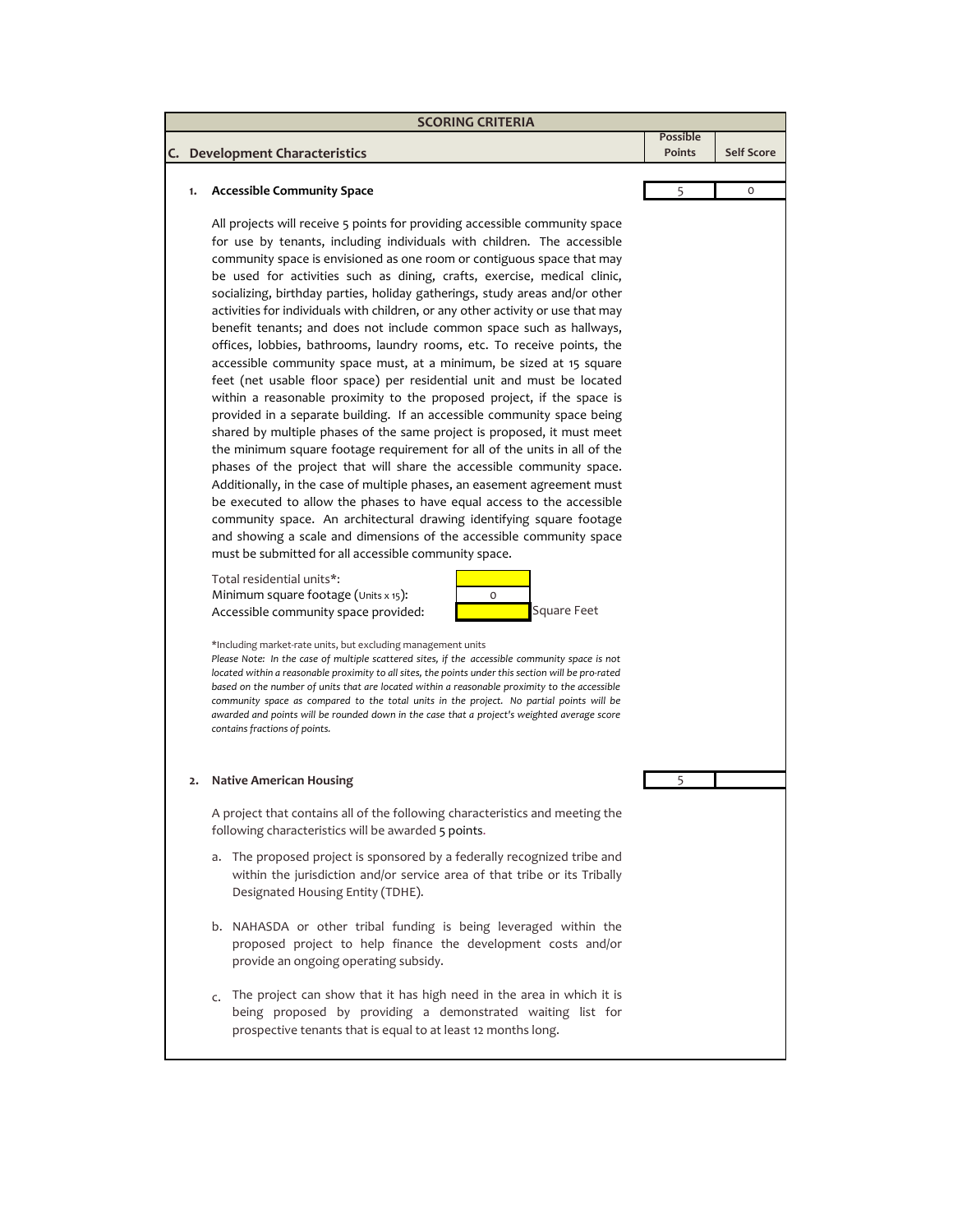|    | <b>SCORING CRITERIA</b>                                                                                                                                                                                                                                                                                                                                |                                  |                   |
|----|--------------------------------------------------------------------------------------------------------------------------------------------------------------------------------------------------------------------------------------------------------------------------------------------------------------------------------------------------------|----------------------------------|-------------------|
|    | C. Development Characteristics                                                                                                                                                                                                                                                                                                                         | <b>Possible</b><br><b>Points</b> | <b>Self Score</b> |
|    |                                                                                                                                                                                                                                                                                                                                                        |                                  |                   |
| 3. | <b>Low Income Targeting</b>                                                                                                                                                                                                                                                                                                                            | 20                               | #DIV/o!           |
|    | Projects that commit to restricting units to low-income tenants will<br>receive points for depth and breadth of targeting. The lower rent<br>targeting must be evenly distributed among bedroom types. Also, the<br>market rate units must be as evenly distributed as possible among<br>bedroom types and buildings.                                  |                                  |                   |
|    | When assembling the low income targeting portion of the application,<br>applicants should be aware of the following:                                                                                                                                                                                                                                   |                                  |                   |
|    | a. No points will be awarded for the use of MSHDA Project-Based<br>Vouchers                                                                                                                                                                                                                                                                            |                                  |                   |
|    | b. No more than 20% of a project's total units may be targeted to units<br>that are less than or equal to 30% AMI without PBRA                                                                                                                                                                                                                         |                                  |                   |
|    | c. No more than 50% of a project's total units may be targeted and<br>counted toward total points without PBRA                                                                                                                                                                                                                                         |                                  |                   |
|    | d. PBRA does not include PSH-designated units that are anticipated to<br>receive newly allocated Project Based Vouchers from MSHDA                                                                                                                                                                                                                     |                                  |                   |
|    | e. Projects using an owner established sinking fund for rental assistance<br>(e.g. rental subsidy reserve) will not be eligible to receive points under<br>the project-based rental assistance portion of the scoring                                                                                                                                  |                                  |                   |
|    | Points will be awarded using the Unit Targeting Point Calculation Form<br>("Targeting Form") attached as Exhibit 1 and 2 to this Scoring Criteria.                                                                                                                                                                                                     |                                  |                   |
|    | Note: To receive points for units with project-based subsidy, applicants must<br>submit evidence of project-based rent subsidy and commit to renewing the<br>subsidy through the end of the extended use period. Due to federal<br>regulatory restrictions, project-based vouchers allocated by MSHDA do not<br>qualify for points under this section. |                                  |                   |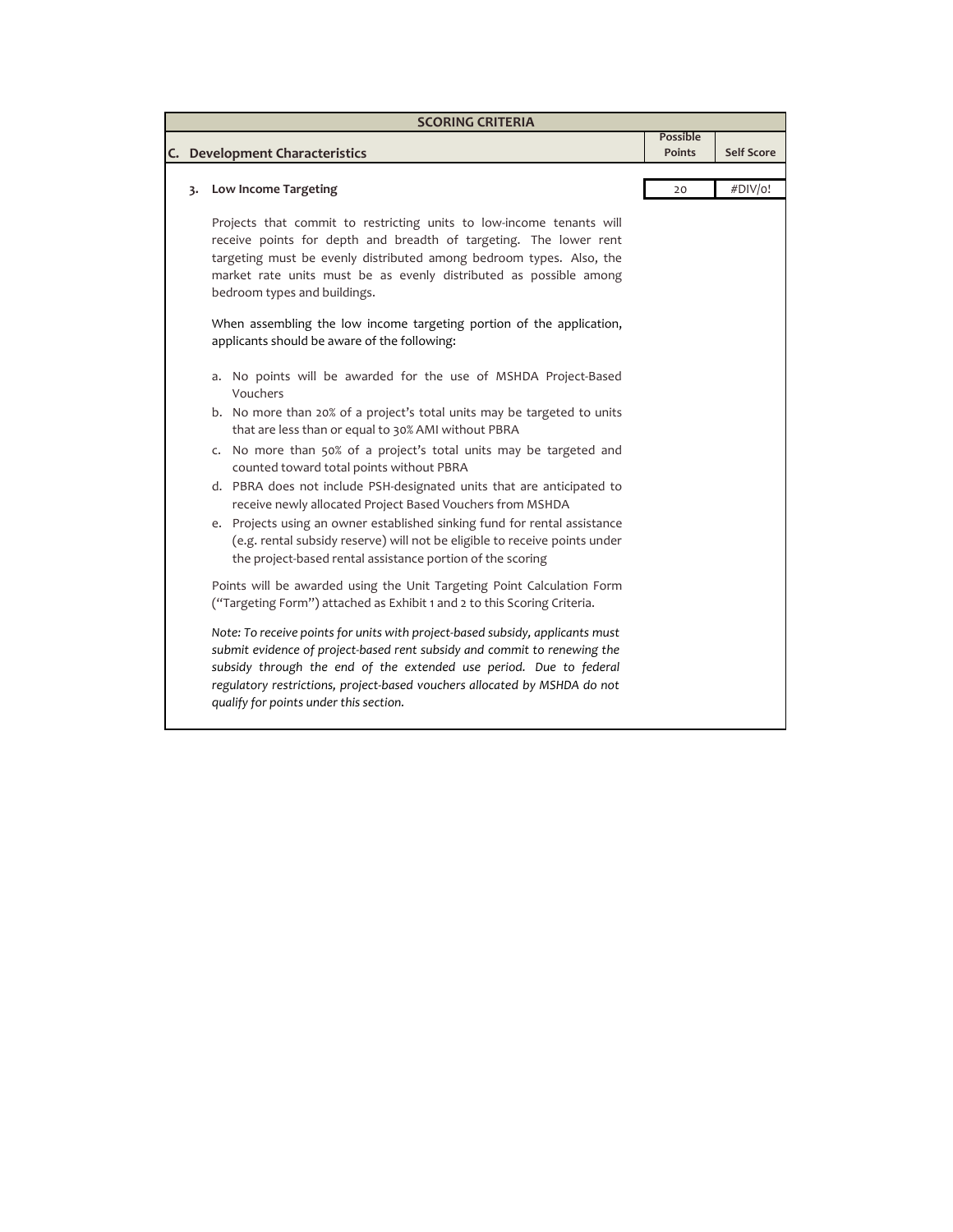| <b>SCORING CRITERIA</b>        |                                                                                                                                                                                                                                                                                                                                                                                                                                                                                                                                                                                                                                                                                                                                                                                                                                                                        |          |                                  |                   |  |
|--------------------------------|------------------------------------------------------------------------------------------------------------------------------------------------------------------------------------------------------------------------------------------------------------------------------------------------------------------------------------------------------------------------------------------------------------------------------------------------------------------------------------------------------------------------------------------------------------------------------------------------------------------------------------------------------------------------------------------------------------------------------------------------------------------------------------------------------------------------------------------------------------------------|----------|----------------------------------|-------------------|--|
|                                |                                                                                                                                                                                                                                                                                                                                                                                                                                                                                                                                                                                                                                                                                                                                                                                                                                                                        |          | <b>Possible</b><br><b>Points</b> | <b>Self Score</b> |  |
| C. Development Characteristics |                                                                                                                                                                                                                                                                                                                                                                                                                                                                                                                                                                                                                                                                                                                                                                                                                                                                        |          |                                  |                   |  |
| 4.                             | <b>Affordability Commitment</b>                                                                                                                                                                                                                                                                                                                                                                                                                                                                                                                                                                                                                                                                                                                                                                                                                                        |          | 5                                | $\circ$           |  |
|                                | Projects that agree to commit to an extended use period longer than 15<br>years (i.e., beyond the minimum total commitment of 15 years compliance<br>plus 15 years extended use = 30 years) will receive $0.34$ points for each<br>additional year, up to a maximum of 5 points. Fractional points will be<br>rounded down. Thus, a project committing to a total affordability period<br>of 45 years would earn the maximum 5 points.                                                                                                                                                                                                                                                                                                                                                                                                                                 |          |                                  |                   |  |
|                                | Compliance Period                                                                                                                                                                                                                                                                                                                                                                                                                                                                                                                                                                                                                                                                                                                                                                                                                                                      | 15 Years |                                  |                   |  |
|                                | plus: IRS Required "Extended Use Period"                                                                                                                                                                                                                                                                                                                                                                                                                                                                                                                                                                                                                                                                                                                                                                                                                               | 15 Years |                                  |                   |  |
|                                | plus: Additionally Committed Years                                                                                                                                                                                                                                                                                                                                                                                                                                                                                                                                                                                                                                                                                                                                                                                                                                     | Years    |                                  |                   |  |
|                                | equals: Total Affordability Commitment                                                                                                                                                                                                                                                                                                                                                                                                                                                                                                                                                                                                                                                                                                                                                                                                                                 | 30 Years |                                  |                   |  |
| 5.                             | <b>Tenant Ownership</b><br>Projects that agree to offer 100% of the housing tax credit units for sale to<br>tenants in such units at the end of the initial 15-year compliance period will<br>receive 1 point. To qualify for the points, the owner must provide a<br>detailed tenant ownership plan that complies with the Internal Revenue<br>Code and is acceptable to the Authority. The plan must describe the terms<br>of the right of first refusal given to the tenants, including the means of<br>exercising the right of first refusal, the determination of the sale price for<br>each unit, and any continuing use or deed restrictions that will be imposed<br>on the units by the seller following any such transfer. NOTE: Elderly<br>projects and/or projects that are utilizing project-based rental assistance<br>are not eligible for these points. |          | 1                                |                   |  |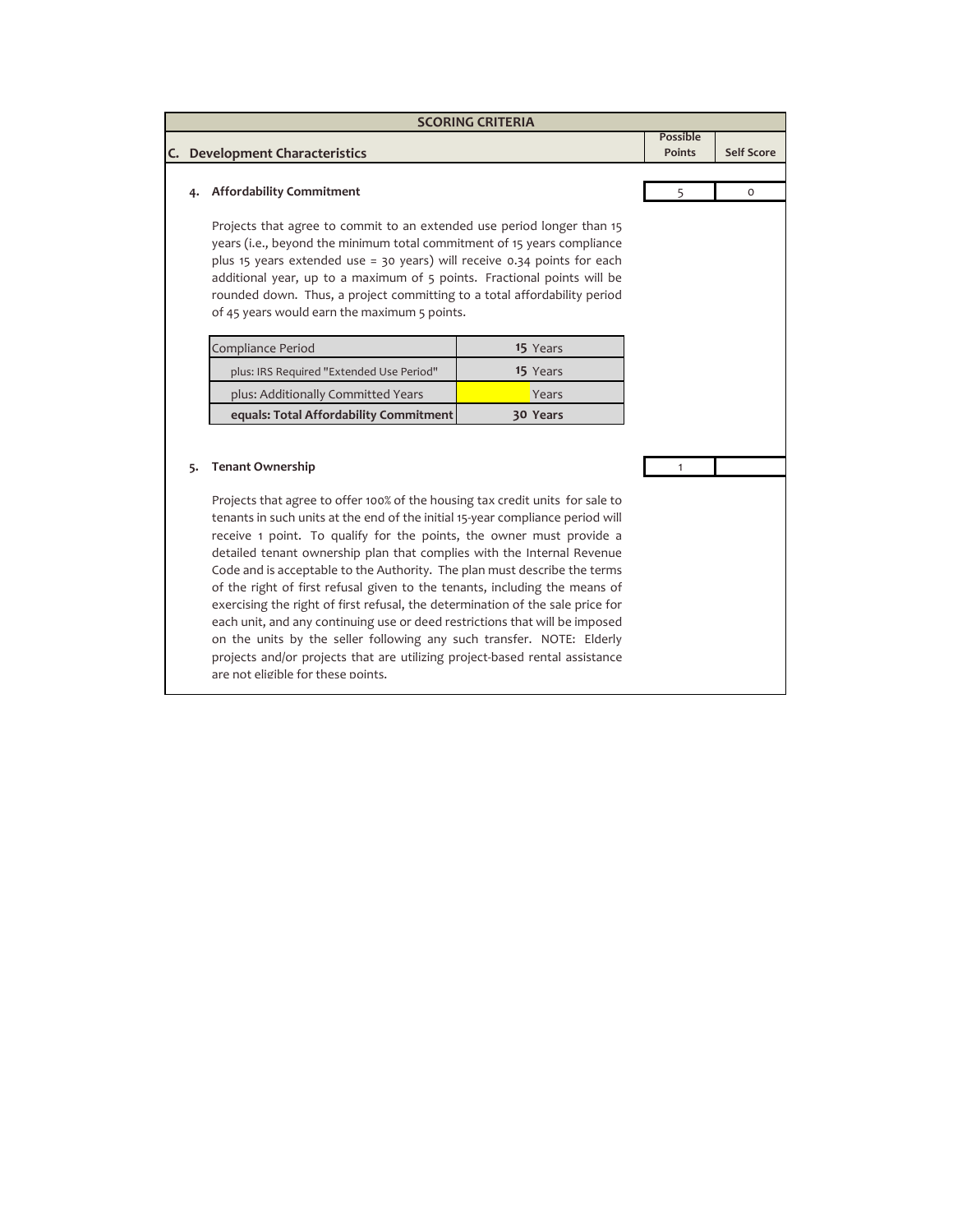|    | <b>SCORING CRITERIA</b> |                                                                                                                                                                                                                                                                                 |                           |                   |  |  |  |
|----|-------------------------|---------------------------------------------------------------------------------------------------------------------------------------------------------------------------------------------------------------------------------------------------------------------------------|---------------------------|-------------------|--|--|--|
| C. |                         | <b>Development Characteristics</b>                                                                                                                                                                                                                                              | Possible<br><b>Points</b> | <b>Self Score</b> |  |  |  |
|    |                         |                                                                                                                                                                                                                                                                                 |                           |                   |  |  |  |
|    |                         | 6. Visitable Units                                                                                                                                                                                                                                                              |                           |                   |  |  |  |
|    |                         | Projects that incorporate "visitability" design features into all units with<br>first floor living space or access to units by elevator will receive points.<br>The following design features are required to receive points:                                                   |                           |                   |  |  |  |
|    |                         | No step entry<br>a.<br>Barrier free parking - with ramps as needed<br>b.<br>Barrier free entry door<br>$\mathsf{C}$<br>d. Barrier free 1/2 bath on first floor<br>Electrical switches at reachable heights<br>e.<br>Accessible route through the first floor living space<br>f. |                           |                   |  |  |  |
|    | 7.                      | <b>Barrier Free Units</b>                                                                                                                                                                                                                                                       |                           |                   |  |  |  |
|    |                         | Projects that commit to building 10% of the units within the development<br>according to barrier free or fully adaptable to barrier free standards will<br>receive points.                                                                                                      |                           |                   |  |  |  |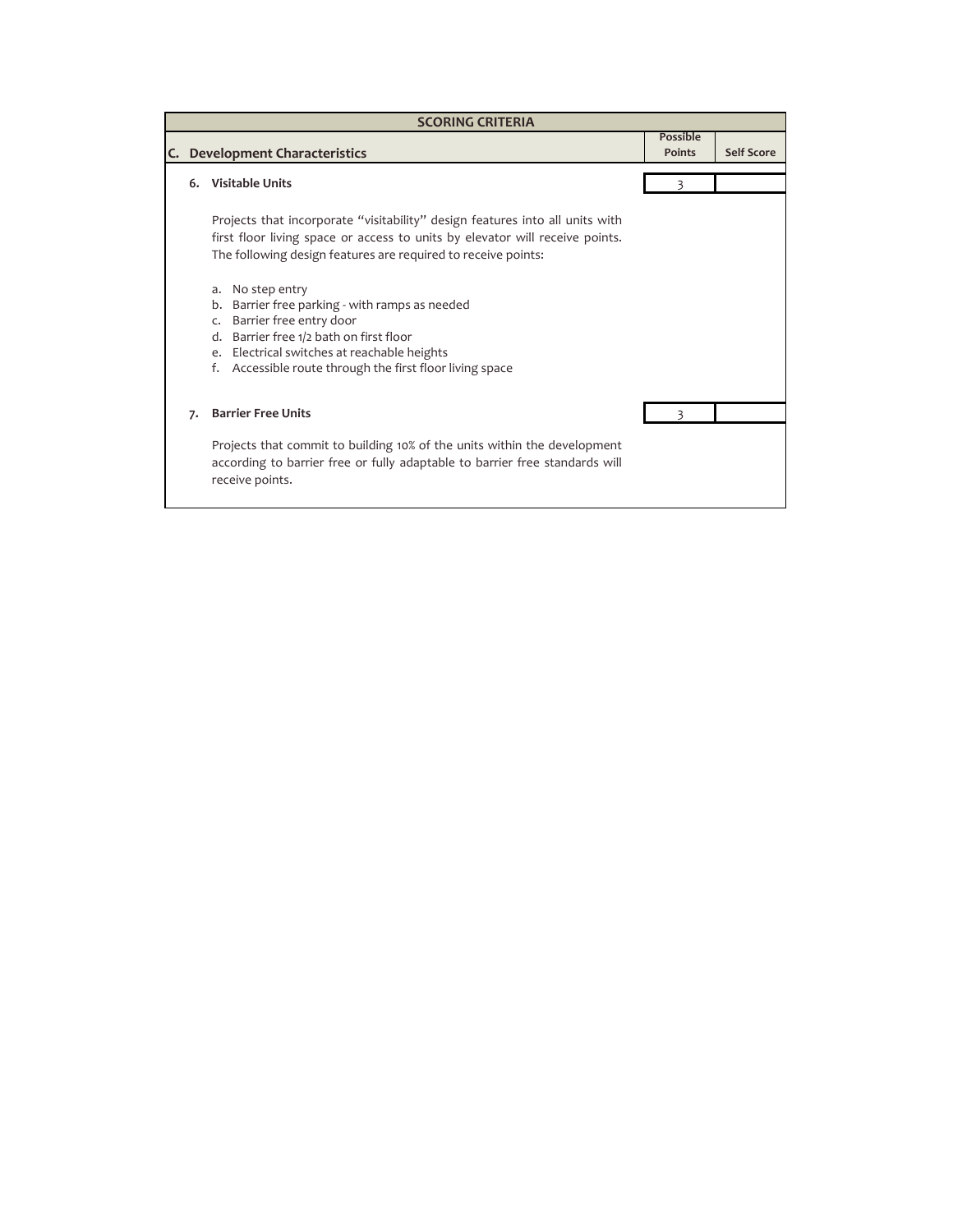|    | <b>SCORING CRITERIA</b>                                                                                                                                                                                                                                                                                                                                                                                                                                                                                                                                                                                                                                                                                                                                                                                                                                                                                                                                                                                                                                                                                                                                                                                                                                                                                                                                                                                                                                                                                                                                                                                                                                                                                                                                     |                                  |                   |
|----|-------------------------------------------------------------------------------------------------------------------------------------------------------------------------------------------------------------------------------------------------------------------------------------------------------------------------------------------------------------------------------------------------------------------------------------------------------------------------------------------------------------------------------------------------------------------------------------------------------------------------------------------------------------------------------------------------------------------------------------------------------------------------------------------------------------------------------------------------------------------------------------------------------------------------------------------------------------------------------------------------------------------------------------------------------------------------------------------------------------------------------------------------------------------------------------------------------------------------------------------------------------------------------------------------------------------------------------------------------------------------------------------------------------------------------------------------------------------------------------------------------------------------------------------------------------------------------------------------------------------------------------------------------------------------------------------------------------------------------------------------------------|----------------------------------|-------------------|
|    | D. Development Team Characteristics                                                                                                                                                                                                                                                                                                                                                                                                                                                                                                                                                                                                                                                                                                                                                                                                                                                                                                                                                                                                                                                                                                                                                                                                                                                                                                                                                                                                                                                                                                                                                                                                                                                                                                                         | <b>Possible</b><br><b>Points</b> | <b>Self Score</b> |
|    |                                                                                                                                                                                                                                                                                                                                                                                                                                                                                                                                                                                                                                                                                                                                                                                                                                                                                                                                                                                                                                                                                                                                                                                                                                                                                                                                                                                                                                                                                                                                                                                                                                                                                                                                                             |                                  |                   |
| 1. | <b>Previous Experience of GP/Member</b>                                                                                                                                                                                                                                                                                                                                                                                                                                                                                                                                                                                                                                                                                                                                                                                                                                                                                                                                                                                                                                                                                                                                                                                                                                                                                                                                                                                                                                                                                                                                                                                                                                                                                                                     | 10                               | O                 |
|    | Previous successful participation of the General Partner/Member of the proposed<br>development will be measured based on the criteria below. The first tier of the metric awards<br>points for previous successful experience with a variety of the most common resources used<br>to produce affordable rental housing. The second tier of the metric awards points for previous<br>sucessful experience specifically with the LIHTC program. Applicants should first determine<br>how many points they qualify for under the first tier and then determine how many points they<br>qualify for under the second tier to arrive at their total score, which is the sum of the points<br>under Tier 1 and Tier 2. A maximum of 10 points will be available under this section.                                                                                                                                                                                                                                                                                                                                                                                                                                                                                                                                                                                                                                                                                                                                                                                                                                                                                                                                                                               |                                  |                   |
|    | a) Only rental projects that have been owned and operated by the Applicant and that have been<br>placed in service for a minimum of three years will count for points. For purposes of this scoring<br>criterion, this three-year timeframe starts from the placed in service date or date of ownership,<br>whichever is later, until present or until ownership ceased, whichever is shorter. For developments<br>to count towards these points, they must have been placed in service within the last 15 years -<br>anything beyond 15 years cannot be included.                                                                                                                                                                                                                                                                                                                                                                                                                                                                                                                                                                                                                                                                                                                                                                                                                                                                                                                                                                                                                                                                                                                                                                                          |                                  |                   |
|    | b) All non-LIHTC projects must have a minimum of twelve units (LIHTC projects can be any size) to be<br>considered and mulitple projects cannot be combined to acheive this number. An Authorization for<br>Release of Information (found in the Addendum I) must be completed for all out-of-state LIHTC<br>projects listed.                                                                                                                                                                                                                                                                                                                                                                                                                                                                                                                                                                                                                                                                                                                                                                                                                                                                                                                                                                                                                                                                                                                                                                                                                                                                                                                                                                                                                               |                                  |                   |
|    | c) Any projects where the owner has materially defaulted on any obligation (including but not limited<br>to project foreclosure, filing a bankruptcy petition, or providing a deed in lieu of foreclosure) or has<br>any uncorrected 8823s that have been outstanding for longer than six months cannot be counted<br>towards these points.                                                                                                                                                                                                                                                                                                                                                                                                                                                                                                                                                                                                                                                                                                                                                                                                                                                                                                                                                                                                                                                                                                                                                                                                                                                                                                                                                                                                                 |                                  |                   |
|    | d) To receive consideration for previous participation, the applicant must fully complete the<br>GP/Member Experience Form and certify that the projects for which it is requesting points have<br>maintained a positive operating cash flow from typical residential income alone and have funded<br>reserves in accordance with the partnership or operating agreement and any applicable loan<br>documents for the year in which each development's last financial statement has been prepared<br>("successful properties"). If a particular project has not maintained positive operating cash flow as<br>outlined above, but the GP/Member has been advancing funds to keep the project operating<br>financially and physically maintained, additional documentation to evidence this may be submitted<br>for consideration in awarding points for that property. In addition, for projects that were originally<br>structured to operate with negative operating cash flow from typical residential income but were<br>structured with sufficient capitalized reserves to mitigate the negative operations, additional<br>documentation may be submitted to evidence this for consideration in awarding points. To receive<br>consideration for projects previously owned by the proposed general partner or member which it no<br>longer owns, a similar certification may be submitted with respect to the last full year of ownership<br>by the proposed general partner along with verification of the number of years that the project was<br>owned by that general partner. In order to recieve points under this criteria, the Applicant must<br>complete and execute the General Partner/Member Experience Certification found in Addendum I. |                                  |                   |

Π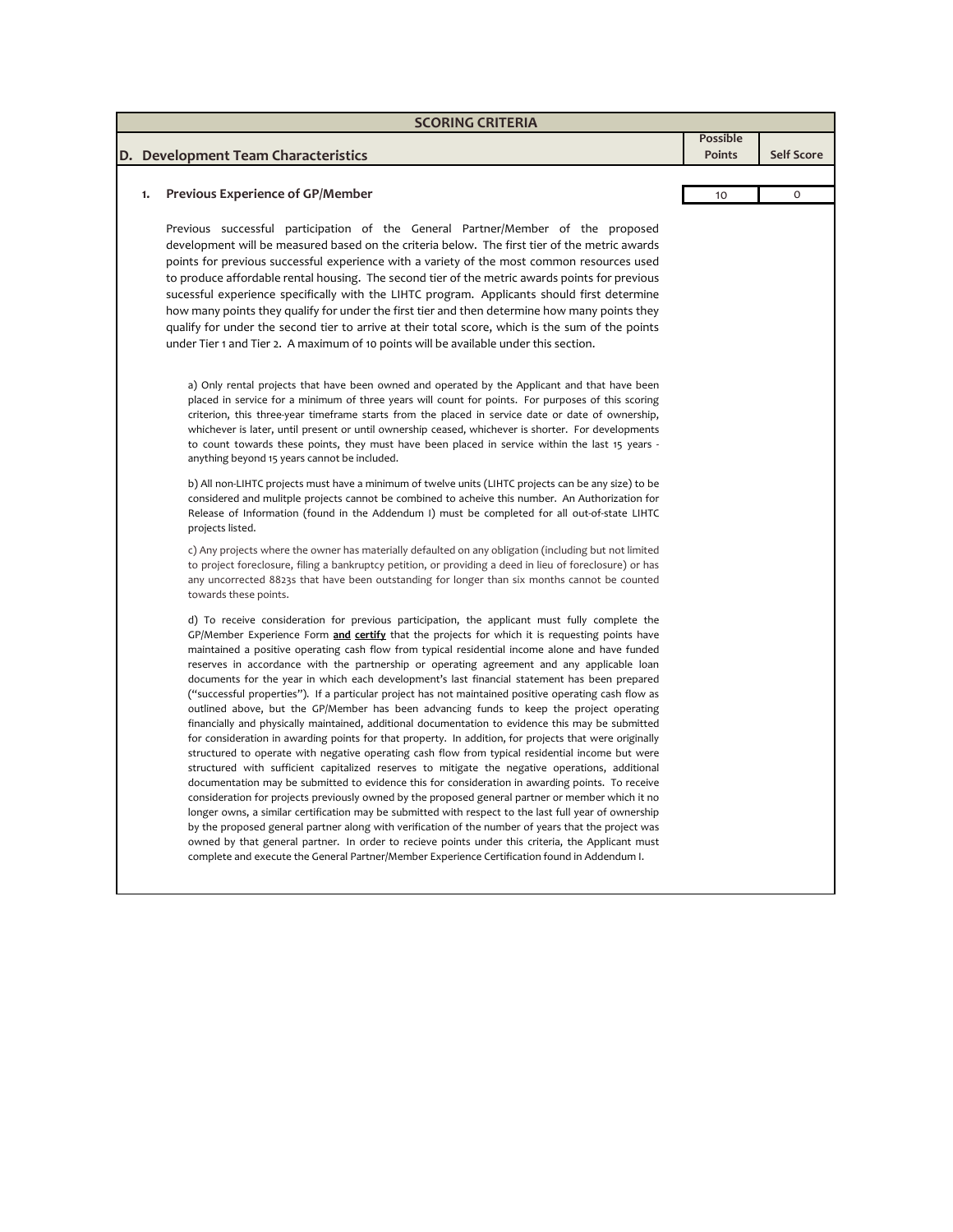| <b>SCORING CRITERIA</b>                                                                                                                                                                       |                                                                                        |                 |                   |  |  |  |
|-----------------------------------------------------------------------------------------------------------------------------------------------------------------------------------------------|----------------------------------------------------------------------------------------|-----------------|-------------------|--|--|--|
|                                                                                                                                                                                               |                                                                                        | <b>Possible</b> |                   |  |  |  |
| D. Development Team Characteristics                                                                                                                                                           |                                                                                        | <b>Points</b>   | <b>Self Score</b> |  |  |  |
|                                                                                                                                                                                               |                                                                                        |                 |                   |  |  |  |
| Previous Experience of GP/Member (continued)<br>In the case of projects where there will be multiple general partners or members as part of the                                               |                                                                                        |                 |                   |  |  |  |
| ownership structure, applicants should note the following requirements (in addition to the                                                                                                    |                                                                                        |                 |                   |  |  |  |
| above criteria):                                                                                                                                                                              |                                                                                        |                 |                   |  |  |  |
| a) In order for a partner/member's previous experience to be considered for points, the                                                                                                       |                                                                                        |                 |                   |  |  |  |
| partner/member must be a guarantor for the LIHTC equity investment and construction financing                                                                                                 |                                                                                        |                 |                   |  |  |  |
| that is needed to complete the proposed project. To demonstrate who will be providing the                                                                                                     |                                                                                        |                 |                   |  |  |  |
| guarantees, the documentation provided from the proposed equity investor and construction lender<br>as part of the application submission must clearly identify the proposed guarantor(s).    |                                                                                        |                 |                   |  |  |  |
| b) Any GP/Member receiving points must remain a part of the ownership entity for the 15-year                                                                                                  |                                                                                        |                 |                   |  |  |  |
| Compliance Period, at a minimum.                                                                                                                                                              |                                                                                        |                 |                   |  |  |  |
| c) Points will be awarded based on the GP/Member with the greatest amount of experience<br>(provided the entity is also a guarantor) as determined below (the individual experience of two or |                                                                                        |                 |                   |  |  |  |
| more co-GP/Managing Members will not be added together to get the total points).                                                                                                              |                                                                                        |                 |                   |  |  |  |
| d) An agreement between each of the entities must be provided, specifically calling out, at a                                                                                                 |                                                                                        |                 |                   |  |  |  |
| minimum, the roles and responsibilities of each partner or entity, the length of time each                                                                                                    |                                                                                        |                 |                   |  |  |  |
| partner/member will remain a part of the ownership entity, as well as the amount of developer fee                                                                                             |                                                                                        |                 |                   |  |  |  |
| each will receive. Additionally, the agreement should specifically include language that allows                                                                                               |                                                                                        |                 |                   |  |  |  |
| MSHDA the right to approve any changes to the ownership entity of the project.                                                                                                                |                                                                                        |                 |                   |  |  |  |
|                                                                                                                                                                                               |                                                                                        |                 |                   |  |  |  |
| TIER <sub>1</sub> :                                                                                                                                                                           |                                                                                        |                 |                   |  |  |  |
| Successful projects that have funding sources that meet the following requirements (in                                                                                                        |                                                                                        |                 |                   |  |  |  |
| addition to the requirements above) will be counted towards points in Tier 1:                                                                                                                 |                                                                                        |                 |                   |  |  |  |
| financing and have the applicable restrictions placed on the property.                                                                                                                        | 1. The sources require the targeting of lower income and rent levels than market rate  |                 |                   |  |  |  |
|                                                                                                                                                                                               | 2. Minimum 15-Year compliance period, which includes monitoring and reporting          |                 |                   |  |  |  |
| requirements.                                                                                                                                                                                 |                                                                                        |                 |                   |  |  |  |
|                                                                                                                                                                                               | 3. Programs can include: LIHTC, HOME, NSP, HUD 811, HUD 202, CDBG, FHLB, USDA RD,      |                 |                   |  |  |  |
|                                                                                                                                                                                               | 1602 Funds, TCAP (these are given as examples of programs that would qualify.          |                 |                   |  |  |  |
| should contact MSHDA)                                                                                                                                                                         | Applicants with questions about whether a program not listed above would qualify       |                 |                   |  |  |  |
|                                                                                                                                                                                               | 4. Please note that LIHTC Projects can count towards points in both Tier 1 and Tier 2. |                 |                   |  |  |  |
|                                                                                                                                                                                               |                                                                                        |                 |                   |  |  |  |
| Successful Affordable Projects                                                                                                                                                                | <b>Points</b>                                                                          |                 |                   |  |  |  |
|                                                                                                                                                                                               |                                                                                        |                 |                   |  |  |  |
| 1-4 projects                                                                                                                                                                                  | 1                                                                                      |                 |                   |  |  |  |
| 5+ projects                                                                                                                                                                                   | 2                                                                                      |                 |                   |  |  |  |
|                                                                                                                                                                                               |                                                                                        |                 |                   |  |  |  |
| TIER <sub>2</sub> :                                                                                                                                                                           |                                                                                        |                 |                   |  |  |  |
| Successful LIHTC projects that meet the requirements outlined in this section will be                                                                                                         |                                                                                        |                 |                   |  |  |  |
| counted towards points in Tier 2:                                                                                                                                                             |                                                                                        |                 |                   |  |  |  |
| <b>Successful LIHTC Projects</b>                                                                                                                                                              | <b>Points</b>                                                                          |                 |                   |  |  |  |
|                                                                                                                                                                                               |                                                                                        |                 |                   |  |  |  |
| 1-4 projects                                                                                                                                                                                  | 3                                                                                      |                 |                   |  |  |  |
| 5-8 projects                                                                                                                                                                                  | 5                                                                                      |                 |                   |  |  |  |
| 9 or more projects                                                                                                                                                                            | 8                                                                                      |                 |                   |  |  |  |
|                                                                                                                                                                                               |                                                                                        |                 |                   |  |  |  |
| <b>TOTAL SCORE:</b>                                                                                                                                                                           |                                                                                        |                 |                   |  |  |  |
| <b>TIER 1 SCORE:</b>                                                                                                                                                                          |                                                                                        |                 |                   |  |  |  |
| <b>TIER 2 SCORE:</b>                                                                                                                                                                          |                                                                                        |                 |                   |  |  |  |
| <b>TOTAL SCORE:</b>                                                                                                                                                                           | o                                                                                      |                 |                   |  |  |  |
|                                                                                                                                                                                               |                                                                                        |                 |                   |  |  |  |
|                                                                                                                                                                                               |                                                                                        |                 |                   |  |  |  |
|                                                                                                                                                                                               |                                                                                        |                 |                   |  |  |  |
|                                                                                                                                                                                               |                                                                                        |                 |                   |  |  |  |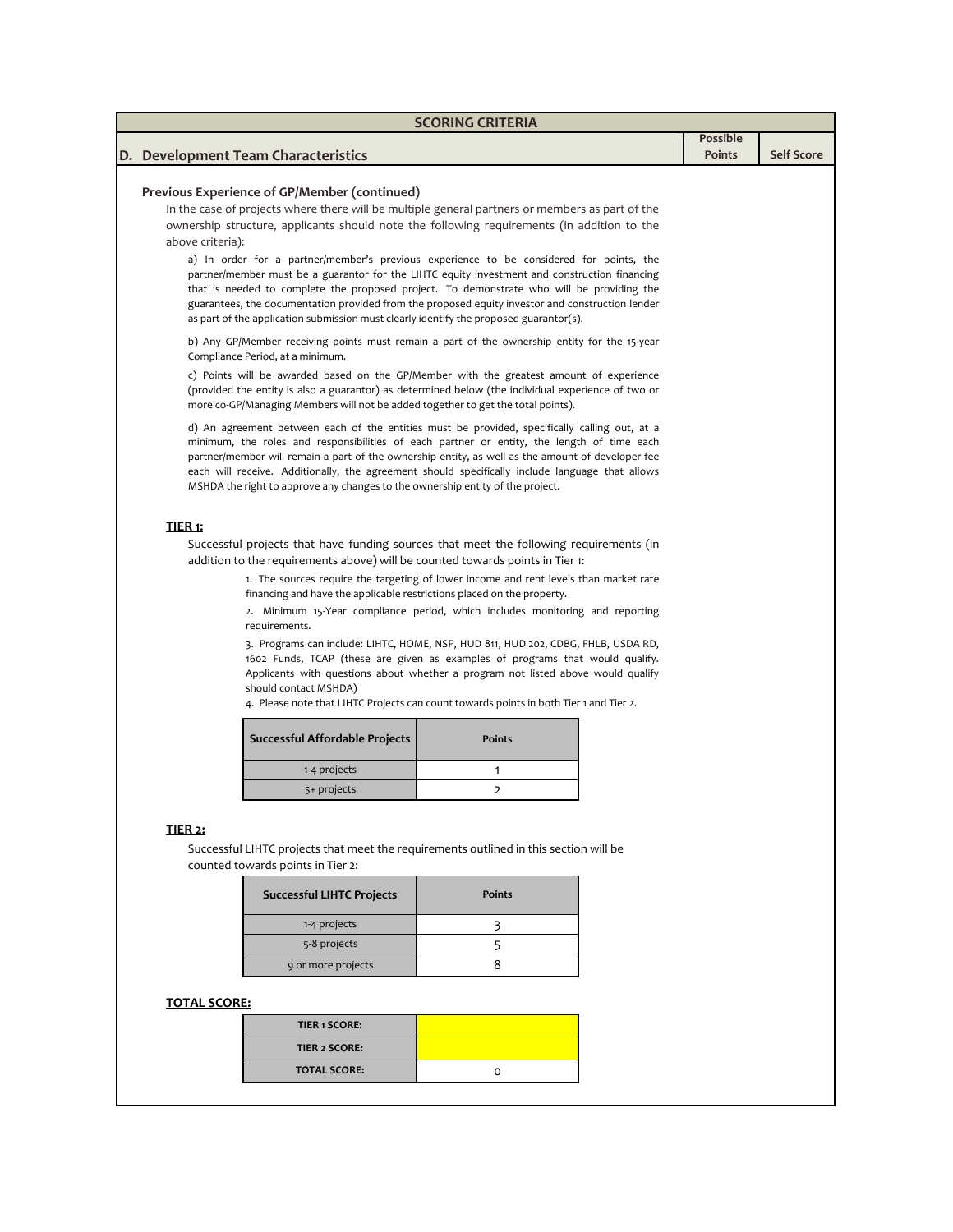| D. Development Team Characteristics<br>2. Previous Experience of Management Agent<br>Previous <b>successful</b> participation by a management agent in managing low-income<br>housing tax credit projects, with at least three years of experience. Points will be<br>awarded only if the date in which management began such project(s) is included in<br>the application, and will be based on years managed. Applicants should note that<br>any projects that have uncorrected 8823s that have been outstanding for longer than<br>6 months cannot be counted towards these points.<br>In the case of projects where there will be multiple Management Agents, applicants<br>should note the following requirements (in addition to the above criteria):<br>a) It is intended that any Management Agent receiving points (or another Management Agent with<br>equivalent capacity and experience) will remain a part of the property management team for the 15-<br>year Compliance Period, at a minimum. If, at any time, the Management Agent receiving points<br>ceases to be the Management Agent at the property, MSHDA reserves the right to approve any<br>replacement Management Agent.<br>b) Points will be awarded based on the Management Agent with the greatest amount of experience<br>as determined below (the individual experience of two or more Management Agents will not be<br>added together to get the total points).<br>c) An agreement between each of the entities must be provided, specifically calling out, at a<br>minimum, the roles and responsibilities of each Management Agent, the length of time each<br>Management Agent will remain as Management Agents for the property, as well as the amount of<br>management fee each will receive. Additionally, the agreement should specifically include language<br>that allows MSHDA the right to approve any replacement management agent.<br>(Applicants must complete the Management Experience form outlining previous experience in order to<br>receive points under this section. Failure to accurately complete this form will result in the loss of these<br>points.) |  | <b>SCORING CRITERIA</b> |  |                            |  |  |                                  |                   |
|-------------------------------------------------------------------------------------------------------------------------------------------------------------------------------------------------------------------------------------------------------------------------------------------------------------------------------------------------------------------------------------------------------------------------------------------------------------------------------------------------------------------------------------------------------------------------------------------------------------------------------------------------------------------------------------------------------------------------------------------------------------------------------------------------------------------------------------------------------------------------------------------------------------------------------------------------------------------------------------------------------------------------------------------------------------------------------------------------------------------------------------------------------------------------------------------------------------------------------------------------------------------------------------------------------------------------------------------------------------------------------------------------------------------------------------------------------------------------------------------------------------------------------------------------------------------------------------------------------------------------------------------------------------------------------------------------------------------------------------------------------------------------------------------------------------------------------------------------------------------------------------------------------------------------------------------------------------------------------------------------------------------------------------------------------------------------------------------------------------------------------------------------------------------|--|-------------------------|--|----------------------------|--|--|----------------------------------|-------------------|
|                                                                                                                                                                                                                                                                                                                                                                                                                                                                                                                                                                                                                                                                                                                                                                                                                                                                                                                                                                                                                                                                                                                                                                                                                                                                                                                                                                                                                                                                                                                                                                                                                                                                                                                                                                                                                                                                                                                                                                                                                                                                                                                                                                   |  |                         |  |                            |  |  | <b>Possible</b><br><b>Points</b> | <b>Self Score</b> |
|                                                                                                                                                                                                                                                                                                                                                                                                                                                                                                                                                                                                                                                                                                                                                                                                                                                                                                                                                                                                                                                                                                                                                                                                                                                                                                                                                                                                                                                                                                                                                                                                                                                                                                                                                                                                                                                                                                                                                                                                                                                                                                                                                                   |  |                         |  |                            |  |  | 10                               |                   |
|                                                                                                                                                                                                                                                                                                                                                                                                                                                                                                                                                                                                                                                                                                                                                                                                                                                                                                                                                                                                                                                                                                                                                                                                                                                                                                                                                                                                                                                                                                                                                                                                                                                                                                                                                                                                                                                                                                                                                                                                                                                                                                                                                                   |  |                         |  |                            |  |  |                                  |                   |
|                                                                                                                                                                                                                                                                                                                                                                                                                                                                                                                                                                                                                                                                                                                                                                                                                                                                                                                                                                                                                                                                                                                                                                                                                                                                                                                                                                                                                                                                                                                                                                                                                                                                                                                                                                                                                                                                                                                                                                                                                                                                                                                                                                   |  |                         |  |                            |  |  |                                  |                   |
|                                                                                                                                                                                                                                                                                                                                                                                                                                                                                                                                                                                                                                                                                                                                                                                                                                                                                                                                                                                                                                                                                                                                                                                                                                                                                                                                                                                                                                                                                                                                                                                                                                                                                                                                                                                                                                                                                                                                                                                                                                                                                                                                                                   |  |                         |  |                            |  |  |                                  |                   |
|                                                                                                                                                                                                                                                                                                                                                                                                                                                                                                                                                                                                                                                                                                                                                                                                                                                                                                                                                                                                                                                                                                                                                                                                                                                                                                                                                                                                                                                                                                                                                                                                                                                                                                                                                                                                                                                                                                                                                                                                                                                                                                                                                                   |  |                         |  |                            |  |  |                                  |                   |
| <b>Number of Projects</b><br><b>Total Properties</b><br>Managed                                                                                                                                                                                                                                                                                                                                                                                                                                                                                                                                                                                                                                                                                                                                                                                                                                                                                                                                                                                                                                                                                                                                                                                                                                                                                                                                                                                                                                                                                                                                                                                                                                                                                                                                                                                                                                                                                                                                                                                                                                                                                                   |  |                         |  | <b>Project Size, Years</b> |  |  |                                  |                   |
| 1-4 Projects<br>$\ge$ 12 units, $\ge$ 3 years<br>2 Points                                                                                                                                                                                                                                                                                                                                                                                                                                                                                                                                                                                                                                                                                                                                                                                                                                                                                                                                                                                                                                                                                                                                                                                                                                                                                                                                                                                                                                                                                                                                                                                                                                                                                                                                                                                                                                                                                                                                                                                                                                                                                                         |  |                         |  |                            |  |  |                                  |                   |
| 5-8 Projects<br>$\geq$ 12 units, $\geq$ 3 years<br>5 Points                                                                                                                                                                                                                                                                                                                                                                                                                                                                                                                                                                                                                                                                                                                                                                                                                                                                                                                                                                                                                                                                                                                                                                                                                                                                                                                                                                                                                                                                                                                                                                                                                                                                                                                                                                                                                                                                                                                                                                                                                                                                                                       |  |                         |  |                            |  |  |                                  |                   |
| 9-11 Projects<br>$\geq$ 12 units, $\geq$ 3 years<br>8 Points                                                                                                                                                                                                                                                                                                                                                                                                                                                                                                                                                                                                                                                                                                                                                                                                                                                                                                                                                                                                                                                                                                                                                                                                                                                                                                                                                                                                                                                                                                                                                                                                                                                                                                                                                                                                                                                                                                                                                                                                                                                                                                      |  |                         |  |                            |  |  |                                  |                   |
| $\geq$ 12 units, $\geq$ 3 years<br>12+ Projects<br>10 Points                                                                                                                                                                                                                                                                                                                                                                                                                                                                                                                                                                                                                                                                                                                                                                                                                                                                                                                                                                                                                                                                                                                                                                                                                                                                                                                                                                                                                                                                                                                                                                                                                                                                                                                                                                                                                                                                                                                                                                                                                                                                                                      |  |                         |  |                            |  |  |                                  |                   |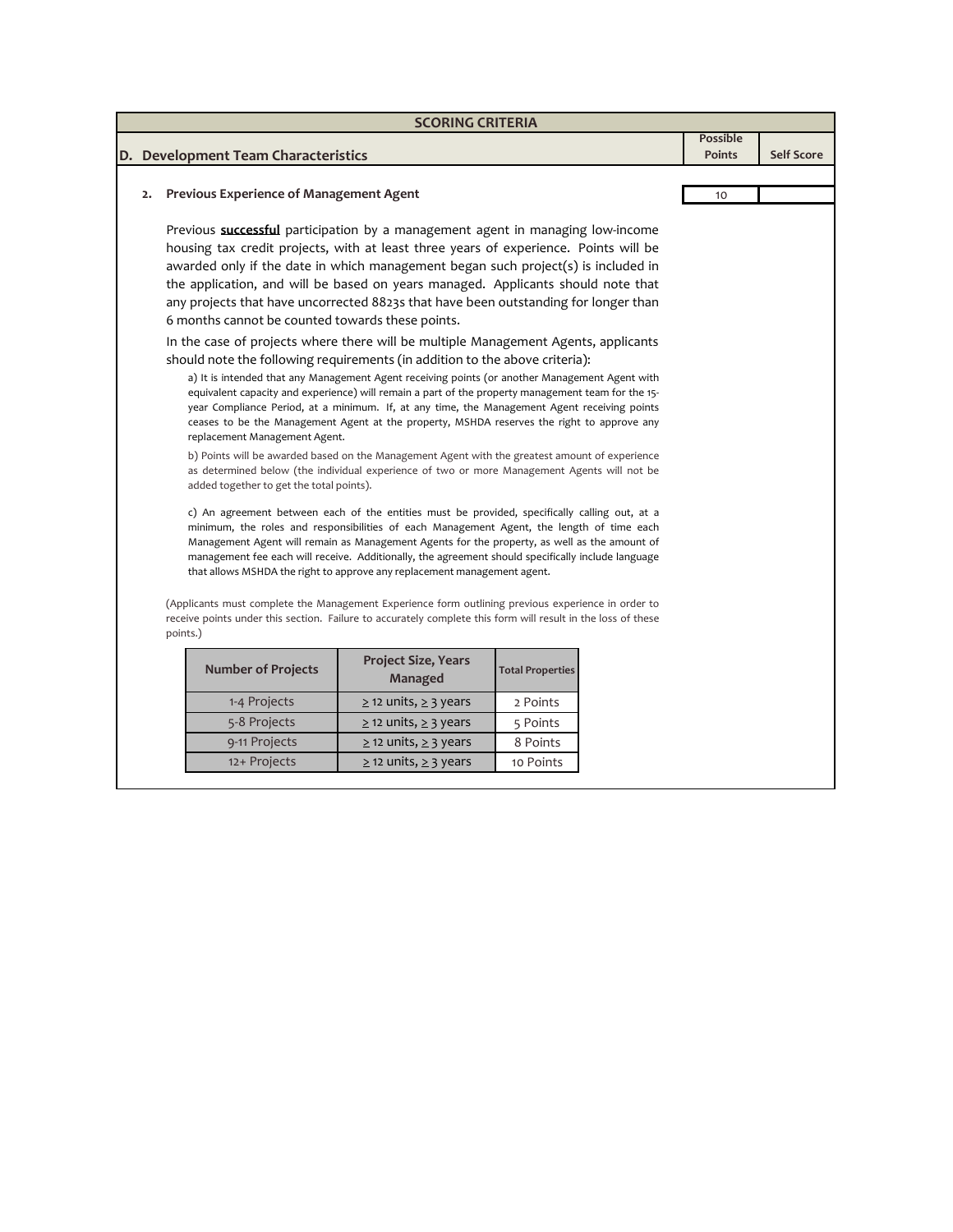|    |                | <b>SCORING CRITERIA</b>                                                                                                                                                                                                                                                                                                                                                                                                                                                                                                                                                                                                                                                                                                                                        |                                  |                   |
|----|----------------|----------------------------------------------------------------------------------------------------------------------------------------------------------------------------------------------------------------------------------------------------------------------------------------------------------------------------------------------------------------------------------------------------------------------------------------------------------------------------------------------------------------------------------------------------------------------------------------------------------------------------------------------------------------------------------------------------------------------------------------------------------------|----------------------------------|-------------------|
|    |                | D. Development Team Characteristics                                                                                                                                                                                                                                                                                                                                                                                                                                                                                                                                                                                                                                                                                                                            | <b>Possible</b><br><b>Points</b> | <b>Self Score</b> |
|    |                |                                                                                                                                                                                                                                                                                                                                                                                                                                                                                                                                                                                                                                                                                                                                                                |                                  |                   |
| 3. |                | Nonprofit Ownership Participation                                                                                                                                                                                                                                                                                                                                                                                                                                                                                                                                                                                                                                                                                                                              | $\overline{2}$                   |                   |
|    |                | Projects seeking Nonprofit Ownership Participation points must submit a narrative<br>that demonstrates the nonprofit's significant involvement (e.g. housing and/or other<br>activities beyond just the housing development that is being proposed) in the<br>community in which the proposed project will be located. The applicant must also<br>demonstrate the specific areas in which the nonprofit's proposed participation will<br>contribute to the development, ongoing operations, or service aspects of the project.<br>In addition to the above, all of the criteria required in the nonprofit participation tab<br>of the exhibit checklist must be submitted and the nonprofit must meet all of the<br>criteria outlined below to recieve points: |                                  |                   |
|    | 1              | Nonprofit entity must be a qualified nonprofit under Section $501(c)(3)$ of (4) of<br>the IRS Code.                                                                                                                                                                                                                                                                                                                                                                                                                                                                                                                                                                                                                                                            |                                  |                   |
|    | 2              | Nonprofit entity must materially participate, as defined under federal law, in the<br>acquisition, development, ownership, and ongoing operations of the property for<br>the entire compliance period.<br>Nonprofit entity must have as one of its exempt purposes the fostering of low-                                                                                                                                                                                                                                                                                                                                                                                                                                                                       |                                  |                   |
|    | 3              | income housing.                                                                                                                                                                                                                                                                                                                                                                                                                                                                                                                                                                                                                                                                                                                                                |                                  |                   |
|    | 4              | The nonprofit must not be affiliated with or controlled by any for-profit<br>organization. (See IRC Section 42(h)(5)). No individuals or entities involved with<br>or related to any potential for-profit participant in the development may be<br>involved with or related to the creation or management of the nonprofit. MSHDA<br>reserves the right to make a determination that the nonprofit owner is no<br>affiliated with or controlled by a for-profit entity (other than a qualfied<br>corporation).                                                                                                                                                                                                                                                 |                                  |                   |
|    | 5              | Nonprofit entity must be a managing member or general partner of the<br>ownership entity.                                                                                                                                                                                                                                                                                                                                                                                                                                                                                                                                                                                                                                                                      |                                  |                   |
|    | 6              | The qualified nonprofit entity must have a greater than 50% general<br>partner/managing member interest in the proposed project.                                                                                                                                                                                                                                                                                                                                                                                                                                                                                                                                                                                                                               |                                  |                   |
|    | $\overline{7}$ | The qualified nonprofit entity must have a concomitant interest in the developer<br>fee (both the cash paid and deferred portions).                                                                                                                                                                                                                                                                                                                                                                                                                                                                                                                                                                                                                            |                                  |                   |
|    |                | Nonprofit Name                                                                                                                                                                                                                                                                                                                                                                                                                                                                                                                                                                                                                                                                                                                                                 |                                  |                   |
|    |                | Ownership Percentage                                                                                                                                                                                                                                                                                                                                                                                                                                                                                                                                                                                                                                                                                                                                           |                                  |                   |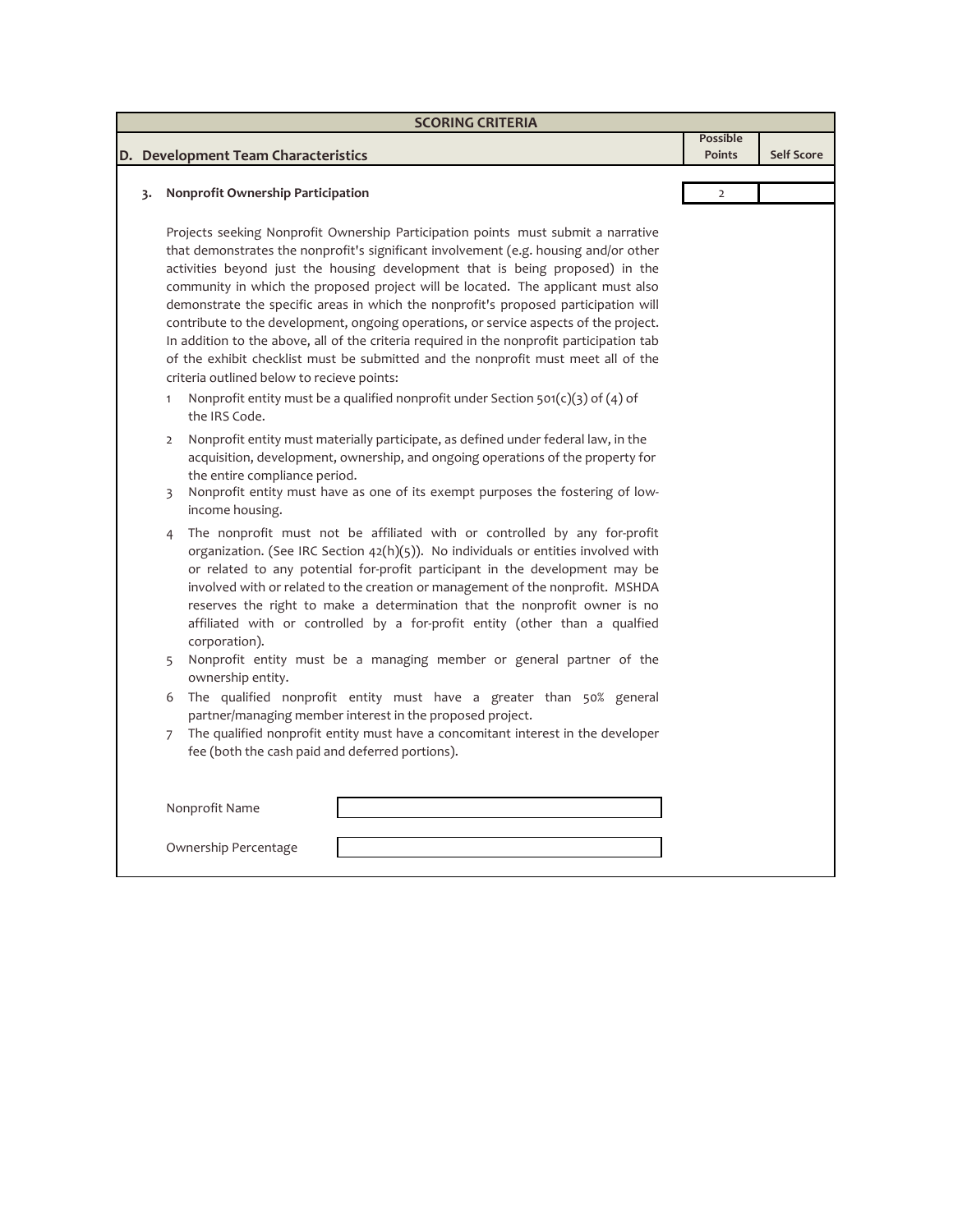| <b>SCORING CRITERIA</b> |                                                                                                                                                                                                                                                                                                                                                                                                                                                                                                                                                                                                                                                                                                                                                                                                                                                                                                                                                                                                                                                                                                                                                                                                                                                                                                                                                                                                                                                      |                                  |                   |  |  |
|-------------------------|------------------------------------------------------------------------------------------------------------------------------------------------------------------------------------------------------------------------------------------------------------------------------------------------------------------------------------------------------------------------------------------------------------------------------------------------------------------------------------------------------------------------------------------------------------------------------------------------------------------------------------------------------------------------------------------------------------------------------------------------------------------------------------------------------------------------------------------------------------------------------------------------------------------------------------------------------------------------------------------------------------------------------------------------------------------------------------------------------------------------------------------------------------------------------------------------------------------------------------------------------------------------------------------------------------------------------------------------------------------------------------------------------------------------------------------------------|----------------------------------|-------------------|--|--|
|                         | D. Development Team Characteristics                                                                                                                                                                                                                                                                                                                                                                                                                                                                                                                                                                                                                                                                                                                                                                                                                                                                                                                                                                                                                                                                                                                                                                                                                                                                                                                                                                                                                  | <b>Possible</b><br><b>Points</b> | <b>Self Score</b> |  |  |
| 4.                      | <b>Temporary Point Reduction</b>                                                                                                                                                                                                                                                                                                                                                                                                                                                                                                                                                                                                                                                                                                                                                                                                                                                                                                                                                                                                                                                                                                                                                                                                                                                                                                                                                                                                                     | $-5$                             |                   |  |  |
|                         | At it's discretion, MSHDA will reduce a project's score if the applicant, or any related<br>party failed to meet program or MSHDA requirements on a prior project. These<br>points will be assessed and evaluated on a round-by-round basis, and applicants will<br>be notified when a situation necessitating the assessment of these points occurs.<br>When assessed, these negative points will apply to all projects submitted for a period<br>of two funding rounds.                                                                                                                                                                                                                                                                                                                                                                                                                                                                                                                                                                                                                                                                                                                                                                                                                                                                                                                                                                            |                                  |                   |  |  |
|                         | Some examples that could result in this reduction of points include, but are not<br>limited to the following:                                                                                                                                                                                                                                                                                                                                                                                                                                                                                                                                                                                                                                                                                                                                                                                                                                                                                                                                                                                                                                                                                                                                                                                                                                                                                                                                        |                                  |                   |  |  |
|                         | Failure to follow through with representations made at the time of application on<br>a.<br>previous projects where points were awarded that resulted in the project being<br>funded.                                                                                                                                                                                                                                                                                                                                                                                                                                                                                                                                                                                                                                                                                                                                                                                                                                                                                                                                                                                                                                                                                                                                                                                                                                                                 |                                  |                   |  |  |
|                         | b. Poor response or slow response in providing follow-up documentation or<br>clarification requests made by MSHDA staff.                                                                                                                                                                                                                                                                                                                                                                                                                                                                                                                                                                                                                                                                                                                                                                                                                                                                                                                                                                                                                                                                                                                                                                                                                                                                                                                             |                                  |                   |  |  |
|                         | c. Failure to meet one or multiple deadlines on previous developments.                                                                                                                                                                                                                                                                                                                                                                                                                                                                                                                                                                                                                                                                                                                                                                                                                                                                                                                                                                                                                                                                                                                                                                                                                                                                                                                                                                               |                                  |                   |  |  |
|                         | d. Failure to submit progress reports by the required deadline.                                                                                                                                                                                                                                                                                                                                                                                                                                                                                                                                                                                                                                                                                                                                                                                                                                                                                                                                                                                                                                                                                                                                                                                                                                                                                                                                                                                      |                                  |                   |  |  |
| 5.                      | Increase In Total Development Costs                                                                                                                                                                                                                                                                                                                                                                                                                                                                                                                                                                                                                                                                                                                                                                                                                                                                                                                                                                                                                                                                                                                                                                                                                                                                                                                                                                                                                  | $-10$                            |                   |  |  |
|                         | As outlined in Section XII of the QAP, projects will be reviewed prior to closing to<br>detemine if project costs have exceeded costs that were submitted at the time of<br>initial application. In the event that the updated total development costs have<br>exceeded the total development costs submitted in the initial application by more<br>than 5%, MSHDA will reduce the applicant(s) points on any application submissions<br>for the next two consecutive funding rounds after the negative points are assessed.<br>If the MSHDA review described above determines that an applicant would receive a<br>point reduction in future rounds, the applicant will have the ability to return the<br>credit award without being assessed negative points. Alternatively, the applicant<br>may choose to proceed with the transaction, but in doing so, will agree to the point<br>reduction described above.<br>MSHDA will also review the final, cost-certified total development costs as part of the<br>Final Evaluation described in Section XIV of the QAP. If, at that time, the MSHDA<br>review determines that the final total development costs have exceeded the total<br>development costs submitted in the initial application by more than 5%, MSHDA will<br>reduce the applicant(s) points on any application submissions for the next two<br>consecutive funding rounds following the determination to assesss negative points. |                                  |                   |  |  |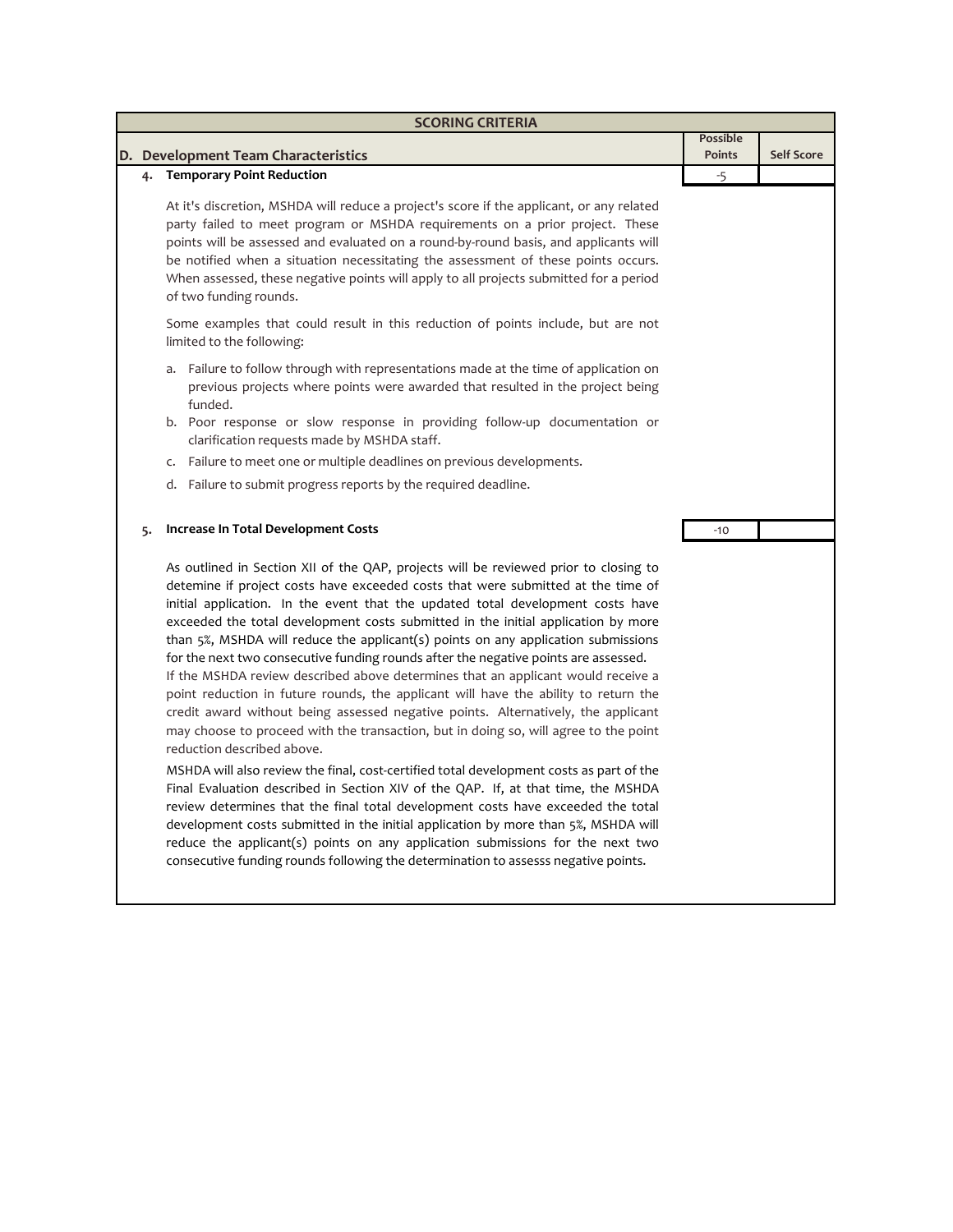| <b>SCORING CRITERIA</b>                                                                                                                                                                                                                                                                                                                                                                                                                                                                                                                                                                                                                                                                                                                                                                                                                                                                                                                                                                                                                                                                                                                                                                                            |                 |                   |  |  |  |  |
|--------------------------------------------------------------------------------------------------------------------------------------------------------------------------------------------------------------------------------------------------------------------------------------------------------------------------------------------------------------------------------------------------------------------------------------------------------------------------------------------------------------------------------------------------------------------------------------------------------------------------------------------------------------------------------------------------------------------------------------------------------------------------------------------------------------------------------------------------------------------------------------------------------------------------------------------------------------------------------------------------------------------------------------------------------------------------------------------------------------------------------------------------------------------------------------------------------------------|-----------------|-------------------|--|--|--|--|
|                                                                                                                                                                                                                                                                                                                                                                                                                                                                                                                                                                                                                                                                                                                                                                                                                                                                                                                                                                                                                                                                                                                                                                                                                    | <b>Possible</b> |                   |  |  |  |  |
| D. Development Team Characteristics                                                                                                                                                                                                                                                                                                                                                                                                                                                                                                                                                                                                                                                                                                                                                                                                                                                                                                                                                                                                                                                                                                                                                                                | <b>Points</b>   | <b>Self Score</b> |  |  |  |  |
| 6. Poor Previous Participation of Applicant                                                                                                                                                                                                                                                                                                                                                                                                                                                                                                                                                                                                                                                                                                                                                                                                                                                                                                                                                                                                                                                                                                                                                                        | $-20$           |                   |  |  |  |  |
| Poor previous participation on the part of the applicant, or any related party will be penalized<br>in the form of negative points. This includes, but is not limited to, failure to utilize a<br>commitment or allocation of credit, failure to meet requirements necessary to obtain a<br>carryover allocation after notification has been provided to the authority that the<br>requirements would be met, inability to complete a previous project within three years of first<br>submission, regulatory or mortgage defaults, foreclosure or granting of a deed in lieu of<br>foreclosure, failure to submit annual LIHTC owner's certifications or any other compliance<br>monitoring documentation in a timely manner (including but not limited to owner responses to<br>file audits and/or physical inspections), removal under the limited partnership agreement or<br>operating agreement for a housing development, current outstanding HUD 2530 violations,<br>current outstanding program compliance violations for LIHTC (Uncorrected 8823), RHS, HOME,<br>or other federally funded rental properties or serious and repeated violation of program<br>requirements as determined by the authority. |                 |                   |  |  |  |  |
| Applicants are strongly encouraged to check with MSHDA's asset management and LIHTC<br>compliance unit well in advance of the funding round deadline if they (or other members of<br>the development team) would like to know if they have any outstanding issues (as listed<br>above) which could lead to a potential negative point assessment in a LIHTC funding round. If<br>choosing to utilize this option, development team members should contact MSHDA to<br>confirm whether they have any outstanding issues at least 1 month prior to the funding round<br>deadline to ensure that $(1)$ MSHDA has sufficient time to review past records and $(2)$ so<br>development team members have time to correct outstanding issues prior to the submittal of<br>a LIHTC application.                                                                                                                                                                                                                                                                                                                                                                                                                            |                 |                   |  |  |  |  |
| If these points are assessed, points for successful previous experience in Section D.1. will not be<br>given. Negative points will be imposed on <b>applicants</b> for three years following the instance of<br>poor participation. Entities voluntarily returning an allocation of LIHTC will not be subject to the<br>receipt of these points.                                                                                                                                                                                                                                                                                                                                                                                                                                                                                                                                                                                                                                                                                                                                                                                                                                                                   |                 |                   |  |  |  |  |
| Poor Previous Participation of Management Agent<br>7.                                                                                                                                                                                                                                                                                                                                                                                                                                                                                                                                                                                                                                                                                                                                                                                                                                                                                                                                                                                                                                                                                                                                                              | $-20$           |                   |  |  |  |  |
| Poor previous participation on the part of the management agent will be penalized in the form<br>of negative points. This may include, but is not limited to, failure to submit correct information<br>in a timely manner on monitoring reports (annual LIHTC owner's certifications, responses to<br>file audits and/or physical inspections, etc.), failure to verify and/or calculate tenant income and<br>rents in accordance with federal regulations, current outstanding HUD 2530 violations, current<br>outstanding program compliance violations for LIHTC (Uncorrected 8823), RHS, HOME, or<br>other federally funded rental properties, or serious and repeated violation of program<br>requirements as determined by the authority.                                                                                                                                                                                                                                                                                                                                                                                                                                                                    |                 |                   |  |  |  |  |

**Applicants are strongly encouraged to check with MSHDA's asset management and LIHTC compliance unit well in advance of the funding round deadline if they (or other members of the development team) would like to know if they have any outstanding issues (as listed above) which could lead to a potential negative point assessment in a LIHTC funding round. If choosing to utilize this option, development team members should contact MSHDA to confirm whether they have any outstanding issues at least 1 month prior to the funding round deadline to ensure that (1) MSHDA has sufficient time to review past records and (2) so development team members have time to correct outstanding issues prior to the submittal of a LIHTC application.**

*If these points are assessed, points for successful previous experience in Section D.2. will not be given. Negative points will be imposed on the management agent for three years following the instance of poor participation.*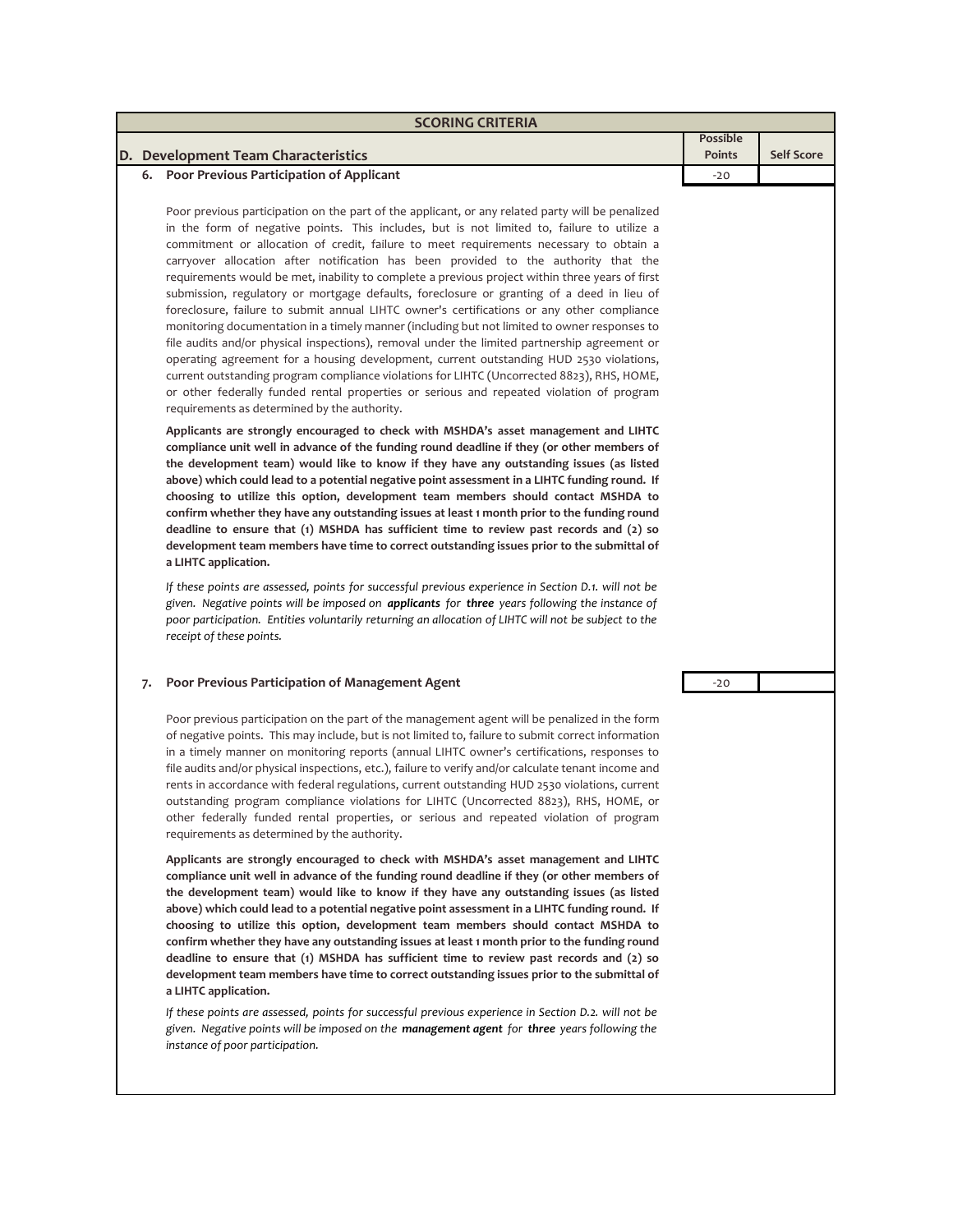|    | <b>SCORING CRITERIA</b> |                                                                                                                                                                                                                                                                                                                                                                                                                    |                 |                   |  |  |
|----|-------------------------|--------------------------------------------------------------------------------------------------------------------------------------------------------------------------------------------------------------------------------------------------------------------------------------------------------------------------------------------------------------------------------------------------------------------|-----------------|-------------------|--|--|
|    |                         |                                                                                                                                                                                                                                                                                                                                                                                                                    | <b>Possible</b> |                   |  |  |
| Ε. |                         | <b>Development Financing</b>                                                                                                                                                                                                                                                                                                                                                                                       | Points          | <b>Self Score</b> |  |  |
|    | 1.                      | <b>Rehab-Only Preservation</b>                                                                                                                                                                                                                                                                                                                                                                                     |                 |                   |  |  |
|    |                         |                                                                                                                                                                                                                                                                                                                                                                                                                    |                 |                   |  |  |
|    |                         | Preservation developments that are able to be completed without the use<br>of acquisition credit or eligible basis that is attributable to acquisition costs.                                                                                                                                                                                                                                                      |                 |                   |  |  |
|    | 2.                      | Replacement/Redevelopment of Public Housing                                                                                                                                                                                                                                                                                                                                                                        | 5               |                   |  |  |
|    |                         | Project involves the replacement or redevelopment of public housing units.                                                                                                                                                                                                                                                                                                                                         |                 |                   |  |  |
|    | 3.                      | <b>RHS Section 515 Developments</b>                                                                                                                                                                                                                                                                                                                                                                                | 5               |                   |  |  |
|    |                         | Projects that involve the rehabilitation of an existing RHS 515 property will<br>receive points                                                                                                                                                                                                                                                                                                                    |                 |                   |  |  |
|    |                         | <b>Project-Based Tenant Subsidies</b>                                                                                                                                                                                                                                                                                                                                                                              |                 |                   |  |  |
|    |                         | Projects will be awarded 5 points for either 1) obtaining a new project-based<br>tenant subsidy contract (other than MSHDA PBV) or 2) preserving existing<br>project-based tenant subsidies for the length of the existing rental subsidy<br>compliance period and committing to renew the contract to the extent<br>available.                                                                                    |                 |                   |  |  |
|    |                         | To be eligible for these points, a development must have project-based<br>tenant subsidies on the greater of 5 units or 15% of the total units in the<br>development. The project-based tenant subsidies must be available to the<br>project for, at a minimum, the length of the 15-year LIHTC compliance period.<br>Owner established sinking funds will not be eligible to count for points in<br>this section. |                 |                   |  |  |
|    |                         | NOTE: Section 811 Rental Assistance will count for points as Project-Based<br>Tenant Subsidies under this section. Please see the MSHDA website for more<br>information pertaining to this opportunity.                                                                                                                                                                                                            |                 |                   |  |  |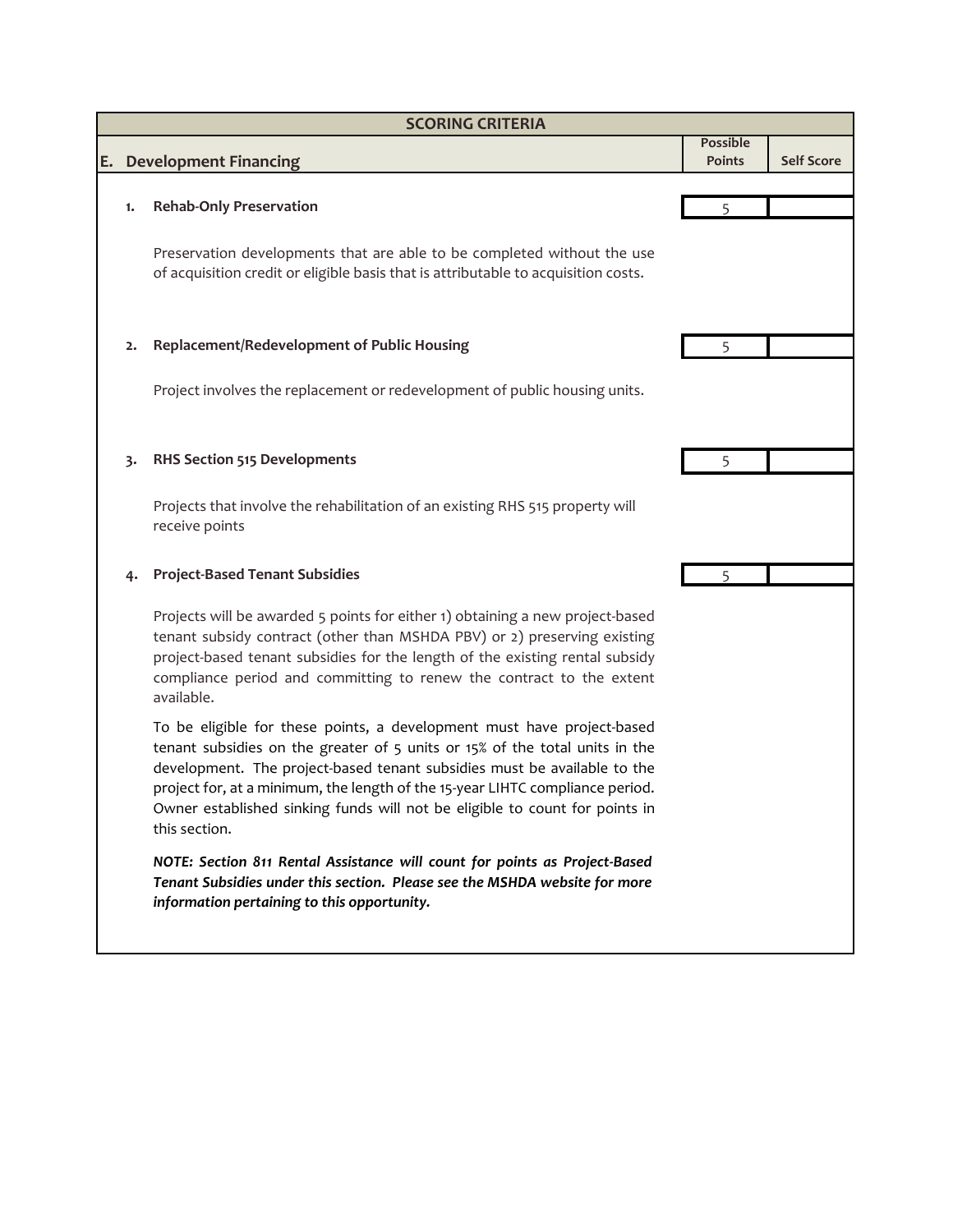|    | <b>SCORING CRITERIA</b>                                                                                                                                                                                                                                                                                                                                                                                                                                                                                                                                        |                                  |                   |  |  |  |  |
|----|----------------------------------------------------------------------------------------------------------------------------------------------------------------------------------------------------------------------------------------------------------------------------------------------------------------------------------------------------------------------------------------------------------------------------------------------------------------------------------------------------------------------------------------------------------------|----------------------------------|-------------------|--|--|--|--|
| F. | <b>Permanent Supportive Housing Developments</b>                                                                                                                                                                                                                                                                                                                                                                                                                                                                                                               | <b>Possible</b><br><b>Points</b> | <b>Self Score</b> |  |  |  |  |
|    | Permanent supportive housing projects which meet all of the requirements of<br>Addendum III, including all threshold criteria, are eligible for the points listed<br>below. Applicants should note that MSHDA will not take into consideration any<br>points for permanent supportive housing awarded in this Section F. of the LIHTC<br>scoring criteria when awarding credit from the undesignated category.                                                                                                                                                 |                                  |                   |  |  |  |  |
|    | <b>Supportive Service Coordination</b><br>1.                                                                                                                                                                                                                                                                                                                                                                                                                                                                                                                   | 6                                |                   |  |  |  |  |
|    | To receive points, projects must provide on-site services as follows:                                                                                                                                                                                                                                                                                                                                                                                                                                                                                          |                                  |                   |  |  |  |  |
|    | Projects with 25 or fewer PSH units = 16 total hours per week<br>6 Points<br>$\bullet$                                                                                                                                                                                                                                                                                                                                                                                                                                                                         |                                  |                   |  |  |  |  |
|    | Projects with 26 - 50 PSH units = 32 total hours per week<br>6 Points<br>۰                                                                                                                                                                                                                                                                                                                                                                                                                                                                                     |                                  |                   |  |  |  |  |
|    | Projects with 51 - 75 PSH units = 48 total hours per week<br>6 Points<br>۰                                                                                                                                                                                                                                                                                                                                                                                                                                                                                     |                                  |                   |  |  |  |  |
|    | Projects exceeding 75 units must have 48 hours of case<br>6 Points<br>$\bullet$<br>management with 16 hours of staffing for every 25 additional<br>units. For example: 150 units $/25 = 6 \times 16$ hrs = 96 hours of<br>staffing per week.                                                                                                                                                                                                                                                                                                                   |                                  |                   |  |  |  |  |
|    | In Addendum III, applicants must describe how the project will meet the<br>supportive service needs of the targeted tenants. Include how many hours<br>of on-site services will be provided and include documentation in the<br>Addendum III submission of a funding commitment from the agency(s) that<br>will provide staff for these services. The funding commitment must be<br>detailed in a letter signed by the executive director of the agency providing<br>the services. The services cannot be funded through the operations of the<br>development. |                                  |                   |  |  |  |  |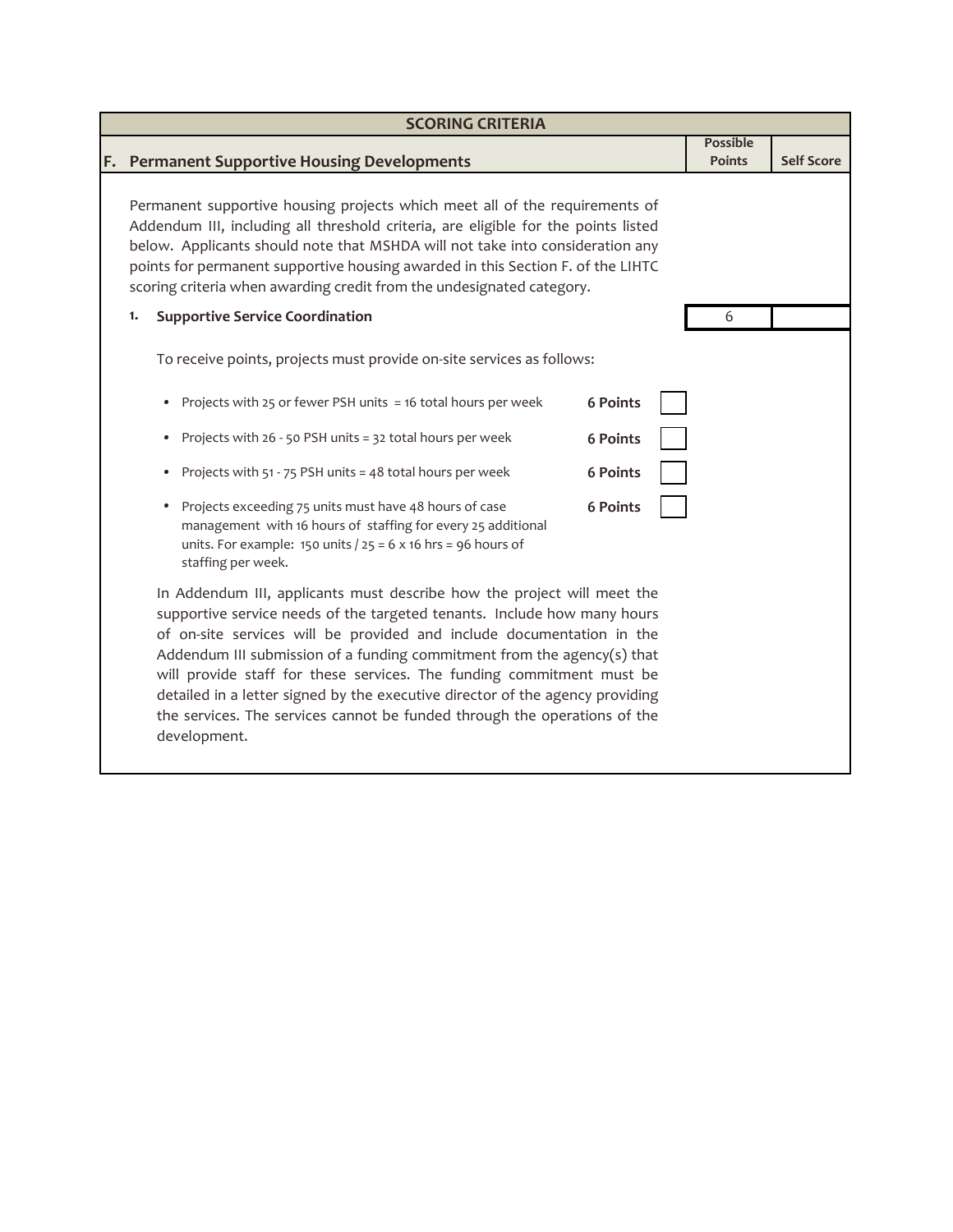|    |                                                           |                                                                                                                                                                                                                                                                                                                                                                                                                                                                                                                                                                                                                                                                                                                                                                                                              |                               | <b>Possible</b>                                                                                                                                                                                                                                                                                             |                   |
|----|-----------------------------------------------------------|--------------------------------------------------------------------------------------------------------------------------------------------------------------------------------------------------------------------------------------------------------------------------------------------------------------------------------------------------------------------------------------------------------------------------------------------------------------------------------------------------------------------------------------------------------------------------------------------------------------------------------------------------------------------------------------------------------------------------------------------------------------------------------------------------------------|-------------------------------|-------------------------------------------------------------------------------------------------------------------------------------------------------------------------------------------------------------------------------------------------------------------------------------------------------------|-------------------|
|    |                                                           |                                                                                                                                                                                                                                                                                                                                                                                                                                                                                                                                                                                                                                                                                                                                                                                                              |                               |                                                                                                                                                                                                                                                                                                             | <b>Self Score</b> |
|    |                                                           |                                                                                                                                                                                                                                                                                                                                                                                                                                                                                                                                                                                                                                                                                                                                                                                                              |                               |                                                                                                                                                                                                                                                                                                             |                   |
| 2. |                                                           |                                                                                                                                                                                                                                                                                                                                                                                                                                                                                                                                                                                                                                                                                                                                                                                                              |                               | 5                                                                                                                                                                                                                                                                                                           |                   |
|    |                                                           |                                                                                                                                                                                                                                                                                                                                                                                                                                                                                                                                                                                                                                                                                                                                                                                                              |                               |                                                                                                                                                                                                                                                                                                             |                   |
|    |                                                           |                                                                                                                                                                                                                                                                                                                                                                                                                                                                                                                                                                                                                                                                                                                                                                                                              |                               |                                                                                                                                                                                                                                                                                                             |                   |
|    |                                                           |                                                                                                                                                                                                                                                                                                                                                                                                                                                                                                                                                                                                                                                                                                                                                                                                              |                               |                                                                                                                                                                                                                                                                                                             |                   |
|    |                                                           |                                                                                                                                                                                                                                                                                                                                                                                                                                                                                                                                                                                                                                                                                                                                                                                                              |                               |                                                                                                                                                                                                                                                                                                             |                   |
|    |                                                           |                                                                                                                                                                                                                                                                                                                                                                                                                                                                                                                                                                                                                                                                                                                                                                                                              |                               |                                                                                                                                                                                                                                                                                                             |                   |
|    |                                                           |                                                                                                                                                                                                                                                                                                                                                                                                                                                                                                                                                                                                                                                                                                                                                                                                              |                               |                                                                                                                                                                                                                                                                                                             |                   |
|    |                                                           |                                                                                                                                                                                                                                                                                                                                                                                                                                                                                                                                                                                                                                                                                                                                                                                                              |                               |                                                                                                                                                                                                                                                                                                             |                   |
|    |                                                           |                                                                                                                                                                                                                                                                                                                                                                                                                                                                                                                                                                                                                                                                                                                                                                                                              |                               |                                                                                                                                                                                                                                                                                                             |                   |
|    |                                                           | 1 Point                                                                                                                                                                                                                                                                                                                                                                                                                                                                                                                                                                                                                                                                                                                                                                                                      |                               |                                                                                                                                                                                                                                                                                                             |                   |
|    |                                                           |                                                                                                                                                                                                                                                                                                                                                                                                                                                                                                                                                                                                                                                                                                                                                                                                              |                               |                                                                                                                                                                                                                                                                                                             |                   |
|    |                                                           |                                                                                                                                                                                                                                                                                                                                                                                                                                                                                                                                                                                                                                                                                                                                                                                                              |                               |                                                                                                                                                                                                                                                                                                             |                   |
|    |                                                           |                                                                                                                                                                                                                                                                                                                                                                                                                                                                                                                                                                                                                                                                                                                                                                                                              |                               |                                                                                                                                                                                                                                                                                                             |                   |
|    |                                                           |                                                                                                                                                                                                                                                                                                                                                                                                                                                                                                                                                                                                                                                                                                                                                                                                              |                               |                                                                                                                                                                                                                                                                                                             |                   |
|    |                                                           |                                                                                                                                                                                                                                                                                                                                                                                                                                                                                                                                                                                                                                                                                                                                                                                                              |                               |                                                                                                                                                                                                                                                                                                             |                   |
|    | NOTE: To be eligible for points, Private/Foundation       |                                                                                                                                                                                                                                                                                                                                                                                                                                                                                                                                                                                                                                                                                                                                                                                                              |                               |                                                                                                                                                                                                                                                                                                             |                   |
|    | funding must be from an organization that is unrelated to |                                                                                                                                                                                                                                                                                                                                                                                                                                                                                                                                                                                                                                                                                                                                                                                                              |                               |                                                                                                                                                                                                                                                                                                             |                   |
|    | the development team and does not include LIHTC equity.   |                                                                                                                                                                                                                                                                                                                                                                                                                                                                                                                                                                                                                                                                                                                                                                                                              |                               |                                                                                                                                                                                                                                                                                                             |                   |
|    |                                                           |                                                                                                                                                                                                                                                                                                                                                                                                                                                                                                                                                                                                                                                                                                                                                                                                              |                               |                                                                                                                                                                                                                                                                                                             |                   |
|    |                                                           |                                                                                                                                                                                                                                                                                                                                                                                                                                                                                                                                                                                                                                                                                                                                                                                                              |                               |                                                                                                                                                                                                                                                                                                             |                   |
|    |                                                           |                                                                                                                                                                                                                                                                                                                                                                                                                                                                                                                                                                                                                                                                                                                                                                                                              |                               |                                                                                                                                                                                                                                                                                                             |                   |
|    |                                                           |                                                                                                                                                                                                                                                                                                                                                                                                                                                                                                                                                                                                                                                                                                                                                                                                              |                               |                                                                                                                                                                                                                                                                                                             |                   |
|    |                                                           | 1 Point                                                                                                                                                                                                                                                                                                                                                                                                                                                                                                                                                                                                                                                                                                                                                                                                      |                               |                                                                                                                                                                                                                                                                                                             |                   |
|    | the HUD 811 Program, Veteran Housing programs             |                                                                                                                                                                                                                                                                                                                                                                                                                                                                                                                                                                                                                                                                                                                                                                                                              |                               |                                                                                                                                                                                                                                                                                                             |                   |
|    | NAHASDA or other Special HUD funded program targeted      |                                                                                                                                                                                                                                                                                                                                                                                                                                                                                                                                                                                                                                                                                                                                                                                                              |                               |                                                                                                                                                                                                                                                                                                             |                   |
|    |                                                           |                                                                                                                                                                                                                                                                                                                                                                                                                                                                                                                                                                                                                                                                                                                                                                                                              |                               |                                                                                                                                                                                                                                                                                                             |                   |
|    |                                                           |                                                                                                                                                                                                                                                                                                                                                                                                                                                                                                                                                                                                                                                                                                                                                                                                              |                               |                                                                                                                                                                                                                                                                                                             |                   |
|    | C.                                                        | <b>Permanent Supportive Housing Developments</b><br><b>Service Funding Commitments</b><br>development.<br>a. Permanent Supportive Housing programs funded through<br>the Continuum of Care.<br>b. Capital Contribution targeted for supportive services from<br>developer fee (\$2,000 per supportive housing unit).<br><b>Example: 2</b> 0 PSH units $x$ \$2,000 each = \$40,000.<br>Private/Foundation - minimum of \$2,000 per supportive<br>housing unit must be committed.<br><b>Example:</b> 20 PSH units x \$2,000 each = \$40,000<br>d. Other State Agencies - minimum of \$2,000 per supportive<br>housing unit must be committed.<br><b>Example:</b> 20 PSH units x \$2,000 = \$40,000<br>e. Federal Funding for supportive housing programs such as<br>for special needs or homeless populations. | 1 Point<br>1 Point<br>1 Point | Projects employing other sources of federal, state and/or private financing<br>or contributions for services will receive additional points for the sources of<br>financing listed below. Firm commitment letters must be provided to<br>receive points and must indicate the funding is to be used for the | <b>Points</b>     |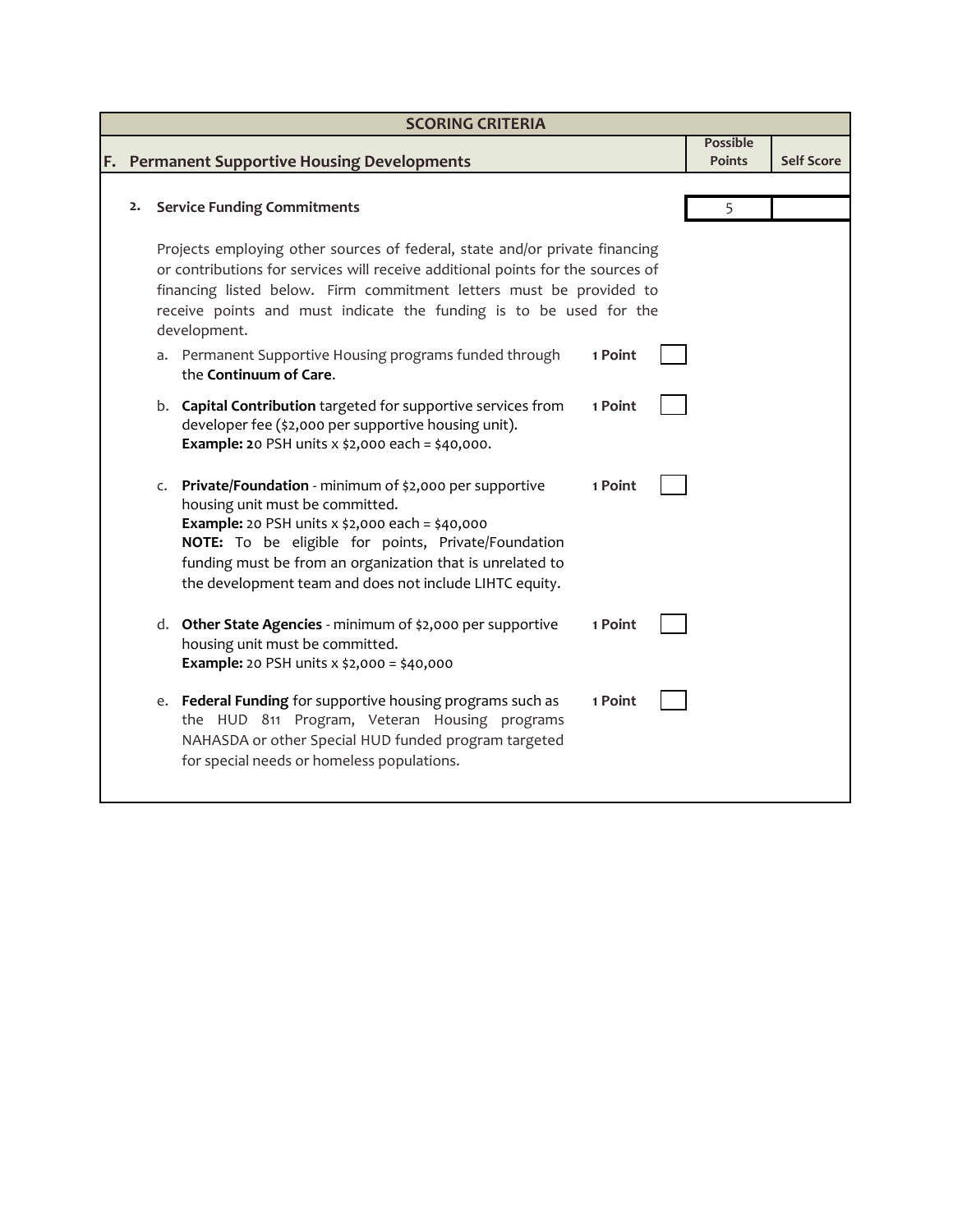|    | <b>SCORING CRITERIA</b>                                                                  |                                                                                                                                                                                                                                                                                                                                                                                                                                                                                                                                                                                                                                                                                                                                                                                                                                                                                                                                                                                                                                                                                                                                                                                                                                                                                                                                                                                                                        |                                  |                   |  |  |  |  |
|----|------------------------------------------------------------------------------------------|------------------------------------------------------------------------------------------------------------------------------------------------------------------------------------------------------------------------------------------------------------------------------------------------------------------------------------------------------------------------------------------------------------------------------------------------------------------------------------------------------------------------------------------------------------------------------------------------------------------------------------------------------------------------------------------------------------------------------------------------------------------------------------------------------------------------------------------------------------------------------------------------------------------------------------------------------------------------------------------------------------------------------------------------------------------------------------------------------------------------------------------------------------------------------------------------------------------------------------------------------------------------------------------------------------------------------------------------------------------------------------------------------------------------|----------------------------------|-------------------|--|--|--|--|
| F. |                                                                                          | <b>Permanent Supportive Housing Developments</b>                                                                                                                                                                                                                                                                                                                                                                                                                                                                                                                                                                                                                                                                                                                                                                                                                                                                                                                                                                                                                                                                                                                                                                                                                                                                                                                                                                       | <b>Possible</b><br><b>Points</b> | <b>Self Score</b> |  |  |  |  |
|    | 3.                                                                                       | <b>Targeted Supportive Housing Populations</b>                                                                                                                                                                                                                                                                                                                                                                                                                                                                                                                                                                                                                                                                                                                                                                                                                                                                                                                                                                                                                                                                                                                                                                                                                                                                                                                                                                         | 5                                |                   |  |  |  |  |
|    |                                                                                          | Projects that have demonstrated in their Supportive Service Plan to serve<br>the supportive housing populations most in need as outlined below and in a<br>location that has a documented need will receive additional points:                                                                                                                                                                                                                                                                                                                                                                                                                                                                                                                                                                                                                                                                                                                                                                                                                                                                                                                                                                                                                                                                                                                                                                                         |                                  |                   |  |  |  |  |
|    |                                                                                          | Homeless Frequent Emergency Department Users with<br>5 Points<br>٠<br>Care Needs.                                                                                                                                                                                                                                                                                                                                                                                                                                                                                                                                                                                                                                                                                                                                                                                                                                                                                                                                                                                                                                                                                                                                                                                                                                                                                                                                      |                                  |                   |  |  |  |  |
|    | A minimum of 30% of the supportive housing units must be set aside to<br>receive points. |                                                                                                                                                                                                                                                                                                                                                                                                                                                                                                                                                                                                                                                                                                                                                                                                                                                                                                                                                                                                                                                                                                                                                                                                                                                                                                                                                                                                                        |                                  |                   |  |  |  |  |
|    |                                                                                          | MSHDA is currently working diligently on the process that will be used to<br>implement this criteria and it is anticipated that this information will be<br>finalized and available well before the October 2016 funding round to allow<br>applicants enough time to determine whether this is something that would<br>work in their project. Based on the analysis that has been done, it is<br>anticipated that these points will available to projects in many counties,<br>particularly those counties having larger homelessness counts. Those<br>counties having lower amounts of homelessness are less likely to qualify.<br>Applicants are encouraged to contact MSHDA staff to gain a better<br>understanding of this criteria and to determine whether their proposed<br>project is located in an area that would have a high likelihood of qualifying<br>for these points.<br>If units will be targeted toward Homeless Frequent Emergency Department<br>Users for points, the targeted population must be included in the tenant<br>selection plan. There must be a commitment from a service agency for this<br>specific population. In addition, the screening tools and prioritization for the<br>referrals must be clearly outlined in the tenant selection plan. A preferenced<br>waiting list will be established and these units must be occupied by tenants<br>that meet the established criteria. |                                  |                   |  |  |  |  |
|    | 4.                                                                                       | Developing in a High Need Area                                                                                                                                                                                                                                                                                                                                                                                                                                                                                                                                                                                                                                                                                                                                                                                                                                                                                                                                                                                                                                                                                                                                                                                                                                                                                                                                                                                         | 6                                |                   |  |  |  |  |
|    |                                                                                          | Projects will be awarded points under one of the items below based on the<br>number of homeless persons in the county in which the project(s) will be<br>located. Please provide the county's most recent annual literally homeless<br>(category 1) count.                                                                                                                                                                                                                                                                                                                                                                                                                                                                                                                                                                                                                                                                                                                                                                                                                                                                                                                                                                                                                                                                                                                                                             |                                  |                   |  |  |  |  |
|    |                                                                                          | a. 500 - 1499 literally homeless people in the county<br>2 Points                                                                                                                                                                                                                                                                                                                                                                                                                                                                                                                                                                                                                                                                                                                                                                                                                                                                                                                                                                                                                                                                                                                                                                                                                                                                                                                                                      |                                  |                   |  |  |  |  |
|    |                                                                                          | b. 1500 - 2999 literally homeless people in the county<br>4 Points                                                                                                                                                                                                                                                                                                                                                                                                                                                                                                                                                                                                                                                                                                                                                                                                                                                                                                                                                                                                                                                                                                                                                                                                                                                                                                                                                     |                                  |                   |  |  |  |  |
|    |                                                                                          | 3000+ literally homeless people in the county<br><b>6 Points</b><br>c.                                                                                                                                                                                                                                                                                                                                                                                                                                                                                                                                                                                                                                                                                                                                                                                                                                                                                                                                                                                                                                                                                                                                                                                                                                                                                                                                                 |                                  |                   |  |  |  |  |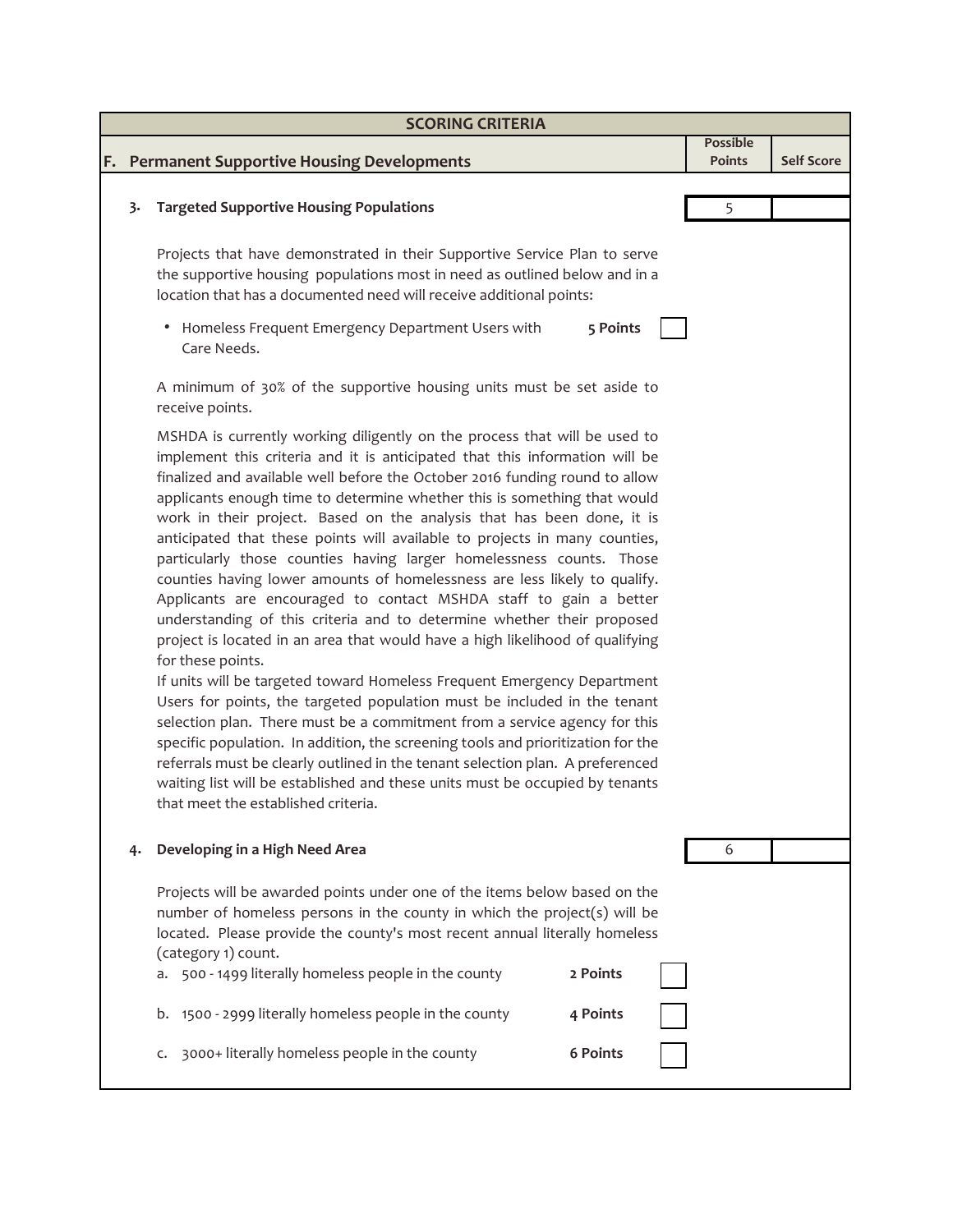|    |    | <b>SCORING CRITERIA</b>                                                                                                                                                                                                                                                                                                                                                                                                                                                                                                                                                                                                                                                                                                                                                                                                                                                                                                                                  |          |  |                                  |                   |
|----|----|----------------------------------------------------------------------------------------------------------------------------------------------------------------------------------------------------------------------------------------------------------------------------------------------------------------------------------------------------------------------------------------------------------------------------------------------------------------------------------------------------------------------------------------------------------------------------------------------------------------------------------------------------------------------------------------------------------------------------------------------------------------------------------------------------------------------------------------------------------------------------------------------------------------------------------------------------------|----------|--|----------------------------------|-------------------|
| F. |    | <b>Permanent Supportive Housing Developments</b>                                                                                                                                                                                                                                                                                                                                                                                                                                                                                                                                                                                                                                                                                                                                                                                                                                                                                                         |          |  | <b>Possible</b><br><b>Points</b> | <b>Self Score</b> |
|    |    |                                                                                                                                                                                                                                                                                                                                                                                                                                                                                                                                                                                                                                                                                                                                                                                                                                                                                                                                                          |          |  |                                  |                   |
|    | 5. | <b>Experienced Supportive Housing Development Team</b>                                                                                                                                                                                                                                                                                                                                                                                                                                                                                                                                                                                                                                                                                                                                                                                                                                                                                                   |          |  | 9                                |                   |
|    |    | Points will be awarded to a development team that has experience with<br>supportive housing. Experience can be included for LIHTC PSH units or HUD<br>funded PSH units through programs such as HUD 811 or HUD PSH programs<br>through the Continuum of Care.                                                                                                                                                                                                                                                                                                                                                                                                                                                                                                                                                                                                                                                                                            |          |  |                                  |                   |
|    |    | a. General Partner/Member owns and operates 50 or more<br>supportive housing.                                                                                                                                                                                                                                                                                                                                                                                                                                                                                                                                                                                                                                                                                                                                                                                                                                                                            | 3 Points |  |                                  |                   |
|    |    | b. Management Agent has experience managing 50 or<br>more units of supportive housing.                                                                                                                                                                                                                                                                                                                                                                                                                                                                                                                                                                                                                                                                                                                                                                                                                                                                   | 3 Points |  |                                  |                   |
|    |    | c. Lead Agency has experience providing services for 50 or<br>more units of permanent supportive housing.                                                                                                                                                                                                                                                                                                                                                                                                                                                                                                                                                                                                                                                                                                                                                                                                                                                | 3 Points |  |                                  |                   |
|    |    | In Addendum III, please list the name of the development(s) and the total<br>number of supportive housing units or attach a separate sheet with this<br>information.                                                                                                                                                                                                                                                                                                                                                                                                                                                                                                                                                                                                                                                                                                                                                                                     |          |  |                                  |                   |
|    | 6. | <b>Successful PSH Outcomes</b>                                                                                                                                                                                                                                                                                                                                                                                                                                                                                                                                                                                                                                                                                                                                                                                                                                                                                                                           |          |  | 6                                |                   |
|    |    | For owners, management agents, and lead agencies who earn points for<br>their experience under F.5 - Experienced Supportive Housing Development<br>Team, additional points will be awarded if the applicants can clearly<br>demonstrate their successful outcomes. Projects are eligible for up to six<br>points (two points each for the general partner/member, management<br>agent, and lead agency). If any member of the development team does not<br>receive points for F.5, they are not eligible for Successful PSH Outcomes<br>points.<br>Successful outcomes are defined as the percentage of PSH tenants that<br>remained housed for at least 12 months. Points will be awarded for team<br>members who can demonstrate 85% or more of the PSH tenants remained<br>housed for at least 12 months over the last three years. A report will be<br>required to be submitted that shows the annual move-ins and move-outs to<br>demonstrate this. |          |  |                                  |                   |
|    |    | a. Owner - General Partner/Member                                                                                                                                                                                                                                                                                                                                                                                                                                                                                                                                                                                                                                                                                                                                                                                                                                                                                                                        | 2 Points |  |                                  |                   |
|    |    | b. Management Agent                                                                                                                                                                                                                                                                                                                                                                                                                                                                                                                                                                                                                                                                                                                                                                                                                                                                                                                                      | 2 Points |  |                                  |                   |
|    |    | c. Lead Agency                                                                                                                                                                                                                                                                                                                                                                                                                                                                                                                                                                                                                                                                                                                                                                                                                                                                                                                                           | 2 Points |  |                                  |                   |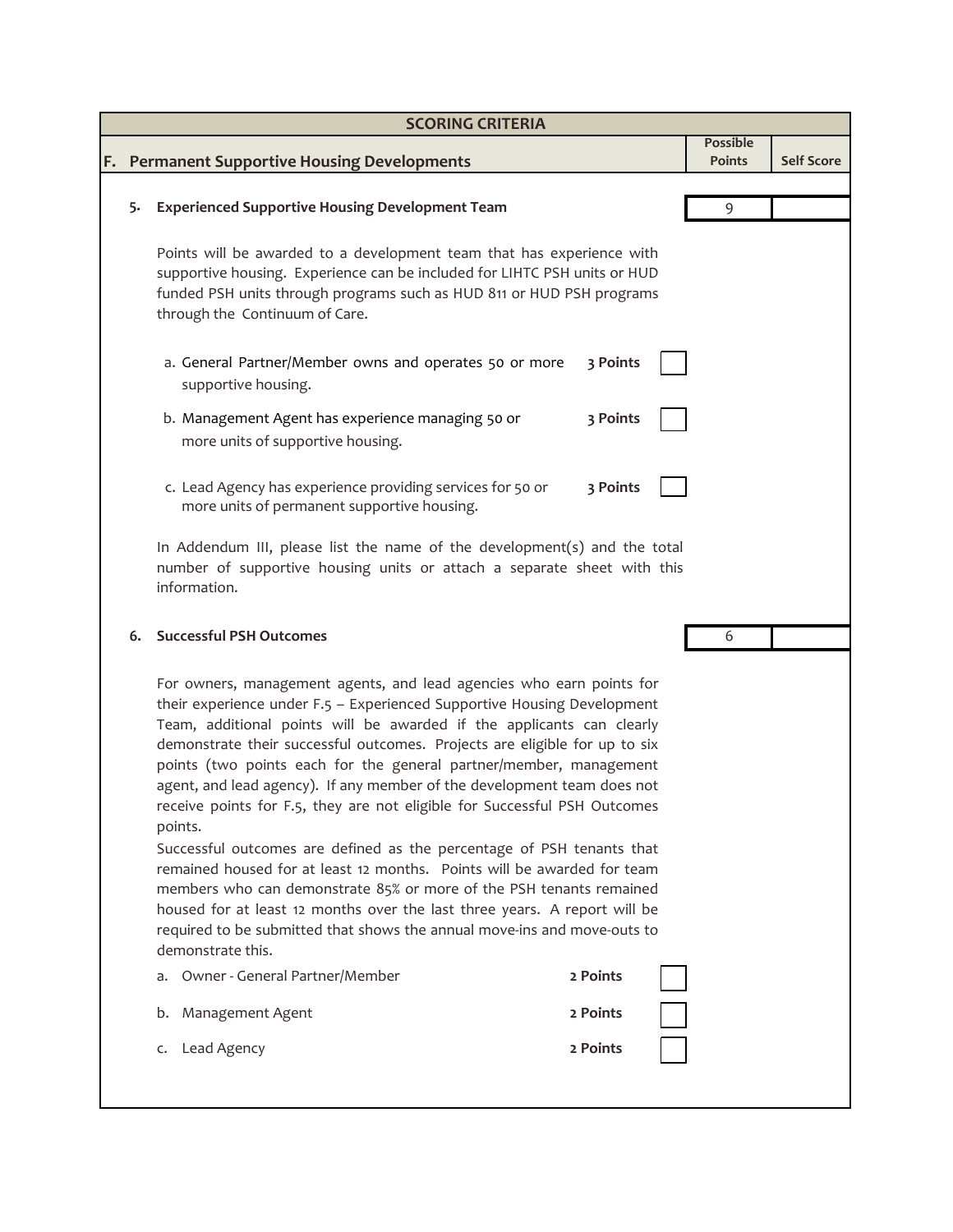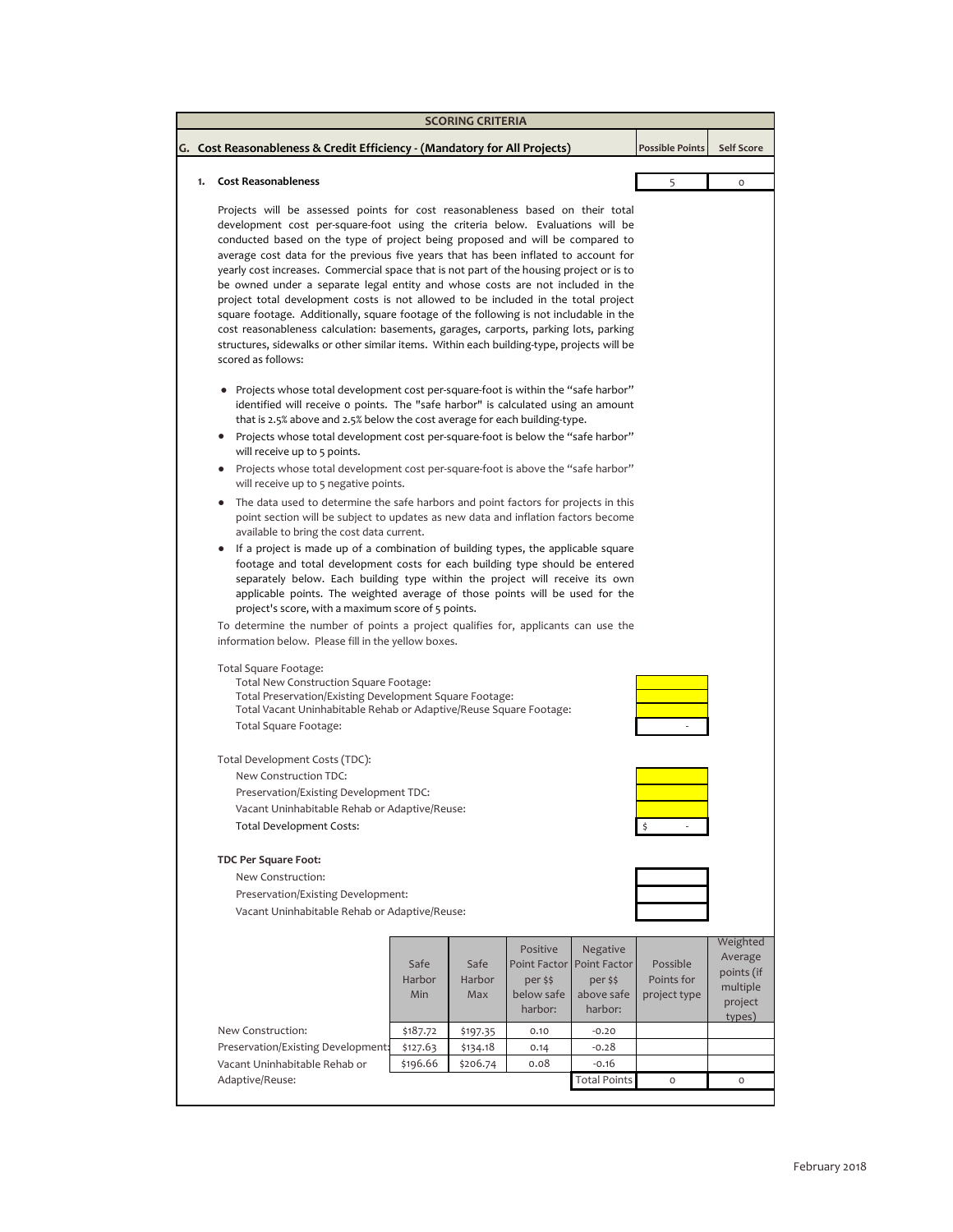| 2. Credit Efficiency                                                                                                                                                                                                                                                                                                                                                                                                                                                                                                 |                       |                       |                                               |                                                                            | 5                                      | $\mathsf O$                                                        |
|----------------------------------------------------------------------------------------------------------------------------------------------------------------------------------------------------------------------------------------------------------------------------------------------------------------------------------------------------------------------------------------------------------------------------------------------------------------------------------------------------------------------|-----------------------|-----------------------|-----------------------------------------------|----------------------------------------------------------------------------|----------------------------------------|--------------------------------------------------------------------|
| Projects will be assessed points for credit efficiency based on the eligible tax credit<br>amount per LIHTC unit using the criteria below. Evaluations will be conducted based<br>on the type of project being proposed and will be compared to average credit per unit<br>data for the previous five years that has been inflated to account for yearly cost<br>increases. Within each building-type, projects will be scored as follows:                                                                           |                       |                       |                                               |                                                                            |                                        |                                                                    |
| Projects whose credit per unit is within the "safe harbor" identified will receive o<br>٠<br>points. The "safe harbor" is calculated using an amount that is 2.5% above and 2.5%<br>below the cost average for each project-type.<br>Projects whose credit per unit is below the "safe harbor" will receive up to 5<br>٠<br>additional points.                                                                                                                                                                       |                       |                       |                                               |                                                                            |                                        |                                                                    |
| • Projects whose credit per unit is above the "safe harbor" will receive up to 5<br>negative points.<br>• The data used to determine the safe harbors and point factors for projects in this<br>point section will be subject to updates as new data and inflation factors become<br>available to bring the cost data current.                                                                                                                                                                                       |                       |                       |                                               |                                                                            |                                        |                                                                    |
| If a project is made up of a combination of building types, the applicable number of<br>٠<br>LIHTC units and amount of applicable credit should be entered separately below.<br>Each building type within the project will receive its own applicable points. The<br>weighted average of those points will be used for the project score, with a<br>maximum of 5 points.<br>To determine the number of points a project qualifies for, applicants can use the<br>information below. Please fill in the yellow boxes. |                       |                       |                                               |                                                                            |                                        |                                                                    |
| <b>Total LIHTC Units:</b><br><b>Total New Construction LIHTC Units:</b><br>Total Preservation/Existing Development LIHTC Units:<br>Total Vacant Uninhabitable Rehab or Adaptive/Reuse LIHTC Units:<br><b>Total LIHTC Units:</b><br><b>Total Credit:</b><br>Total New Construction Credit:<br>Total Preservation/Existing Development Credit:<br>Total Vacant Uninhabitable Rehab or Adaptive/Reuse Credit:<br>Total Credit:                                                                                          |                       |                       |                                               |                                                                            |                                        |                                                                    |
| <b>Total Credit per LIHTC Unit:</b><br>New Construction:<br>Preservation/Existing Development:<br>Vacant Uninhabitable Rehab or Adaptive/Reuse:                                                                                                                                                                                                                                                                                                                                                                      |                       |                       |                                               |                                                                            |                                        |                                                                    |
|                                                                                                                                                                                                                                                                                                                                                                                                                                                                                                                      | Safe<br>Harbor<br>Min | Safe<br>Harbor<br>Max | Positive<br>per \$\$<br>below safe<br>harbor: | Negative<br>Point Factor Point Factor<br>per \$\$<br>above safe<br>harbor: | Possible<br>Points for<br>project type | Weighted<br>Average<br>points (if<br>multiple<br>project<br>types) |
| New Construction:                                                                                                                                                                                                                                                                                                                                                                                                                                                                                                    | \$21,272.28           | \$22,363.17           | 0.0008                                        | $-0.0008$                                                                  |                                        |                                                                    |
| Preservation/Existing Development:                                                                                                                                                                                                                                                                                                                                                                                                                                                                                   | \$8,422.80            | \$8,854.74            | 0.002                                         | $-0.002$                                                                   |                                        |                                                                    |
| Vacant Uninhabitable Rehab or<br>Adaptive/Reuse:                                                                                                                                                                                                                                                                                                                                                                                                                                                                     | \$25,702.28           | \$27,020.34           | 0.0004                                        | $-0.0004$                                                                  |                                        | $\circ$                                                            |
|                                                                                                                                                                                                                                                                                                                                                                                                                                                                                                                      |                       |                       |                                               | <b>Total Points</b>                                                        | O                                      |                                                                    |
|                                                                                                                                                                                                                                                                                                                                                                                                                                                                                                                      |                       |                       |                                               |                                                                            |                                        |                                                                    |
| MAXIMUM TOTAL DEVELOPMENT COST PER UNIT EVALUATION:<br>Fill in all boxes highlighted in Yellow above and below                                                                                                                                                                                                                                                                                                                                                                                                       |                       |                       |                                               |                                                                            |                                        |                                                                    |
| <b>Total Number of LIHTC Units</b>                                                                                                                                                                                                                                                                                                                                                                                                                                                                                   |                       |                       | ÷,                                            |                                                                            |                                        |                                                                    |
| Total Number of Market Rate Units                                                                                                                                                                                                                                                                                                                                                                                                                                                                                    |                       |                       |                                               |                                                                            |                                        |                                                                    |
| Project Within TDC/Unit Limit?                                                                                                                                                                                                                                                                                                                                                                                                                                                                                       |                       |                       | #DIV/o!                                       |                                                                            |                                        |                                                                    |
|                                                                                                                                                                                                                                                                                                                                                                                                                                                                                                                      |                       |                       |                                               |                                                                            |                                        |                                                                    |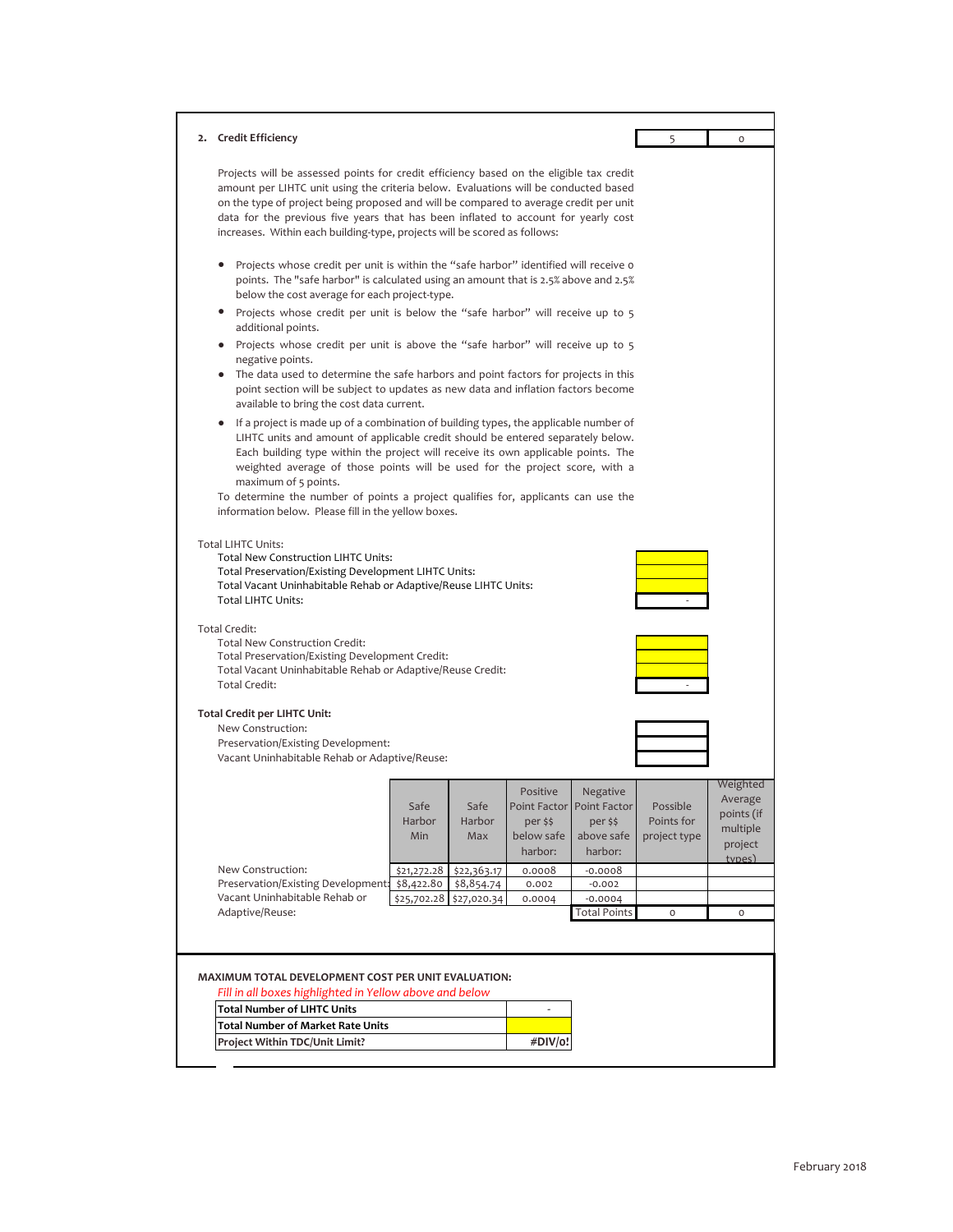| <b>QUICK REFERENCE SHEET</b> |                                |                                                                                  |                                  |                   |  |  |
|------------------------------|--------------------------------|----------------------------------------------------------------------------------|----------------------------------|-------------------|--|--|
|                              |                                |                                                                                  | <b>Possible</b><br><b>Points</b> | <b>Self Score</b> |  |  |
|                              |                                |                                                                                  |                                  |                   |  |  |
|                              | 1.                             | A. Place-Based Criteria<br>Proximity to Transportation                           |                                  |                   |  |  |
|                              | $\overline{2}$ .               | <b>Site Amenities</b>                                                            | 5                                | 0                 |  |  |
|                              |                                |                                                                                  | 20                               | 0                 |  |  |
|                              | 3.                             | Central Cities Developments                                                      | 10                               | 0                 |  |  |
|                              |                                | 4. Developments near an Employment Center                                        | 5                                | 0                 |  |  |
|                              | 6.                             | 5. Neighborhood Investment Activity Areas<br>Affordable/Market Rent Differential | 10                               | 0                 |  |  |
|                              |                                |                                                                                  | 5                                | 5                 |  |  |
|                              | 7.                             | Mixed Income Development                                                         | 6                                | #DIV/o!           |  |  |
|                              | 8.                             | Historic Rehabilitation Projects                                                 | 5                                | 0                 |  |  |
|                              |                                | 9. QAP Green Policy                                                              | 10                               | $\circ$           |  |  |
|                              |                                | <b>Section Total:</b>                                                            | 76                               | #DIV/o!           |  |  |
|                              |                                | <b>B.</b> Municipal Support                                                      |                                  |                   |  |  |
|                              | 1.                             | <b>Tax Abatement</b>                                                             | 5                                | 0                 |  |  |
|                              | 2.                             | Proper Zoning                                                                    | 5                                | 0                 |  |  |
|                              | 3.                             | Site Plan Approval                                                               | 5                                | 0                 |  |  |
|                              |                                | <b>Section Total:</b>                                                            | 15                               | O                 |  |  |
|                              |                                | C. Development Characteristics                                                   |                                  |                   |  |  |
|                              | 1.                             | Accessible Community Space                                                       | 5                                | 0                 |  |  |
|                              | 2.                             | Native American Housing                                                          | 5                                | O                 |  |  |
|                              |                                | 3. Low Income Targeting                                                          | 20                               | #DIV/o!           |  |  |
|                              |                                | 4. Affordability Commitment                                                      | 5                                | 0                 |  |  |
|                              | 5.                             | Tenant Ownership                                                                 | 1                                | 0                 |  |  |
|                              | 6.                             | Visitable Units                                                                  | 3                                | 0                 |  |  |
|                              | 7.                             | Barrier-Free/Fully-Adaptable-to-Barrier-Free Units                               | 3                                | O                 |  |  |
|                              |                                | <b>Section Total:</b>                                                            | 42                               | #DIV/o!           |  |  |
|                              |                                | D. Development Team Characteristics                                              |                                  |                   |  |  |
|                              | 1.                             | Previous Experience of Owner/Member                                              | 10                               | 0                 |  |  |
|                              | $\overline{2}$ .               | Previous Experience of Management Agent                                          | 10                               | 0                 |  |  |
|                              | 3.                             | Nonprofit Ownership Participation                                                | 2                                | 0                 |  |  |
|                              | 4.                             | Temporary Point Reduction                                                        | -5                               | 0                 |  |  |
|                              | 5.                             | Increase In Total Development Costs                                              | $-10$                            | 0                 |  |  |
|                              |                                | 6. Poor Previous Participation of Applicant                                      | $-20$                            | O                 |  |  |
|                              |                                | 7. Poor Previous Participation of Management Agent                               | $-20$                            | 0                 |  |  |
|                              |                                | <b>Section Total:</b>                                                            | 22                               | 0                 |  |  |
| Е.                           |                                | <b>Development Financing</b>                                                     |                                  |                   |  |  |
|                              | 1.                             | Rehab Only Preservation                                                          | 5                                | 0                 |  |  |
|                              | $\overline{2}$ .               | Replacement/Redevelopment of Public Housing                                      | 5                                | 0                 |  |  |
|                              |                                | 3. RHS Section 515 Property                                                      | 5                                | 0                 |  |  |
|                              | 4.                             | Project-Based Tenant Subsidies                                                   | 5                                | 0                 |  |  |
|                              |                                | <b>Section Total:</b>                                                            | 20                               | 0                 |  |  |
| F.                           |                                | <b>Permanent Supportive Housing Developments</b>                                 |                                  |                   |  |  |
|                              | 1.                             | Supportive Service Coordination                                                  | 6                                | 0                 |  |  |
|                              | 2.                             | Service Funding Commitments                                                      | 5                                | 0                 |  |  |
|                              | 3.                             | Targeted Supportive Housing Populations                                          | 5                                | 0                 |  |  |
|                              | 4.                             | Developing in a High Need Area                                                   | 6                                | 0                 |  |  |
|                              | 5.                             | Experienced Supportive Housing Development Team                                  | 9                                | 0                 |  |  |
|                              | 6.                             | Successful PSH Outcomes                                                          | 6                                | 0                 |  |  |
|                              |                                | <b>Section Total:</b>                                                            | 37                               | 0                 |  |  |
| G. Cost Resonableness        |                                |                                                                                  |                                  |                   |  |  |
|                              | 1.                             | Cost Reasonableness                                                              | 5                                | 0                 |  |  |
|                              |                                | 2. Credit Efficiency                                                             | 5                                | 0                 |  |  |
|                              |                                | <b>Section Total:</b>                                                            | 10                               | 0                 |  |  |
|                              |                                |                                                                                  |                                  |                   |  |  |
|                              | <b>GRAND TOTAL:</b><br>#DIV/o! |                                                                                  |                                  |                   |  |  |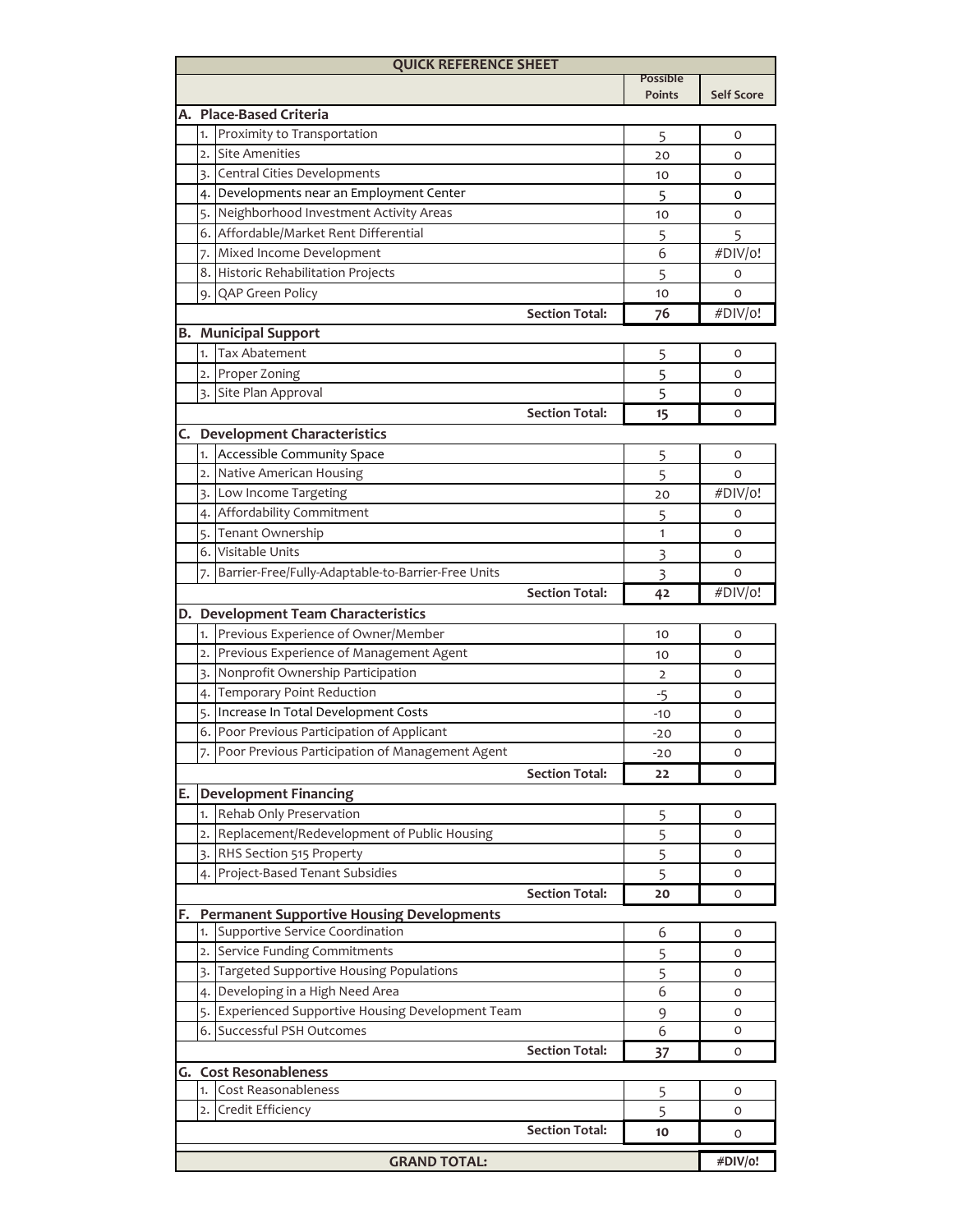| <b>Ex. 1 UNIT TARGETING POINT CALCULATION FORM</b>                                                                                                                                                                                                                                                                                                              |              |  |               |  |
|-----------------------------------------------------------------------------------------------------------------------------------------------------------------------------------------------------------------------------------------------------------------------------------------------------------------------------------------------------------------|--------------|--|---------------|--|
| Please only enter data in the highlighted cells.                                                                                                                                                                                                                                                                                                                |              |  |               |  |
| <b>Project Information Entry</b>                                                                                                                                                                                                                                                                                                                                |              |  |               |  |
| = Indicates input required by Applicant                                                                                                                                                                                                                                                                                                                         |              |  |               |  |
| <b>Type of Project:</b><br><b>Minimum Set-Aside Election:</b><br><b>Target Population:</b><br>Total Units in the Development:<br><b>Total Market Rate Units:</b><br>Will the Market Rate Units be owned by a separate legal entity?<br>Total PSH units in the Development:<br>Total PBRA units in the Development:                                              |              |  |               |  |
|                                                                                                                                                                                                                                                                                                                                                                 |              |  |               |  |
| MIXED INCOME DEVELOPMENT (Market-Rate Units)                                                                                                                                                                                                                                                                                                                    |              |  | <b>Points</b> |  |
| Projects can score points under this section based on the grid below:<br>- Greater or equal to 10% of units at market rate = 2 points<br>- Greater or equal to 20% of units at market rate = 3 points<br>- Greater or equal to 30% of units at market rate = 5 points <sup>1</sup><br>- Greater or equal to 40% of units at market rate = 6 points <sup>1</sup> |              |  |               |  |
| $1$ 5 and 6 point levels only available for projects in areas where the market rate rents<br>exceed the affordable 60% AMI rents by 20% or more.                                                                                                                                                                                                                |              |  |               |  |
| Number of market-rate units:                                                                                                                                                                                                                                                                                                                                    | $\mathbf 0$  |  |               |  |
| Total residential units:*                                                                                                                                                                                                                                                                                                                                       | $\mathbf{o}$ |  |               |  |
| Percentage of market-rate units:                                                                                                                                                                                                                                                                                                                                | #DIV/o!      |  | #DIV/o!       |  |
| * Including market rate units, but excluding managment units.                                                                                                                                                                                                                                                                                                   |              |  |               |  |
| <b>Mixed Income Development Points:</b>                                                                                                                                                                                                                                                                                                                         |              |  | #DIV/o!       |  |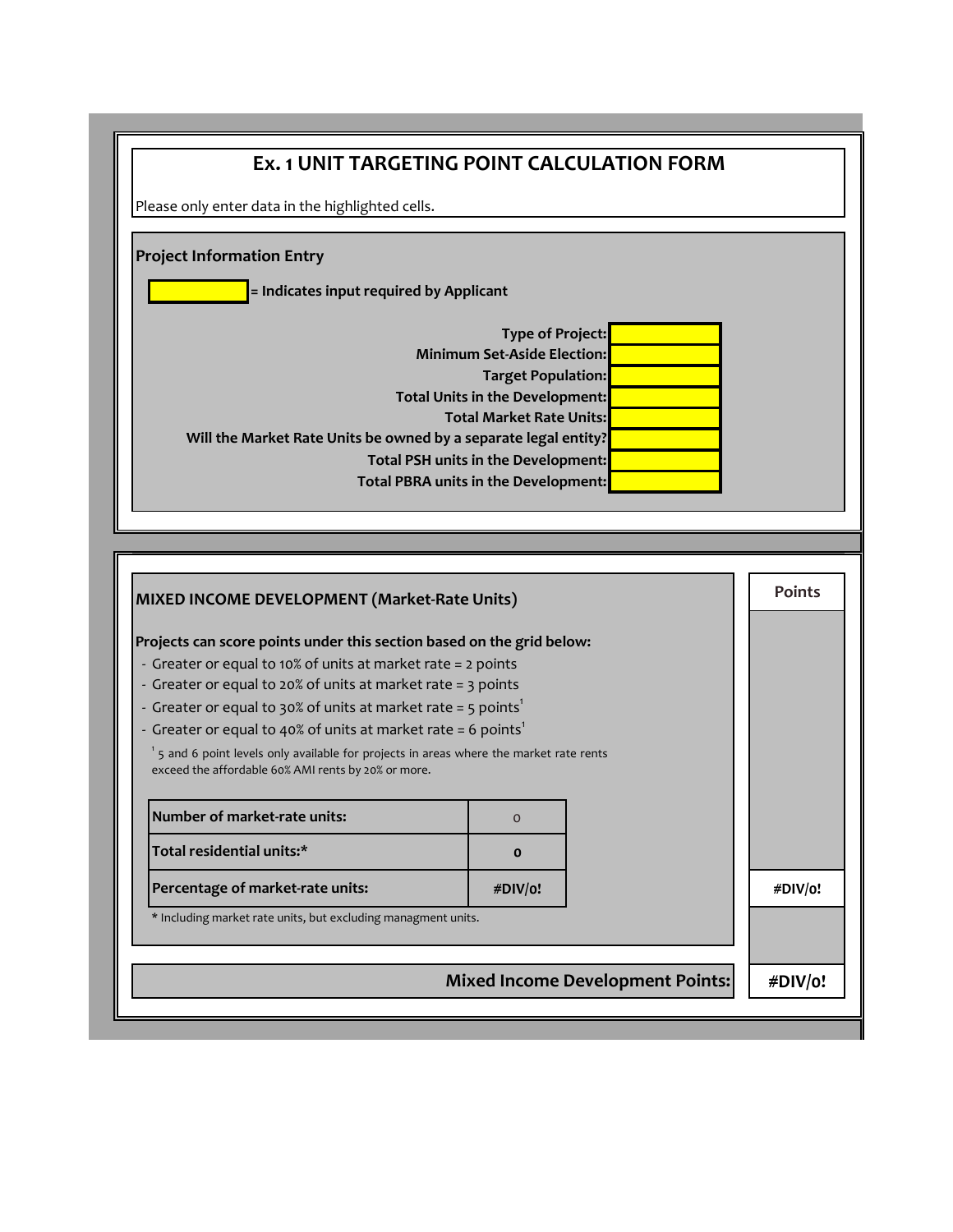|                                                        |                                                                             |                                                                       | Low Income Targeting for PSH units and/or non-PSH units with PBRA |               | <b>Points</b> |  |
|--------------------------------------------------------|-----------------------------------------------------------------------------|-----------------------------------------------------------------------|-------------------------------------------------------------------|---------------|---------------|--|
|                                                        | Total Percentage of PSH units and/or non-PSH<br>#DIV/o!<br>units with PBRA: |                                                                       |                                                                   |               |               |  |
|                                                        |                                                                             | <b>Total Points from PSH units and or non-PSH</b><br>units with PBRA: | #DIV/o!                                                           |               | #DIV/o!       |  |
|                                                        |                                                                             |                                                                       |                                                                   |               |               |  |
| Low Income Targeting for Unassisted (LIHTC-Only) Units |                                                                             |                                                                       |                                                                   |               |               |  |
|                                                        |                                                                             |                                                                       | $MAX$ POINTS $=$                                                  | 20            |               |  |
|                                                        | Total Number of Unassisted Units allowed for Targeting:<br>$\mathbf{o}$     |                                                                       |                                                                   |               |               |  |
|                                                        |                                                                             |                                                                       |                                                                   |               |               |  |
|                                                        | Total Percentage of Units Allowed at 30% AMI:<br>#DIV/o!                    |                                                                       |                                                                   |               |               |  |
|                                                        | # Units                                                                     | % Units                                                               | x Factor                                                          | <b>Points</b> |               |  |
| 30% AMI                                                |                                                                             | #DIV/o!                                                               | 70                                                                | #DIV/o!       |               |  |
| 40% AMI                                                |                                                                             | #DIV/o!                                                               | 40                                                                | #DIV/o!       |               |  |
| <b>50% AMI</b>                                         |                                                                             | #DIV/o!                                                               | 10                                                                | #DIV/o!       |               |  |
|                                                        | Total targeted units:                                                       | #DIV/o!                                                               | <b>Total Points:</b>                                              | #DIV/o!       | #DIV/o!       |  |
|                                                        |                                                                             |                                                                       | <b>Total Low Income Targeting Points:</b>                         |               | #DIV/o!       |  |